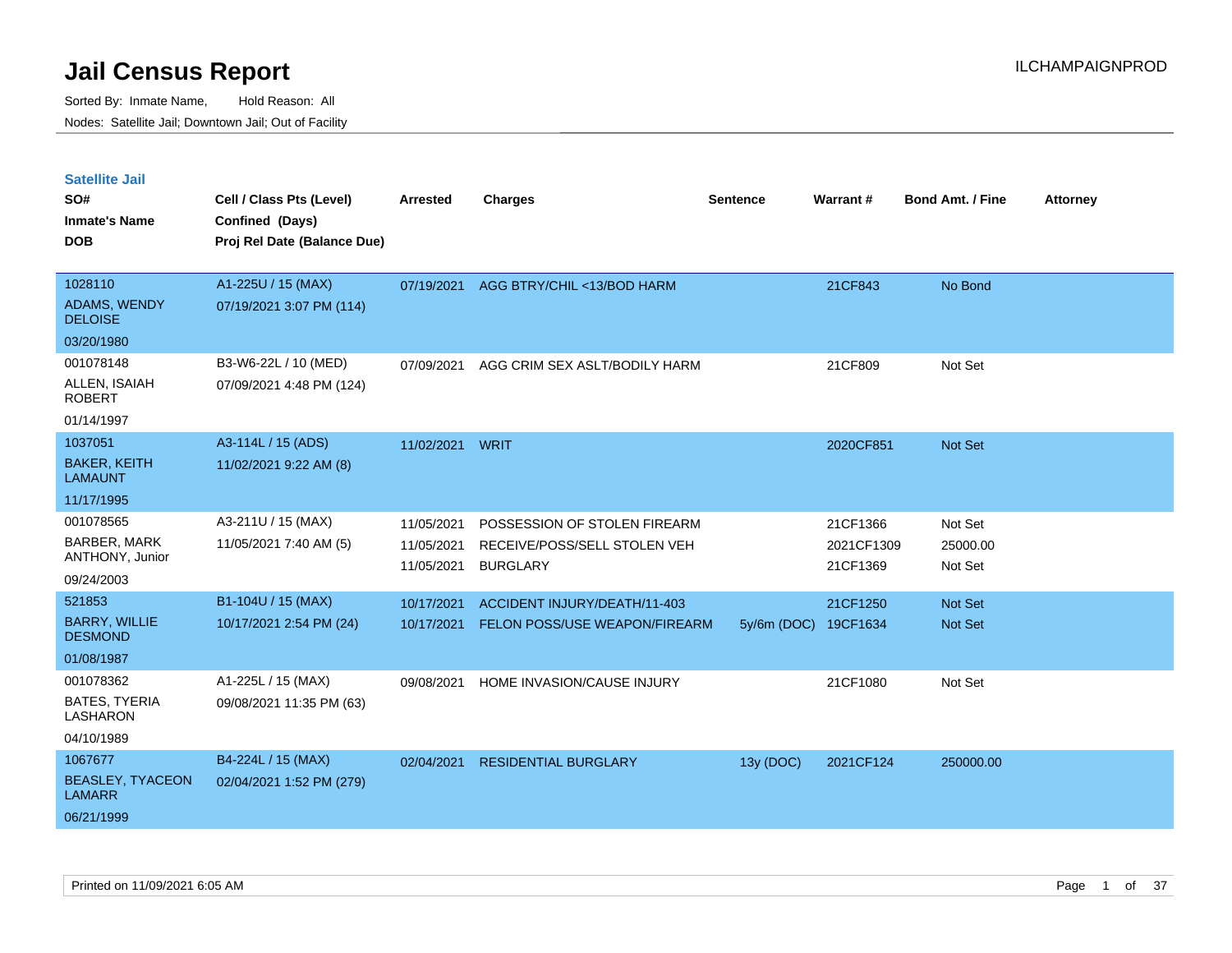| Nudes. Satellite Jali, Downtown Jali, Out of Facility |                             |            |                                         |                 |           |                         |                 |
|-------------------------------------------------------|-----------------------------|------------|-----------------------------------------|-----------------|-----------|-------------------------|-----------------|
| SO#                                                   | Cell / Class Pts (Level)    | Arrested   | <b>Charges</b>                          | <b>Sentence</b> | Warrant#  | <b>Bond Amt. / Fine</b> | <b>Attorney</b> |
| <b>Inmate's Name</b>                                  | Confined (Days)             |            |                                         |                 |           |                         |                 |
| DOB                                                   | Proj Rel Date (Balance Due) |            |                                         |                 |           |                         |                 |
|                                                       |                             |            |                                         |                 |           |                         |                 |
| 55826                                                 | B1-102L / 15 (MAX)          |            | 10/22/2021 MFG/DEL 100<400 GR COCA/ANLG |                 | 21CF1284  | Not Set                 |                 |
| <b>BEAUREGARD,</b><br><b>MAURICE RONALD,</b>          | 10/22/2021 7:57 AM (19)     |            |                                         |                 |           |                         |                 |
| 06/19/1982                                            |                             |            |                                         |                 |           |                         |                 |
| 001078535                                             | B2-DR / 15 (SPH)            | 10/26/2021 | CRIM SEX ASSAULT/FORCE                  |                 | 21CF1305  | Not Set                 |                 |
| BERRY, DAVID ISAAC                                    | 10/26/2021 10:52 AM (15)    |            |                                         |                 |           |                         |                 |
| 09/23/2000                                            |                             |            |                                         |                 |           |                         |                 |
| 1057334                                               | B4-223L / 10 (MED)          | 10/27/2021 | MURDER/INTENT TO KILL/INJURE            |                 |           | No Bond                 |                 |
| BEVERLY, DAVID<br><b>BENJAMIN</b>                     | 10/27/2021 1:42 PM (14)     |            |                                         |                 |           |                         |                 |
| 03/31/1987                                            |                             |            |                                         |                 |           |                         |                 |
| 57176                                                 | A4-101L / 5 (ADS)           | 11/04/2021 | DRIVING ON REVOKED LICENSE              |                 | 2021CF92  | Not Set                 |                 |
| BICKERS, LARRY RAY                                    | 11/04/2021 4:37 PM (6)      |            |                                         |                 |           |                         |                 |
|                                                       |                             |            |                                         |                 |           |                         |                 |
| 03/03/1966                                            | 11/3/2021 (0.00)            |            |                                         |                 |           |                         |                 |
| 955653                                                | A3-213U / 5 (ADS)           | 10/29/2021 | <b>FUGITIVE FROM JUSTICE</b>            |                 | 21CF1328  | <b>Not Set</b>          |                 |
| BRITT, ISAIAH<br>ANTONIO                              | 10/29/2021 3:12 PM (12)     |            |                                         |                 |           |                         |                 |
| 05/30/1987                                            |                             |            |                                         |                 |           |                         |                 |
| 51247                                                 | B1-202U / 10 (MED)          | 04/15/2021 | FELON POSS/USE WEAPON/FIREARM           |                 | 21CF411   | Not Set                 |                 |
| <b>BROWN, DANTE</b><br>MAURICE                        | 04/15/2021 6:24 PM (209)    |            |                                         |                 |           |                         |                 |
| 04/19/1979                                            |                             |            |                                         |                 |           |                         |                 |
| 1035923                                               | B3-W3-12L / 10 (MED)        | 08/23/2021 | POSS STOLEN VEHICLE > \$25,000          |                 | 21CF1029  | <b>Not Set</b>          |                 |
| <b>BROWN, KYRELL</b><br>NAJUAN                        | 08/23/2021 9:46 AM (79)     |            |                                         |                 |           |                         |                 |
| 06/14/1993                                            |                             |            |                                         |                 |           |                         |                 |
| 524872                                                | B1-202L / 10 (MED)          | 09/29/2021 | DOMESTIC BATTERY                        | 4y (DOC)        | 2021CF440 | No Bond                 |                 |
| BROWN, ROBERT<br>ANTHONY                              | 09/29/2021 6:06 PM (42)     |            |                                         |                 |           |                         |                 |
| 03/13/1987                                            |                             |            |                                         |                 |           |                         |                 |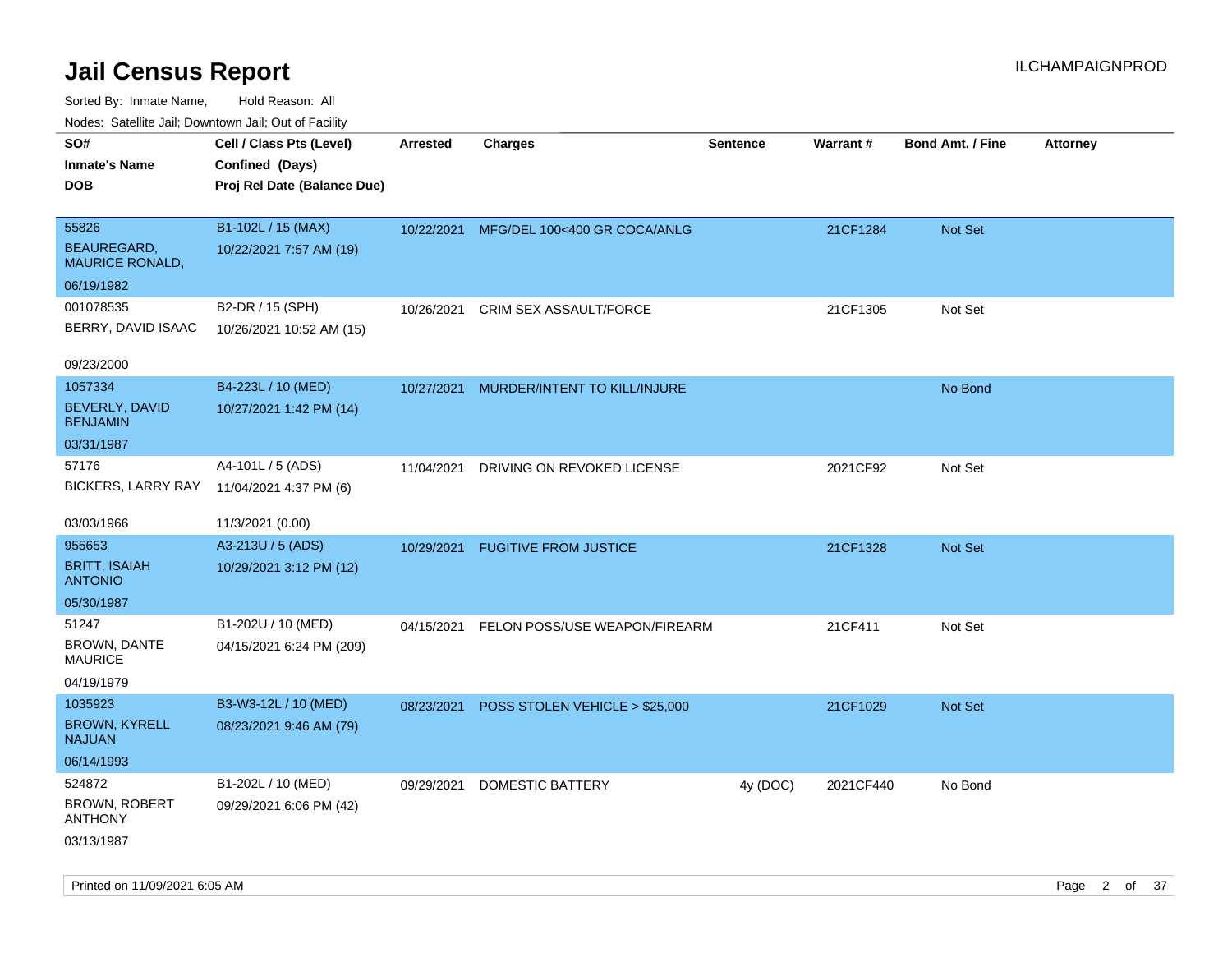Sorted By: Inmate Name, Hold Reason: All

Nodes: Satellite Jail; Downtown Jail; Out of Facility

| SO#                                                          | Cell / Class Pts (Level)    | <b>Arrested</b> | <b>Charges</b>                | <b>Sentence</b> | Warrant#   | <b>Bond Amt. / Fine</b> | <b>Attorney</b> |
|--------------------------------------------------------------|-----------------------------|-----------------|-------------------------------|-----------------|------------|-------------------------|-----------------|
| <b>Inmate's Name</b>                                         | Confined (Days)             |                 |                               |                 |            |                         |                 |
| <b>DOB</b>                                                   | Proj Rel Date (Balance Due) |                 |                               |                 |            |                         |                 |
|                                                              |                             |                 |                               |                 |            |                         |                 |
| 001078537                                                    | B1-201U / 10 (MED)          | 10/29/2021      | <b>BURGLARY</b>               |                 | 21CF1320   | Not Set                 |                 |
| BRUMFIELD, MICHAEL 10/26/2021 3:33 PM (15)<br><b>ANTHONY</b> |                             |                 |                               |                 |            |                         |                 |
| 02/07/1973                                                   |                             |                 |                               |                 |            |                         |                 |
| 001078572                                                    | A4-201U / 15 (MAX)          | 11/06/2021      | ARMED ROBBERY/NO FIREARM      |                 | 21CF1364   | No Bond                 |                 |
| BRUMMOND, DOMINIC 11/06/2021 2:24 AM (4)<br><b>ANTONIO</b>   |                             |                 |                               |                 |            |                         |                 |
| 10/30/2001                                                   |                             |                 |                               |                 |            |                         |                 |
| 1071534                                                      | B2-T2-08L / 10 (SPH)        | 09/18/2020      | AGG BATTERY/DISCHARGE FIREARM |                 | 20CF1049   | Not Set                 |                 |
| BRYANT, KETONE<br><b>LEVELL</b>                              | 09/18/2020 1:19 PM (418)    |                 |                               |                 |            |                         |                 |
| 04/07/2000                                                   |                             |                 |                               |                 |            |                         |                 |
| 56936                                                        | A3-216L / 15 (MAX)          | 11/01/2021      | PUBLIC INDECENCY/EXPOSURE/3+  |                 |            | Not Set                 |                 |
| CALDWELL, STEVEN<br>ANDRE                                    | 11/01/2021 1:09 PM (9)      |                 |                               |                 |            |                         |                 |
| 04/19/1982                                                   |                             |                 |                               |                 |            |                         |                 |
| 39474                                                        | B1-101U / 10 (ADS)          | 07/06/2021      | MFG/DEL 15<100 GR HEROIN/ANLG |                 | 21CF792    | <b>Not Set</b>          |                 |
| <b>CAMPBELL, AARON</b><br><b>JACOB</b>                       | 07/06/2021 11:56 PM (127)   |                 |                               |                 |            |                         |                 |
| 07/18/1974                                                   |                             |                 |                               |                 |            |                         |                 |
| 45896                                                        | B2-T4-13U / 10 (SPH)        | 10/12/2021      | CRIM SEXUAL ABUSE/CONSENT     | 10 <sub>y</sub> |            | No Bond                 |                 |
| CARTER, MICHAEL<br><b>DAVID</b>                              | 10/12/2021 6:26 PM (29)     |                 |                               |                 |            |                         |                 |
| 07/11/1977                                                   |                             |                 |                               |                 |            |                         |                 |
| 960551                                                       | B4-225L / 10 (MED)          | 08/26/2021      | DOMESTIC BATTERY/HARM/VIO O/P |                 | 21CF1035   | 100000.00               |                 |
| <b>COFFIN, KYLE LAIR</b>                                     | 08/26/2021 4:43 AM (76)     | 08/26/2021      | POSS HYPO/SYRINGE/NEEDLES/1ST |                 | 2021 CM116 | 1000.00                 |                 |
|                                                              |                             |                 |                               |                 |            |                         |                 |
| 09/21/1988                                                   |                             |                 |                               |                 |            |                         |                 |
| 001078393                                                    | B4-121L / 10 (MED)          | 09/16/2021      | THREAT SCHOOL BLDG/PERSN      |                 | 2021CF1106 | 500000.00               |                 |
| COLLIER, PEREZE<br><b>MARCEL</b>                             | 09/16/2021 4:51 PM (55)     |                 |                               |                 |            |                         |                 |
| 08/27/2003                                                   |                             |                 |                               |                 |            |                         |                 |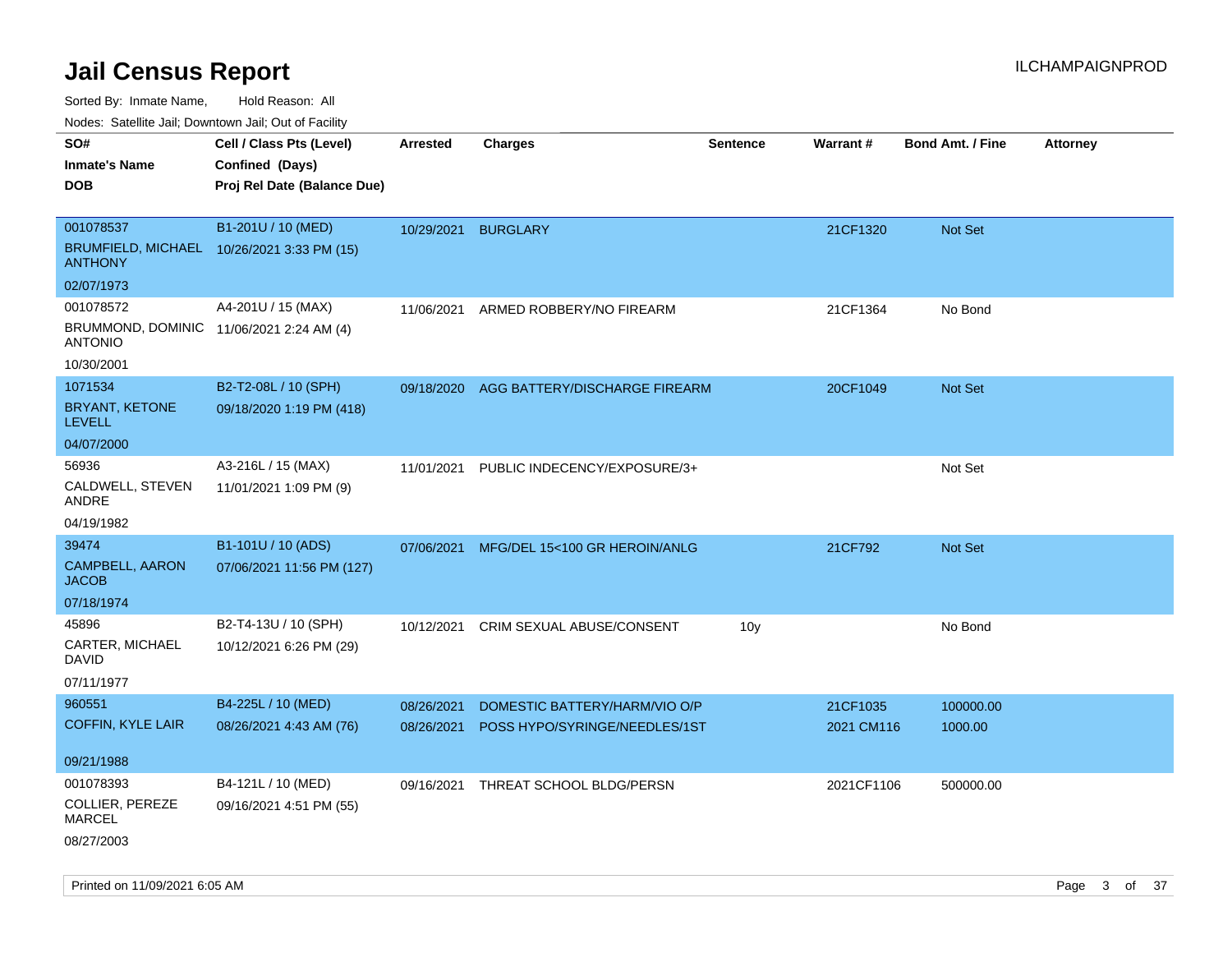| roaco. Catolino cali, Downtown cali, Out of Facility |                                             |                 |                                         |                 |            |                         |                 |
|------------------------------------------------------|---------------------------------------------|-----------------|-----------------------------------------|-----------------|------------|-------------------------|-----------------|
| SO#                                                  | Cell / Class Pts (Level)                    | <b>Arrested</b> | <b>Charges</b>                          | <b>Sentence</b> | Warrant#   | <b>Bond Amt. / Fine</b> | <b>Attorney</b> |
| <b>Inmate's Name</b>                                 | Confined (Days)                             |                 |                                         |                 |            |                         |                 |
| <b>DOB</b>                                           | Proj Rel Date (Balance Due)                 |                 |                                         |                 |            |                         |                 |
|                                                      |                                             |                 |                                         |                 |            |                         |                 |
| 34805                                                | B4-226L / 15 (MAX)                          | 10/01/2021      | <b>DOMESTIC BATTERY</b>                 |                 | 21CF1183   | Not Set                 |                 |
|                                                      | CONERLY, KIN JOSEPH 10/01/2021 1:53 AM (40) | 10/01/2021      | <b>ARMED HABITUAL CRIMINAL</b>          |                 | 21CF1184   | Not Set                 |                 |
|                                                      |                                             | 10/06/2021      | POSS STOLEN VEHICLE > \$25,000          |                 | 19CF1786   | <b>Not Set</b>          |                 |
| 11/16/1971                                           |                                             |                 |                                         |                 |            |                         |                 |
| 1074319                                              | A3-117L / 15 (ADS)                          | 10/12/2021      | AGGRAVATED CRUELTY TO ANIMALS           |                 | 21CF1238   | Not Set                 |                 |
| <b>CRAIG, DAVUCCI</b><br><b>DAVION</b>               | 10/12/2021 11:36 AM (29)                    | 10/14/2021      | <b>MURDER</b>                           |                 | 21CF1239   | Not Set                 |                 |
| 08/02/2001                                           |                                             |                 |                                         |                 |            |                         |                 |
| 001077549                                            | B2-T3-10L / 10 (SPH)                        | 12/22/2020      | <b>PRED CRIM SEX ASLT/VICTIM &lt;13</b> |                 | 2020CF1469 | Not Set                 |                 |
| CRISTOBAL-MATEO,<br><b>CRISTOBAL</b>                 | 12/22/2020 1:17 PM (323)                    |                 |                                         |                 |            |                         |                 |
| 12/02/1988                                           |                                             |                 |                                         |                 |            |                         |                 |
| 34111                                                | A3-212L / 5 (ADS)                           | 10/29/2021      | OBSTRUCT JUST/DESTROY EVIDENCE          |                 | 2018CF1243 | 50000.00                |                 |
| CROSSLAND, KEVIN<br><b>SHAWN</b>                     | 10/29/2021 10:15 PM (12)                    |                 |                                         |                 |            |                         |                 |
| 10/02/1967                                           |                                             |                 |                                         |                 |            |                         |                 |
| 001077536                                            | B2-T1-03U / 10 (SPH)                        | 12/20/2020      | <b>ROBBERY</b>                          |                 | 20CF1446   | <b>Not Set</b>          |                 |
| DAVIS, ARTRE LAVAE                                   | 12/20/2020 1:38 PM (325)                    |                 |                                         |                 |            |                         |                 |
|                                                      |                                             |                 |                                         |                 |            |                         |                 |
| 06/26/2002                                           |                                             |                 |                                         |                 |            |                         |                 |
| 1067370                                              | A3-211L / 15 (MAX)                          | 11/05/2021      | FIREARM/FOID INVALID/NOT ELIG           |                 | 21CF1370   | Not Set                 |                 |
| DAVIS, AUSTIN<br><b>CHRISTOPHER</b>                  | 11/06/2021 12:23 AM (4)                     |                 |                                         |                 |            |                         |                 |
| 08/11/1997                                           |                                             |                 |                                         |                 |            |                         |                 |
| 1023587                                              | B1-203U / 15 (MAX)                          | 09/24/2021      | MFG/DEL CANNABIS/2.5-10 GRAMS           |                 | 21CF1155   | Not Set                 |                 |
| DAVIS, MARTIN<br><b>DENNIS</b>                       | 09/24/2021 9:38 PM (47)                     | 09/24/2021      | ARMED HABITUAL CRIMINAL                 |                 | 2021-CF681 | 500000.00               |                 |
| 12/02/1994                                           |                                             |                 |                                         |                 |            |                         |                 |
| 001077634                                            | A2-223L / 5 (ADS)                           | 09/23/2021      | OBSTRUCT JUST/DESTROY EVIDENCE          |                 | 21CF887    | 25000.00                |                 |
| DAVIS, TAMIKA                                        | 09/23/2021 12:30 AM (48)                    |                 |                                         |                 |            |                         |                 |
| 03/11/1974                                           |                                             |                 |                                         |                 |            |                         |                 |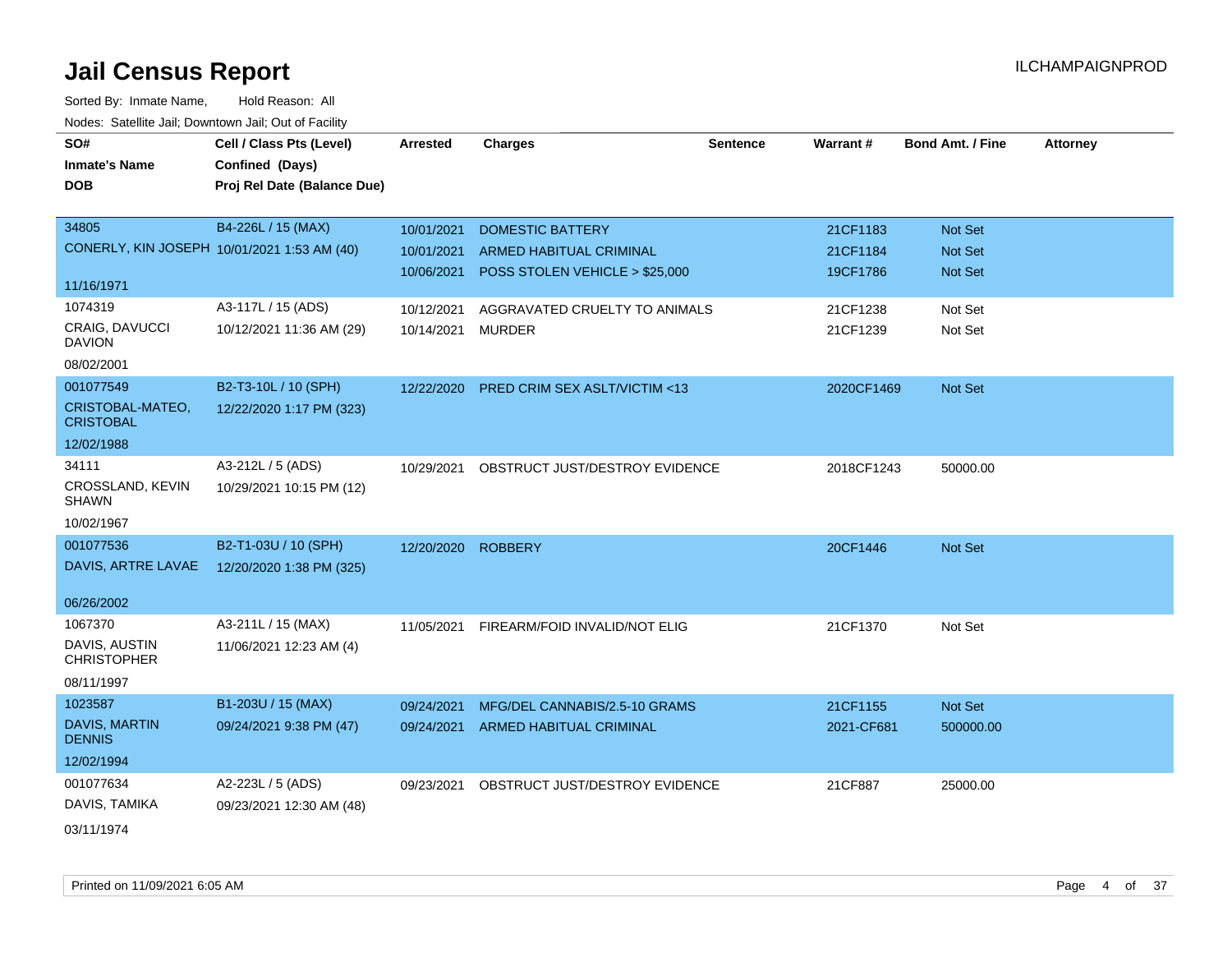| SO#<br><b>Inmate's Name</b><br><b>DOB</b>                    | Cell / Class Pts (Level)<br>Confined (Days)<br>Proj Rel Date (Balance Due) | <b>Arrested</b>                                                    | <b>Charges</b>                                                                                                                                                  | <b>Sentence</b> | Warrant#                                                    | <b>Bond Amt. / Fine</b>                             | <b>Attorney</b> |
|--------------------------------------------------------------|----------------------------------------------------------------------------|--------------------------------------------------------------------|-----------------------------------------------------------------------------------------------------------------------------------------------------------------|-----------------|-------------------------------------------------------------|-----------------------------------------------------|-----------------|
| 001078538<br>DAWKINS, LEN<br>03/23/1987                      | A3-116L / 10 (ADS)<br>10/26/2021 8:18 PM (15)                              | 10/26/2021                                                         | <b>CRIM SEX ASSAULT/FORCE</b>                                                                                                                                   |                 | 21CF1301                                                    | Not Set                                             |                 |
| 56972<br>DAY, DANIEL JOSEPH<br>10/16/1982                    | B4-227U / 10 (MED)<br>08/30/2021 3:07 PM (72)                              | 08/30/2021<br>09/04/2021                                           | POSS STOLEN VEHICLE > \$25,000<br><b>BURGLARY</b>                                                                                                               |                 | 21CF1044<br>21CF1054                                        | Not Set<br>Not Set                                  |                 |
| 64070<br>DECKER, ANTHONY V<br>11/27/1982                     | B3-W8-32L / 10 (MED)<br>10/07/2021 9:14 AM (34)                            | 10/07/2021<br>11/06/2021                                           | <b>RESIDENTIAL BURGLARY</b><br>DRIVING ON SUSPENDED LICENSE                                                                                                     |                 | 21CF001176<br>21TR8418                                      | 25000.00<br>1500.00                                 |                 |
| 989143<br>DIAL, CLAYTON COLE<br>07/28/1991                   | B3-W2-06L / 10 (MED)<br>09/27/2021 4:12 PM (44)                            | 09/27/2021<br>09/27/2021<br>09/27/2021                             | STALKING/CAUSE PERSON DISTRESS<br>VIOLATE ORDER PROTECTION<br>POSSESSION OF METH< 5 GRAMS                                                                       |                 | 21CF1149<br>21CM440<br>20CF1030                             | 50000.00<br>25000.00<br>9430.00                     |                 |
| 001077846<br>DONAHUE, JEANICE<br><b>LUELLA</b><br>07/03/1993 | A1-224L / 5 (ADS)<br>04/12/2021 9:50 AM (212)                              | 04/12/2021<br>08/19/2021<br>08/19/2021<br>08/19/2021<br>08/19/2021 | BATTERY/MAKES PHYSICAL CONTACT<br><b>CRIMINAL TRESPASS TO LAND</b><br>CRIM DAMAGE TO PROPERTY <\$500<br><b>CRIMINAL TRESPASS TO LAND</b><br><b>RETAIL THEFT</b> |                 | 21CM142<br>2019CM378<br>2020CM299<br>2020CM297<br>2020CM455 | Not Set<br>5000.00<br>1500.00<br>1500.00<br>1500.00 |                 |
| 25659<br>DORRIS, LORENZO<br>07/19/1966                       | B4-125L / 15 (MAX)<br>06/15/2021 6:17 AM (148)                             | 06/15/2021<br>06/15/2021                                           | <b>RESIDENTIAL BURGLARY</b><br><b>BURGLARY</b>                                                                                                                  |                 | 2020CF1218<br>21CF689                                       | 50000.00<br>Not Set                                 |                 |
| 55465<br>ELMORE, TONY PAUL<br>10/25/1966                     | B3-W3-10L / 5 (MIN)<br>10/25/2021 3:56 PM (16)<br>11/17/2021 (0.00)        | 10/25/2021                                                         | DRIVING ON REVOKED LICENSE                                                                                                                                      |                 | 21CF119                                                     | No Bond                                             |                 |
| 45194<br><b>FALLS, ANDREW</b><br>08/15/1976                  | B3-W1-01U / 10 (MED)<br>10/20/2021 12:59 AM (21)                           | 10/20/2021                                                         | DOMESTIC BATTERY/OTHER PRIOR                                                                                                                                    |                 | 21CF1265                                                    | Not Set                                             |                 |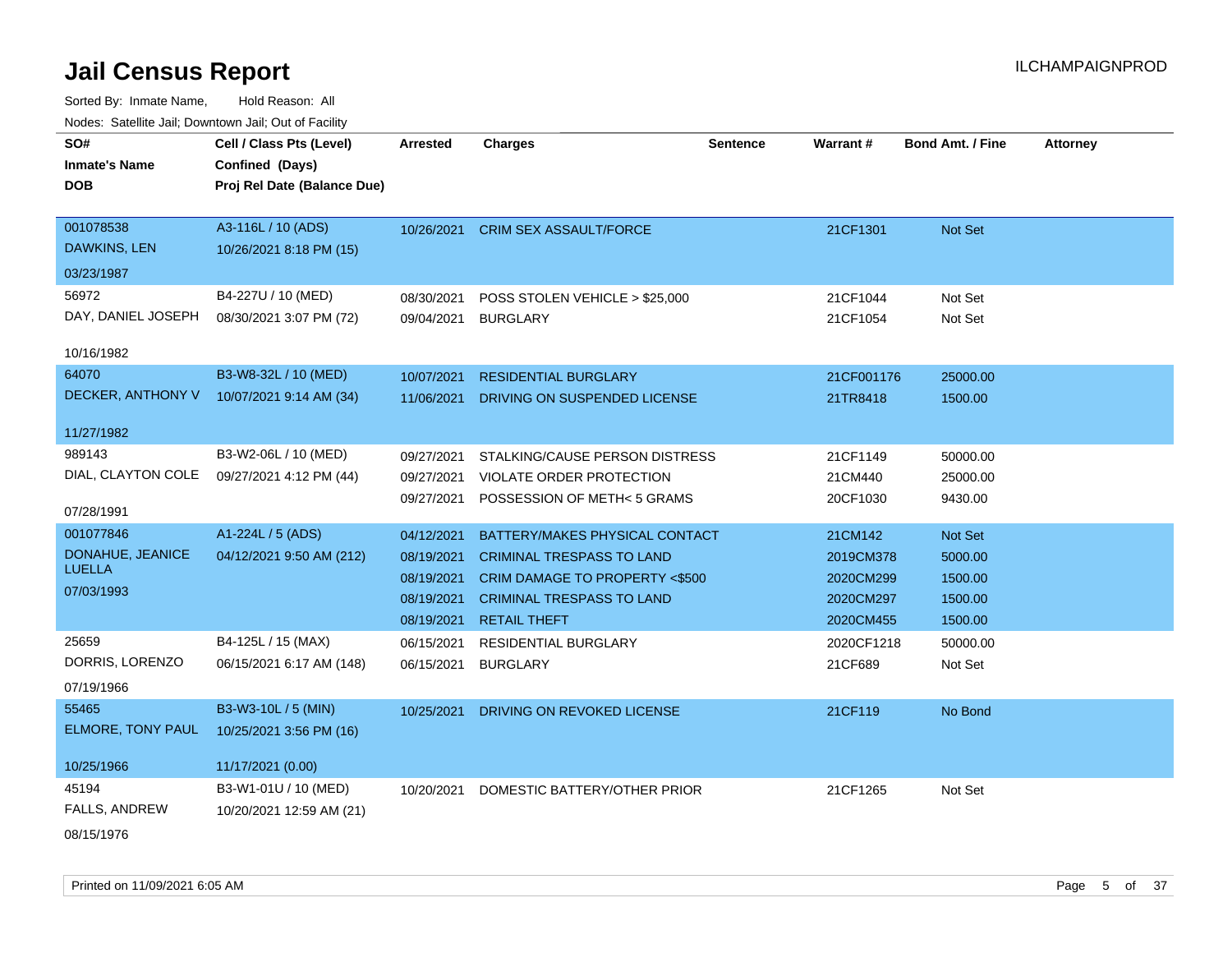Sorted By: Inmate Name, Hold Reason: All Nodes: Satellite Jail; Downtown Jail; Out of Facility

| SO#                                    | Cell / Class Pts (Level)                     | <b>Arrested</b> | <b>Charges</b>                       | <b>Sentence</b> | Warrant#    | <b>Bond Amt. / Fine</b> | <b>Attorney</b> |
|----------------------------------------|----------------------------------------------|-----------------|--------------------------------------|-----------------|-------------|-------------------------|-----------------|
| <b>Inmate's Name</b>                   | Confined (Days)                              |                 |                                      |                 |             |                         |                 |
| <b>DOB</b>                             | Proj Rel Date (Balance Due)                  |                 |                                      |                 |             |                         |                 |
| 527081                                 | B3-W6-24L / 10 (MED)                         | 09/06/2021      | ARSON/REAL/PERSONAL PROP>\$150       |                 | 2021 CF 797 | 25000.00                |                 |
| <b>FERGUSON,</b><br><b>CHRISTOPHER</b> | 09/06/2021 1:18 PM (65)                      |                 |                                      |                 |             |                         |                 |
| 12/21/1981                             |                                              |                 |                                      |                 |             |                         |                 |
| 524764                                 | B3-W2-08L / 5 (MIN)                          | 09/18/2021      | METH DELIVERY/15<100 GRAMS           |                 | 21CF627     | 50000.00                |                 |
| <b>FISCUS, ROBERT</b><br><b>LOWELL</b> | 09/18/2021 10:50 AM (53)                     |                 |                                      |                 |             |                         |                 |
| 02/17/1986                             |                                              |                 |                                      |                 |             |                         |                 |
| 997549                                 | B1-106L / 10 (MED)                           | 10/12/2021      | <b>FELON POSS/USE WEAPON/FIREARM</b> | 3y (DOC)        | 19CF1089    | Not Set                 |                 |
| <b>FLOWERS, FENTON</b><br><b>ARNEZ</b> | 10/12/2021 2:25 PM (29)                      |                 |                                      |                 |             |                         |                 |
| 12/14/1991                             |                                              |                 |                                      |                 |             |                         |                 |
| 518395                                 | B2-T3-12L / 15 (SPH)                         | 07/07/2020      | CRIMINAL SEXUAL ASSAULT              |                 | 2020-CF735  | 250000.00               |                 |
|                                        | FRANDLE, MARK RYAN 07/07/2020 3:42 PM (491)  |                 |                                      |                 |             |                         |                 |
|                                        |                                              |                 |                                      |                 |             |                         |                 |
| 09/10/1985                             |                                              |                 |                                      |                 |             |                         |                 |
| 001077934                              | A1-124U / 10 (MED)                           | 08/22/2021      | <b>DOMESTIC BATTERY</b>              |                 | 21 CM 172   | 10000.00                |                 |
| FREED, LOGAN<br><b>SUZANNE</b>         | 08/22/2021 11:45 PM (80)                     | 08/22/2021      | AGG DUI/ACCIDENT/DEATH               |                 | 21CF1024    | Not Set                 |                 |
| 08/18/1996                             |                                              |                 |                                      |                 |             |                         |                 |
| 001078290                              | A1-124L / 10 (ADS)                           | 08/19/2021      | MACHINE GUN/AUTO WEAPON/VEH          |                 | 21CF1012    | Not Set                 |                 |
| FREEMAN, ANGEL<br><b>JANILA KAY</b>    | 08/19/2021 1:26 AM (83)                      |                 |                                      |                 |             |                         |                 |
| 12/25/1995                             |                                              |                 |                                      |                 |             |                         |                 |
| 001078450                              | B1-206L / 10 (MED)                           | 10/26/2021      | <b>AGGRAVATED BATTERY</b>            |                 |             | Not Set                 |                 |
| <b>GAMBLE, HAKEEM</b><br><b>DARION</b> | 10/26/2021 1:01 PM (15)                      | 10/26/2021      | <b>BURGLARY W/O CAUSING DAMAGE</b>   |                 |             | No Bond                 |                 |
| 12/17/1999                             | 12/23/2021 (0.00)                            |                 |                                      |                 |             |                         |                 |
| 1013012                                | B4-222L / 15 (MAX)                           | 07/08/2021      | ATTEMPT (FIRST DEGREE MURDER)        |                 | 2021CF790   | 1000000.00              |                 |
|                                        | GARY, XAVIER LAMAR  07/08/2021 9:24 AM (125) | 07/08/2021      | FELON POSS/USE FIREARM PRIOR         |                 | 2020CF650   | 25000.00                |                 |
|                                        |                                              | 07/08/2021      | FELON POSS/USE FIREARM PRIOR         |                 | 21CF798     | Not Set                 |                 |
| 12/14/1991                             |                                              |                 |                                      |                 |             |                         |                 |

Printed on 11/09/2021 6:05 AM **Page 6** of 37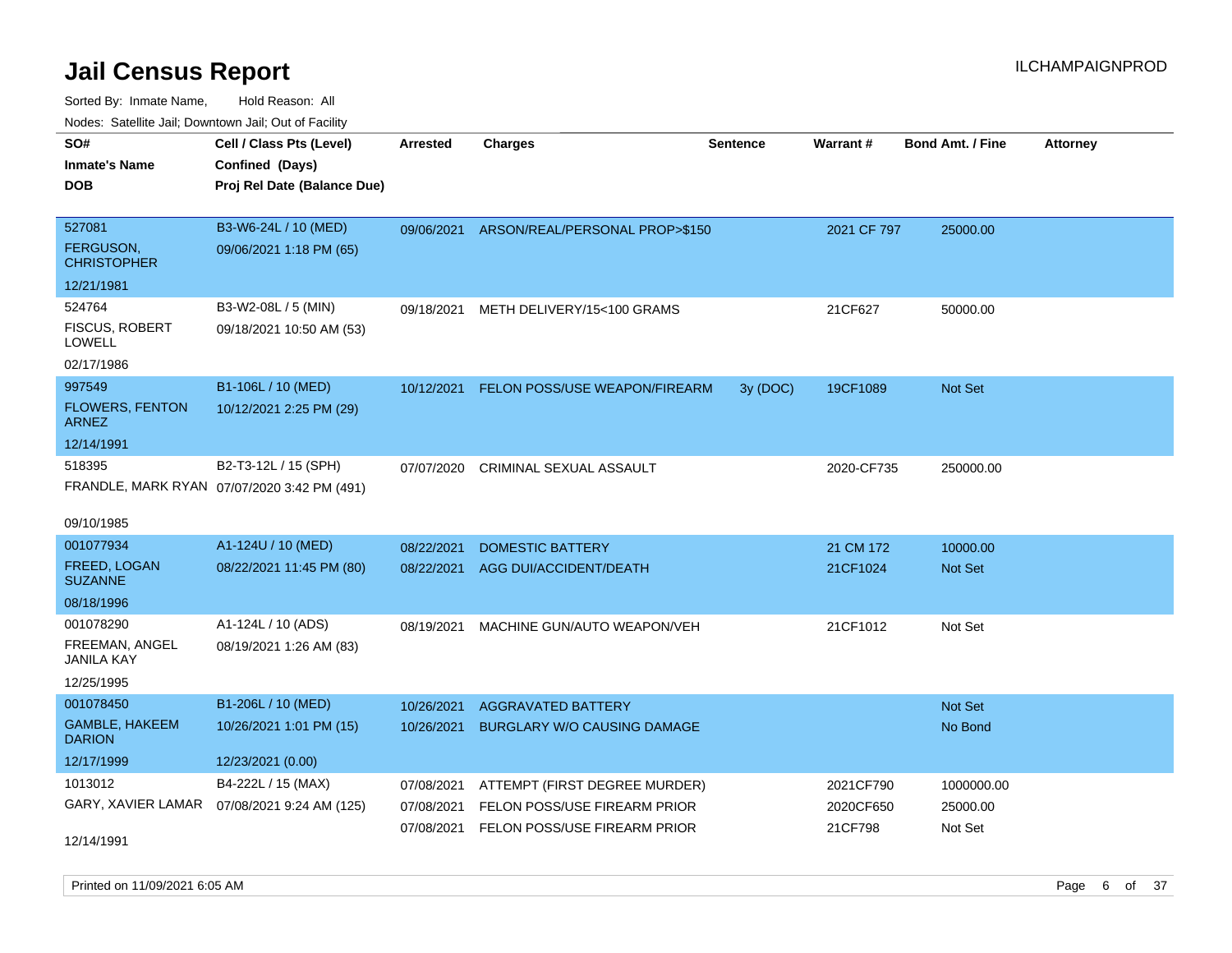| SO#                                       | Cell / Class Pts (Level)    | <b>Arrested</b> | <b>Charges</b>                          | <b>Sentence</b> | Warrant#   | <b>Bond Amt. / Fine</b> | <b>Attorney</b> |
|-------------------------------------------|-----------------------------|-----------------|-----------------------------------------|-----------------|------------|-------------------------|-----------------|
| <b>Inmate's Name</b>                      | Confined (Days)             |                 |                                         |                 |            |                         |                 |
| <b>DOB</b>                                | Proj Rel Date (Balance Due) |                 |                                         |                 |            |                         |                 |
|                                           |                             |                 |                                         |                 |            |                         |                 |
| 56342                                     | B1-205L / 10 (MED)          | 10/21/2021      | THEFT CONTROL INTENT <\$500             |                 | 17CF1451   | 10000.00                |                 |
| <b>GRIFFIN, NATHAN</b>                    | 10/21/2021 4:20 PM (20)     | 10/21/2021      | DRIVING ON REVOKED LICENSE              |                 | 20TR1979   | 3000.00                 |                 |
| <b>EUGENE</b>                             |                             | 10/21/2021      | ARMED HABITUAL CRIMINAL                 |                 | 21CF1279   | Not Set                 |                 |
| 02/24/1969                                |                             |                 |                                         |                 |            |                         |                 |
| 1071098                                   | BOOKH-8 / 10 (MED)          | 11/06/2021      | AGG CRIM SEX ASSAULT/FIREARM            |                 | 21CF1368   | Not Set                 |                 |
| HARRIS, SHEMAR<br><b>HARLEM</b>           | 11/06/2021 8:22 AM (4)      |                 |                                         |                 |            |                         |                 |
| 07/22/2000                                |                             |                 |                                         |                 |            |                         |                 |
| 1041176                                   | B4-223U / 15 (MAX)          | 10/05/2021      | <b>PAROLE REVOCATION</b>                |                 |            | Not Set                 |                 |
| <b>HART, DAVEON</b><br>LATTEEF            | 10/05/2021 10:35 AM (36)    | 10/06/2021      | <b>AGGRAVATED DOMESTIC BATTERY</b>      |                 |            | Not Set                 |                 |
| 03/15/1996                                |                             |                 |                                         |                 |            |                         |                 |
| 544770                                    | B4-122L / 10 (MED)          | 08/14/2021      | AGG DOMESTIC BATTERY/STRANGLE           |                 | 2021CF514  | 25000.00                |                 |
| HAYES, DEVON<br>JERMAINE                  | 08/14/2021 2:56 AM (88)     | 08/14/2021      | AGGRAVATED DOMESTIC BATTERY             |                 | 21CF977    | No Bond                 |                 |
| 11/07/1987                                |                             |                 |                                         |                 |            |                         |                 |
| 1038973                                   | A4-201L / 10 (MED)          | 11/05/2021      | AGG DOMESTIC BATTERY/STRANGLE           |                 | 21CF1365   | Not Set                 |                 |
| HAYS, DAMIEN CLYDE 11/05/2021 8:59 PM (5) |                             |                 |                                         |                 |            |                         |                 |
| 03/19/1994                                |                             |                 |                                         |                 |            |                         |                 |
| 965829                                    | BOOKH-4 / 10 (ADS)          | 09/09/2021      | HRSMT/NO CONVERSATION/KILL              |                 | 2021CF1072 | 25000.00                |                 |
| HEINZ, ANDREW<br><b>MICHAEL</b>           | 09/09/2021 5:21 PM (62)     | 09/13/2021      | PROBATION VIOLATION                     |                 | 21CF7      | Not Set                 |                 |
| 07/01/1987                                |                             |                 |                                         |                 |            |                         |                 |
| 28016                                     | B3-W4-16L / 10 (MED)        | 08/30/2021      | DOM BTRY/CONTACT/4+ PRECONV             |                 | 21CF904    | 50000.00                |                 |
| <b>HENRY, CRAIG</b><br><b>ANDREW</b>      | 08/30/2021 3:34 PM (72)     |                 |                                         |                 |            |                         |                 |
| 12/04/1962                                |                             |                 |                                         |                 |            |                         |                 |
| 001078488                                 | B2-T3-11U / 15 (SPH)        | 10/14/2021      | <b>PRED CRIM SEX ASLT/VICTIM &lt;13</b> |                 | 21CF1232   | 500000.00               |                 |
| HERNANDEZ-LOPEZ,<br>ERNESTO               | 10/14/2021 3:15 PM (27)     | 10/14/2021      | <b>FUGITIVE FROM JUSTICE</b>            |                 | 21CF1246   | Not Set                 |                 |
| 11/28/1975                                |                             |                 |                                         |                 |            |                         |                 |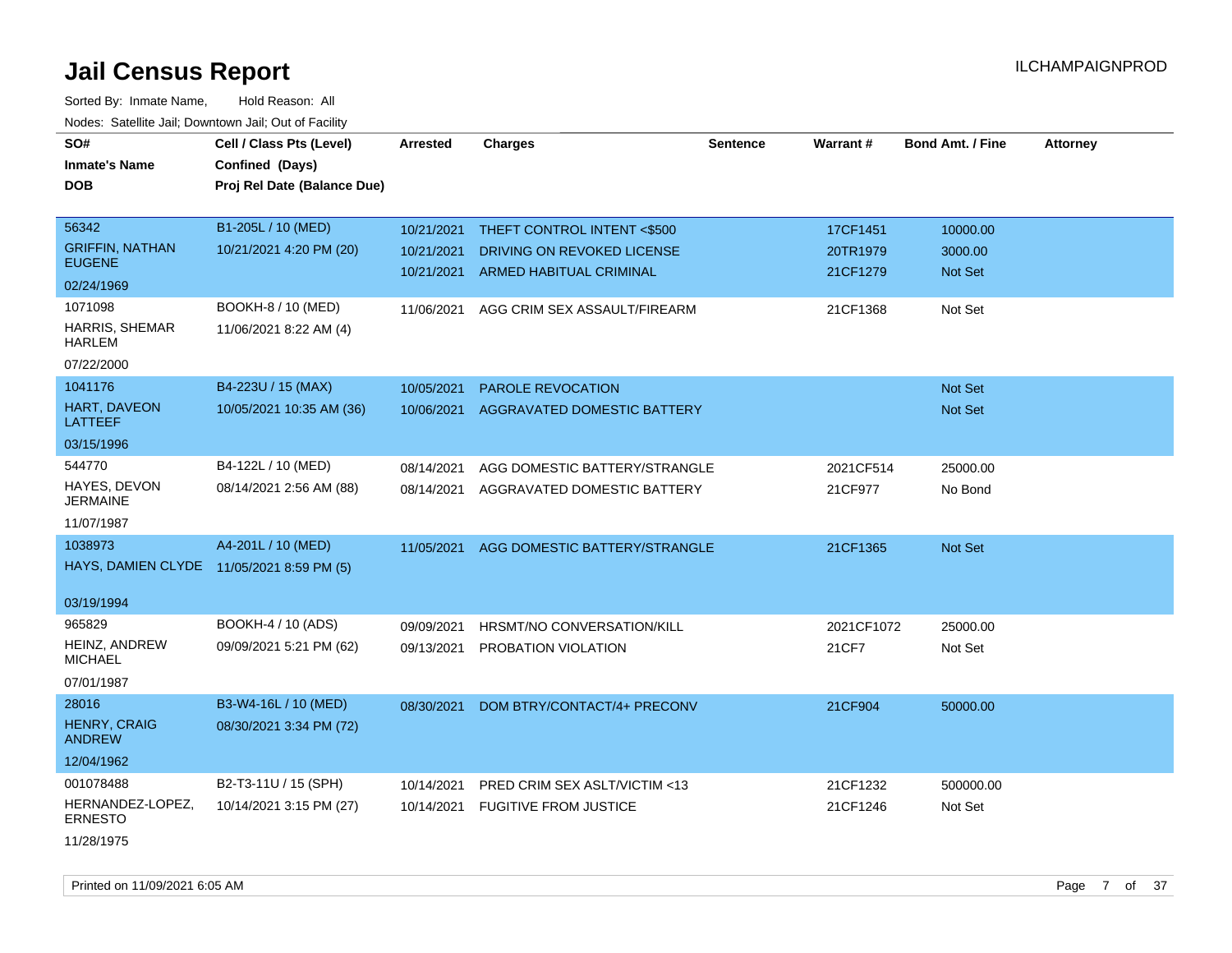| SO#<br><b>Inmate's Name</b><br><b>DOB</b>                      | Cell / Class Pts (Level)<br>Confined (Days)<br>Proj Rel Date (Balance Due) | <b>Arrested</b>                                                    | <b>Charges</b>                                                                                                                                      | <b>Sentence</b> | <b>Warrant#</b>                                              | <b>Bond Amt. / Fine</b>                             | <b>Attorney</b> |
|----------------------------------------------------------------|----------------------------------------------------------------------------|--------------------------------------------------------------------|-----------------------------------------------------------------------------------------------------------------------------------------------------|-----------------|--------------------------------------------------------------|-----------------------------------------------------|-----------------|
| 1041135<br><b>HILL, DEONANCE</b><br><b>JAMES</b><br>04/28/1992 | B1-107U / 15 (MAX)<br>10/19/2021 5:46 PM (22)                              |                                                                    | 10/19/2021 ARMED VIOLENCE/CATEGORY I                                                                                                                |                 | 21CF1266                                                     | No Bond                                             |                 |
| 975293<br>HILL, JACOB MILES<br>02/06/1988                      | B2-T4-14L / 10 (SPH)<br>07/21/2021 8:43 PM (112)                           | 07/21/2021<br>07/21/2021<br>07/25/2021<br>08/18/2021<br>09/09/2021 | VIO ORDER/PRIOR VIO OF ORDER<br><b>STALKING</b><br><b>PAROLE REVOCATION</b><br><b>HARASS WITNESS/FAMILY MBR/REP</b><br>AGG STALKING/BODILY HARM     |                 | 21CF914<br>2021CF863<br>CH2104646<br>21CF992<br>21CF1073     | No Bond<br>Not Set<br>Not Set<br>Not Set<br>Not Set |                 |
| 48471<br><b>HILL, RAMESH</b><br><b>JERMAINE</b><br>12/11/1978  | B1-207L / 15 (MAX)<br>08/08/2021 4:45 AM (94)                              |                                                                    | 08/08/2021 AGG BATTERY/DISCHARGE FIREARM                                                                                                            |                 | 21CF946                                                      | Not Set                                             |                 |
| 980939<br>HILL, XAVIER<br><b>LENSHAUN</b><br>06/18/1988        | A4-102L / 10 (ADS)<br>10/12/2021 12:18 PM (29)                             | 10/12/2021                                                         | <b>BURGLARY/MV</b>                                                                                                                                  |                 | 21CF1229                                                     | Not Set                                             |                 |
| 1061996<br>HUBBARD, REBEKIAH<br><b>DIONA</b><br>04/08/1998     | A2-123L / 5 (MIN)<br>10/30/2021 1:37 PM (11)                               | 10/30/2021<br>10/30/2021<br>10/30/2021<br>10/30/2021<br>10/31/2021 | <b>THEFT</b><br>DRVG UNDER INFLUENCE OF DRUG<br>CRIM DAMAGE TO PROPERTY <\$500<br>RETAIL THEFT/DISP MERCH/<\$300<br>USE FORGED CR/DEBIT CARD/<\$300 | 2y (DOC)        | 21CF1321<br>2021DT71<br>2021CM156<br>2018CF1302<br>2020CF670 | No Bond<br>7500.00<br>660.00<br>20000.00<br>No Bond |                 |
| 1063119<br>HUNT, KHALLEEL<br><b>MALIK</b><br>03/28/1999        | A4-204U / 10 (ADS)<br>11/05/2021 7:47 AM (5)                               | 11/05/2021<br>11/05/2021<br>11/05/2021                             | THEFT/STOLEN/INTENT <\$500<br><b>BURGLARY</b><br>BURGLARY W/O CAUSING DAMAGE                                                                        |                 | 2020CM14<br>2018CF877<br>2018CF1687                          | 5000.00<br>10000.00<br>10000.00                     |                 |
| 38993<br>JACKSON, LAMONT<br><b>JEREMIE</b><br>07/31/1973       | B4-127U / 15 (MAX)<br>02/13/2021 7:45 AM (270)                             |                                                                    | 02/13/2021 ATTEMPT (FIRST DEGREE MURDER)                                                                                                            |                 | 21CF181                                                      | Not Set                                             |                 |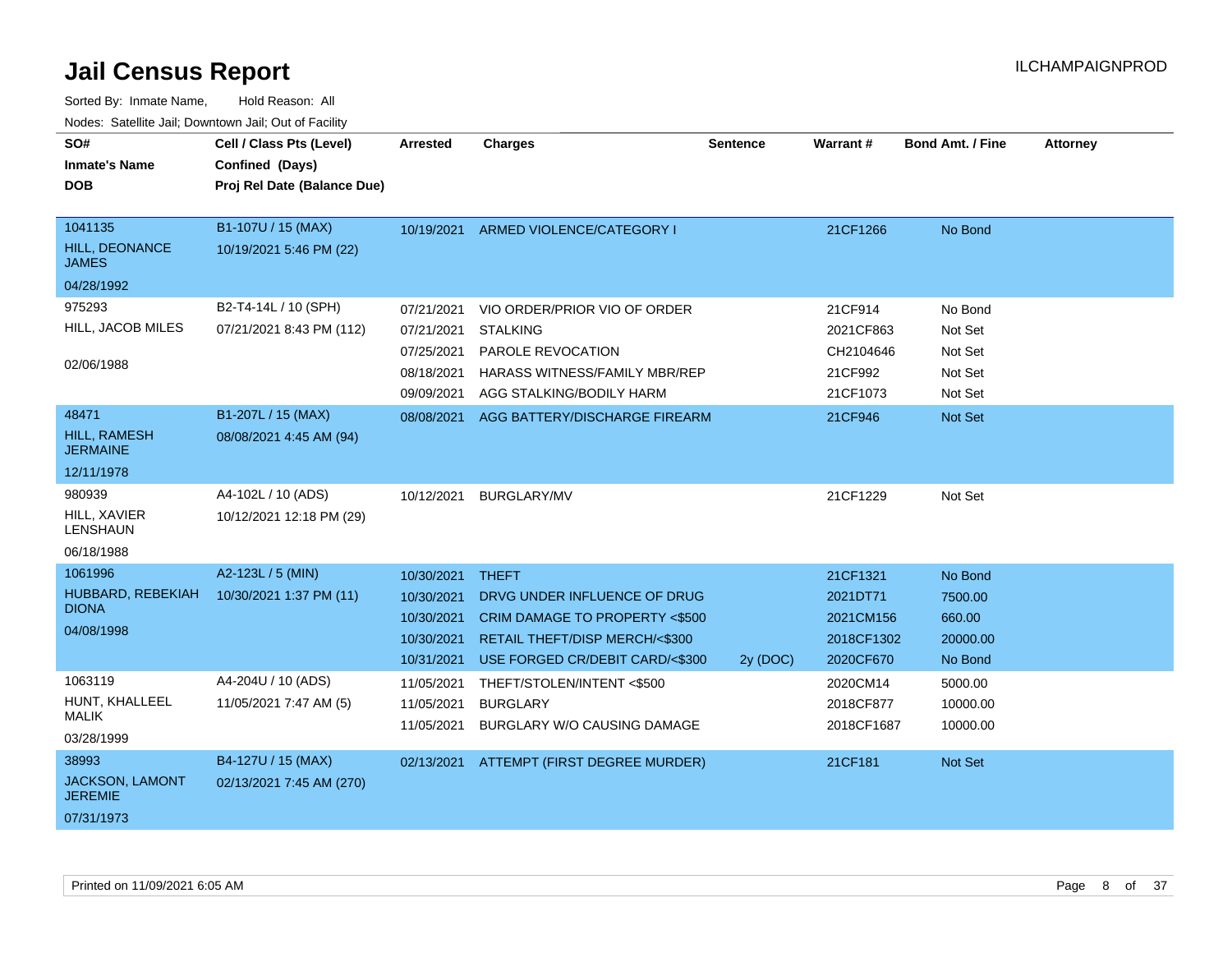Sorted By: Inmate Name, Hold Reason: All

Nodes: Satellite Jail; Downtown Jail; Out of Facility

| SO#                                         | Cell / Class Pts (Level)                   | <b>Arrested</b> | <b>Charges</b>                           | <b>Sentence</b>       | Warrant#  | <b>Bond Amt. / Fine</b> | <b>Attorney</b> |
|---------------------------------------------|--------------------------------------------|-----------------|------------------------------------------|-----------------------|-----------|-------------------------|-----------------|
| <b>Inmate's Name</b>                        | Confined (Days)                            |                 |                                          |                       |           |                         |                 |
| <b>DOB</b>                                  | Proj Rel Date (Balance Due)                |                 |                                          |                       |           |                         |                 |
|                                             |                                            |                 |                                          |                       |           |                         |                 |
| 532426                                      | A1-126L / 10 (ADS)                         | 05/16/2021      | AGGRAVATED BATTERY/NURSE                 |                       | 2021CF344 | No Bond                 |                 |
| <b>JACKSON, NATASHA</b><br><b>RENETTA</b>   | 05/16/2021 12:24 AM (178)                  |                 |                                          |                       |           |                         |                 |
| 01/02/1987                                  |                                            |                 |                                          |                       |           |                         |                 |
| 001077487                                   | B3-W8-30L / 10 (MED)                       | 12/03/2020      | FELON POSS/USE WEAPON/FIREARM            |                       | 20CF1377  | Not Set                 |                 |
| JACKSON, TERREL<br><b>DANDRE</b>            | 12/03/2020 10:18 AM (342)                  |                 |                                          |                       |           |                         |                 |
| 08/11/1990                                  |                                            |                 |                                          |                       |           |                         |                 |
| 001077864                                   | B1-103L / 15 (MAX)                         | 04/18/2021      | FELON POSS/USE WEAPON/FIREARM            |                       | 21CF428   | <b>Not Set</b>          |                 |
| D                                           | JAMERSON, ANTHONY 04/18/2021 7:21 PM (206) |                 |                                          |                       |           |                         |                 |
| 01/26/1990                                  |                                            |                 |                                          |                       |           |                         |                 |
| 001077437                                   | B1-205U / 10 (MED)                         | 08/23/2021      | DOM BTRY/CONTACT/1-2 PRECONV             |                       | 21CF1025  | Not Set                 |                 |
| JOHNSON, ANTONIO<br><b>LASHAUN</b>          | 08/23/2021 7:48 PM (79)                    |                 |                                          |                       |           |                         |                 |
| 01/06/1980                                  |                                            |                 |                                          |                       |           |                         |                 |
| 1007508                                     | B4-222U / 10 (MED)                         | 09/28/2021      | FELON POSS/USE FIREARM PRIOR             | 4y/6m (DOC) 2021CF200 |           | 50000.00                |                 |
| <b>JOHNSON, KAWAME</b><br><b>TERRENCEIM</b> | 09/28/2021 1:55 PM (43)                    |                 |                                          |                       |           |                         |                 |
| 06/08/1990                                  |                                            |                 |                                          |                       |           |                         |                 |
| 51313                                       | A3-212U / 5 (ADS)                          | 11/01/2021      | AGG DUI/3+                               |                       |           | No Bond                 |                 |
| JOHNSON, RUSSELL<br><b>MONTEZ</b>           | 11/01/2021 10:25 AM (9)                    | 11/01/2021      | DRIVING ON SUSPENDED LICENSE             |                       |           | No Bond                 |                 |
| 08/05/1980                                  | 11/10/2021 (0.00)                          |                 |                                          |                       |           |                         |                 |
| 1071536                                     | B1-206U / 15 (MAX)                         |                 | 06/17/2021 ATTEMPT (FIRST DEGREE MURDER) |                       | 21CF702   | <b>Not Set</b>          |                 |
| JOHNSON, ZACHERY<br><b>EDWARD</b>           | 06/17/2021 2:00 AM (146)                   |                 |                                          |                       |           |                         |                 |
| 10/30/1987                                  |                                            |                 |                                          |                       |           |                         |                 |
| 1017120                                     | A3-111L                                    | 10/29/2021      | BATTERY/CAUSE BODILY HARM                |                       | 21CM498   | Not Set                 |                 |
| JONES, JOSHUA LYNN 10/29/2021 3:15 AM (12)  |                                            |                 | 10/29/2021 AGG ASLT/USE DDLY WEAPON      |                       | 21CM452   | 2500.00                 |                 |

05/16/1993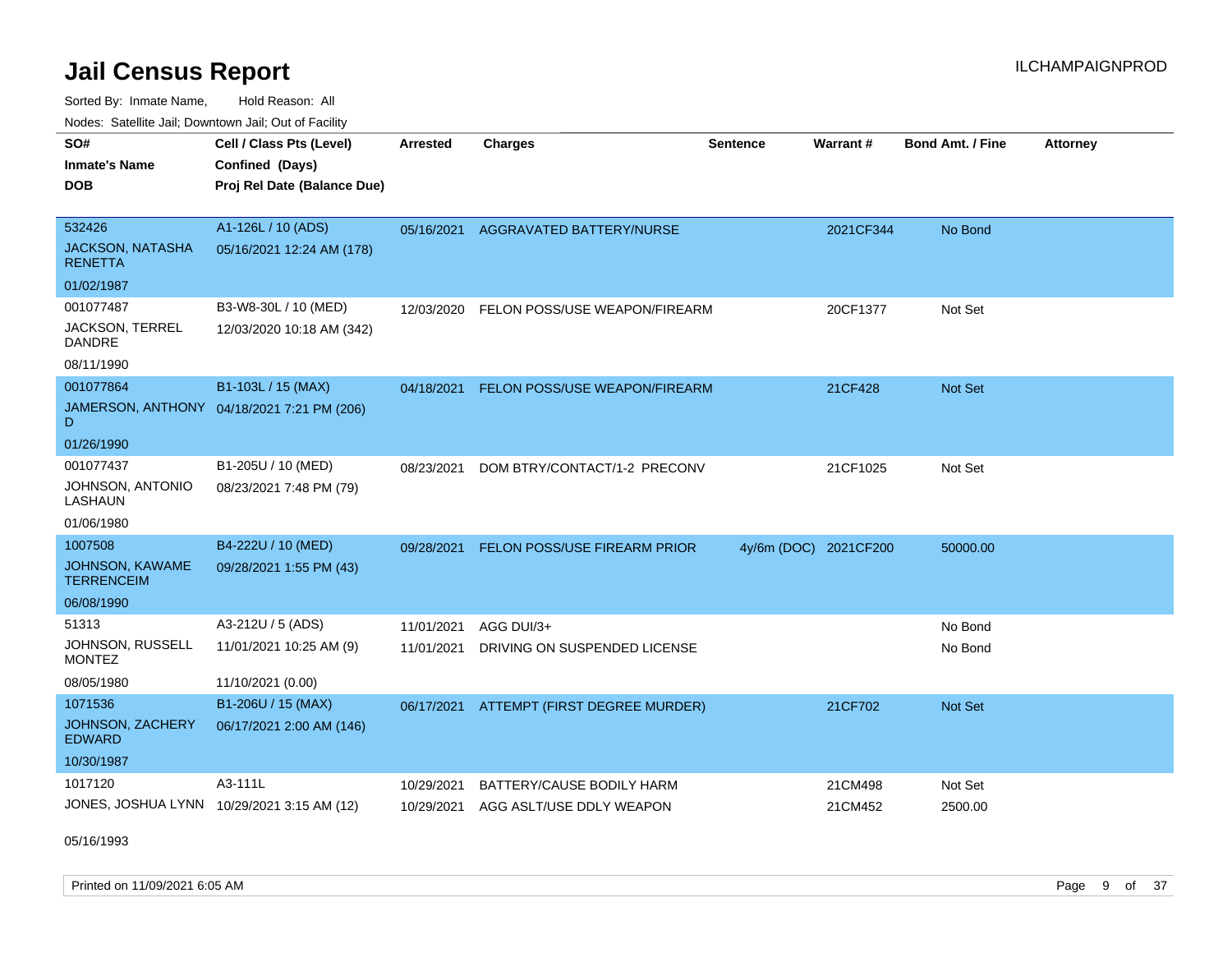| SO#                                    | Cell / Class Pts (Level)    | <b>Arrested</b> | <b>Charges</b>                            | <b>Sentence</b> | <b>Warrant#</b> | <b>Bond Amt. / Fine</b> | <b>Attorney</b> |
|----------------------------------------|-----------------------------|-----------------|-------------------------------------------|-----------------|-----------------|-------------------------|-----------------|
| <b>Inmate's Name</b>                   | Confined (Days)             |                 |                                           |                 |                 |                         |                 |
| <b>DOB</b>                             | Proj Rel Date (Balance Due) |                 |                                           |                 |                 |                         |                 |
|                                        |                             |                 |                                           |                 |                 |                         |                 |
| 001077784                              | B2-T1-01U / 10 (SPH)        | 10/21/2021      | DELIVERY OF OR POSSESSION OF W/INT        |                 | 21CF1278        | Not Set                 |                 |
| <b>JONES, KEEFER</b><br><b>LAMONT</b>  | 10/21/2021 10:30 AM (20)    |                 |                                           |                 |                 |                         |                 |
| 07/26/1970                             |                             |                 |                                           |                 |                 |                         |                 |
| 506244                                 | B1-204L / 15 (MAX)          |                 | 07/15/2021 ARMED ROBBERY/ARMED W/FIREARM  |                 | 2021CF791       | 250000.00               |                 |
| JOSLIN, JASON LEE                      | 07/15/2021 4:38 AM (118)    |                 |                                           |                 |                 |                         |                 |
|                                        |                             |                 |                                           |                 |                 |                         |                 |
| 12/22/1985                             |                             |                 |                                           |                 |                 |                         |                 |
| 49797                                  | B1-106U / 10 (MED)          | 10/12/2021      | POSSESSING A CONTROLLED SUBSTANC 4y (DOC) |                 | 21CF365         | No Bond                 |                 |
| <b>KELLY, WARREN</b><br><b>DYTRALE</b> | 10/12/2021 2:59 PM (29)     |                 |                                           |                 |                 |                         |                 |
| 10/23/1979                             |                             |                 |                                           |                 |                 |                         |                 |
| 001077231                              | A3-215L / 10 (ADS)          | 11/02/2021      | RECEIVE/POSS/SELL STOLEN VEH              |                 | 21CF25          | 15000.00                |                 |
| KOLESAR, JEREMY J                      | 11/02/2021 5:51 PM (8)      | 11/02/2021      | <b>VIOLATE SEX OFFENDER REGIS</b>         |                 | 21CF924         | 10000.00                |                 |
|                                        |                             |                 |                                           |                 |                 |                         |                 |
| 10/20/1979                             |                             |                 |                                           |                 |                 |                         |                 |
| 1070011                                | B4-124U / 15 (MAX)          | 08/03/2021      | AGG DISCH FIREARM/1ST AID PERS            |                 | 21CF929         | Not Set                 |                 |
| LAWS, WILLIAM<br>ZARAK, Third          | 08/03/2021 3:53 PM (99)     |                 |                                           |                 |                 |                         |                 |
| 07/06/1999                             |                             |                 |                                           |                 |                 |                         |                 |
| 548089                                 | B1-204U / 15 (MAX)          | 12/04/2020      | ATTEMPT (FIRST DEGREE MURDER)             |                 | 20CF1378        | Not Set                 |                 |
| LEWIS, LAWRENCE                        | 12/04/2020 4:42 AM (341)    | 12/04/2020      | METH DELIVERY/100<400 GRAMS               |                 | 20CF1481        | Not Set                 |                 |
| PAUL, Third                            |                             | 12/04/2020      | AGG DOMESTIC BATTERY/STRANGLE             |                 | 18CF1507        | 10000.00                |                 |
| 02/08/1993                             |                             |                 |                                           |                 |                 |                         |                 |
| 1005717                                | BOOKH-7                     | 11/08/2021      | DRVG UNDER INFLUENCE OF DRUG              |                 | 2020DT311       | 2500.00                 |                 |
| LEWIS, ORLANDO                         | 11/08/2021 9:58 PM (2)      | 11/08/2021      | SPEEDING 26-34 MPH OVER LIMIT             |                 | 2020TR9976      | 2500.00                 |                 |
| <b>DESHONE</b>                         |                             | 11/08/2021      | AGG DUI/NO VALID DL                       |                 | 2021CFAWOW      | No Bond                 |                 |
| 01/31/1987                             |                             | 11/08/2021      | <b>UNLICENSED</b>                         |                 | 2021TRAWOW      | No Bond                 |                 |
|                                        |                             | 11/08/2021      | DRVG UNDER INFLU OF ALCOHOL               |                 | 2021DTAWOW      | No Bond                 |                 |
|                                        |                             | 11/08/2021      | DRVG UNDER INFLU/BAC 0.08                 |                 | 2021DTAWOW      | No Bond                 |                 |
|                                        |                             | 11/08/2021      | UNINSURED MTR VEH                         |                 | 2021TRAWOW      | No Bond                 |                 |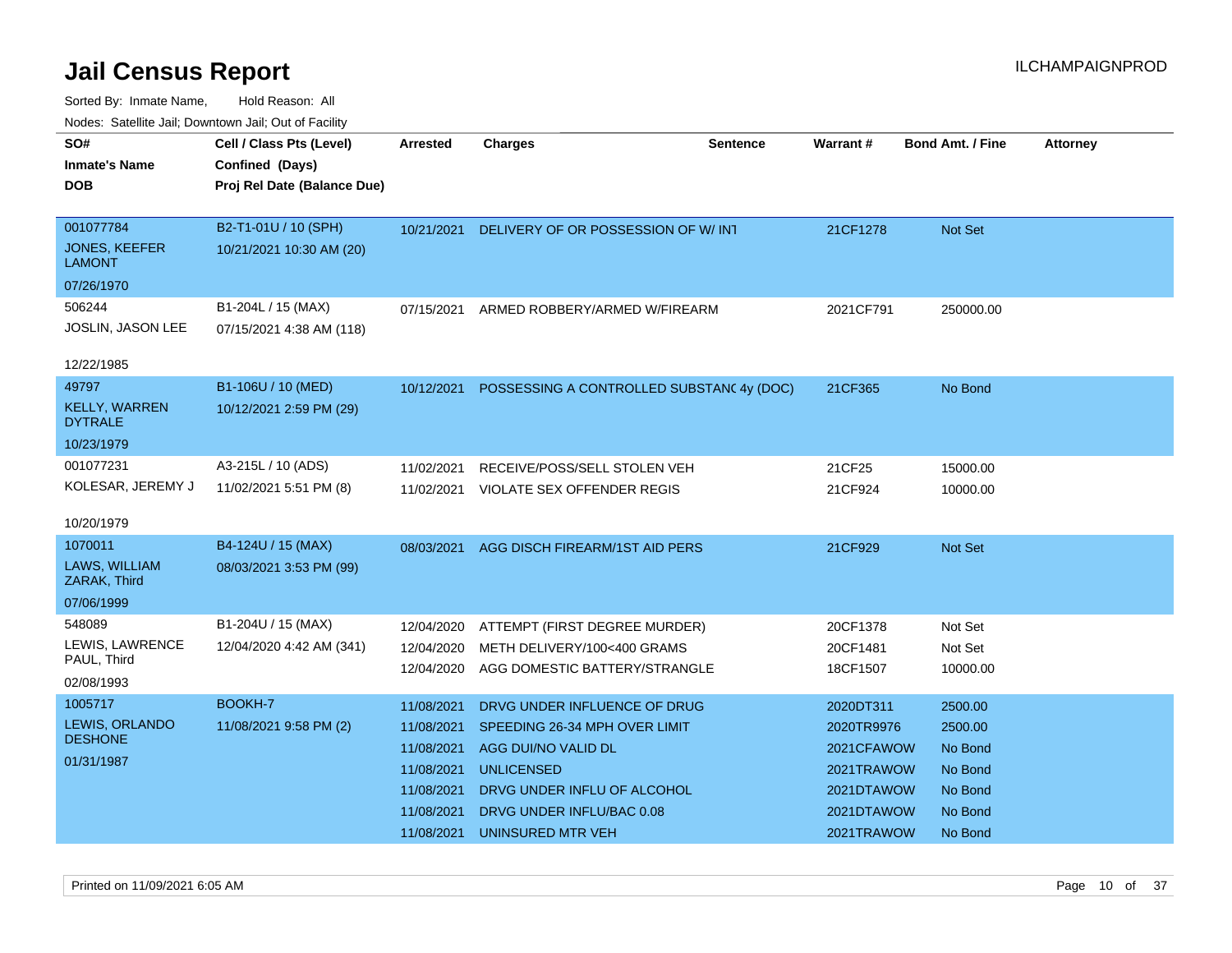| SO#<br><b>Inmate's Name</b><br><b>DOB</b> | Cell / Class Pts (Level)<br>Confined (Days)<br>Proj Rel Date (Balance Due) | Arrested   | <b>Charges</b>                            | <b>Sentence</b> | Warrant#     | <b>Bond Amt. / Fine</b> | <b>Attorney</b> |
|-------------------------------------------|----------------------------------------------------------------------------|------------|-------------------------------------------|-----------------|--------------|-------------------------|-----------------|
|                                           |                                                                            |            |                                           |                 |              |                         |                 |
| 001077524                                 | B2-T4-15U / 10 (SPH)                                                       | 12/14/2020 | AGG BATTERY/JUDGE/EMT                     |                 | 2020-CF-1212 | 10000.00                |                 |
| LEWIS, TREVOR                             | 12/14/2020 5:16 PM (331)                                                   | 12/14/2020 | <b>RESIDENTIAL ARSON</b>                  |                 | 2020-CF-1388 | 150000.00               |                 |
| <b>DANIEL</b>                             |                                                                            | 12/14/2020 | AGG BATTERY/PUBLIC PLACE                  |                 | 2020-CF-1231 | 50000.00                |                 |
|                                           |                                                                            |            | 12/14/2020 AGG BATTERY/PEACE OFFICER      |                 | 2020-CF-1211 | 10000.00                |                 |
| 06/03/2002                                |                                                                            |            |                                           |                 |              |                         |                 |
| 1000869                                   | B1-201L / 15 (MAX)                                                         | 09/11/2021 | FELON POSS/USE WEAPON/FIREARM             |                 | 21CF1102     | Not Set                 |                 |
| MARTIN, MANNIX<br><b>TILMOND</b>          | 09/12/2021 12:40 AM (59)                                                   |            |                                           |                 |              |                         |                 |
| 07/19/1991                                |                                                                            |            |                                           |                 |              |                         |                 |
| 001077938                                 | BOOKH-2 / 15 (ADS)                                                         | 05/10/2021 | AGG KIDNAPING DISCH FIR/HARM              |                 | 21CF532      | Not Set                 |                 |
| MCGAHA,<br><b>CHRISTOPHER D</b>           | 05/10/2021 7:02 PM (184)                                                   | 05/11/2021 | <b>MURDER</b>                             |                 | 2021-CF-215  | No Bond                 |                 |
| 07/27/1991                                |                                                                            | 05/27/2021 | <b>ESCAPE FROM DEPT OF CORRECTION</b>     |                 | 21CF600      | Not Set                 |                 |
| 1043071                                   | BOOKH-5 / 10 (MED)                                                         | 11/08/2021 | CRIM TRESPASS TO STATE LAND               |                 | 2021CM208    | 25000.00                |                 |
| MERRELL-<br>SUTHERLAND, ALICIA            | 11/08/2021 2:22 AM (2)                                                     |            |                                           |                 |              |                         |                 |
| 11/26/1972                                |                                                                            |            |                                           |                 |              |                         |                 |
| 39106                                     | B2-T3-09U / 10 (SPH)                                                       | 10/12/2021 | DOMESTIC BATTERY/OTHER PRIOR              |                 | 21CF1217     | Not Set                 |                 |
| Junior                                    | MOORE, ANDREW LEE, 10/12/2021 1:02 AM (29)                                 |            |                                           |                 |              |                         |                 |
| 04/12/1973                                |                                                                            |            |                                           |                 |              |                         |                 |
| 48033                                     | <b>BOOKH-7 / 5 (MIN)</b>                                                   | 11/08/2021 | AGG DUI/LIC SUSP OR REVOKED               |                 |              | No Bond                 |                 |
| MOORE,<br><b>CHRISTOPHER ALLEN</b>        | 11/08/2021 2:17 PM (2)                                                     |            |                                           |                 |              |                         |                 |
| 07/02/1976                                | 11/10/2021 (0.00)                                                          |            |                                           |                 |              |                         |                 |
| 1076384                                   | A2-120L / 5 (ADS)                                                          |            | 10/28/2021 RETAIL THEFT/DISP MERCH/<\$300 |                 | 21CM149      | 12500.00                |                 |
|                                           | MURPHY, AZIA CIMONE 10/29/2021 12:49 AM (12)                               |            |                                           |                 |              |                         |                 |
| 09/23/1995                                |                                                                            |            |                                           |                 |              |                         |                 |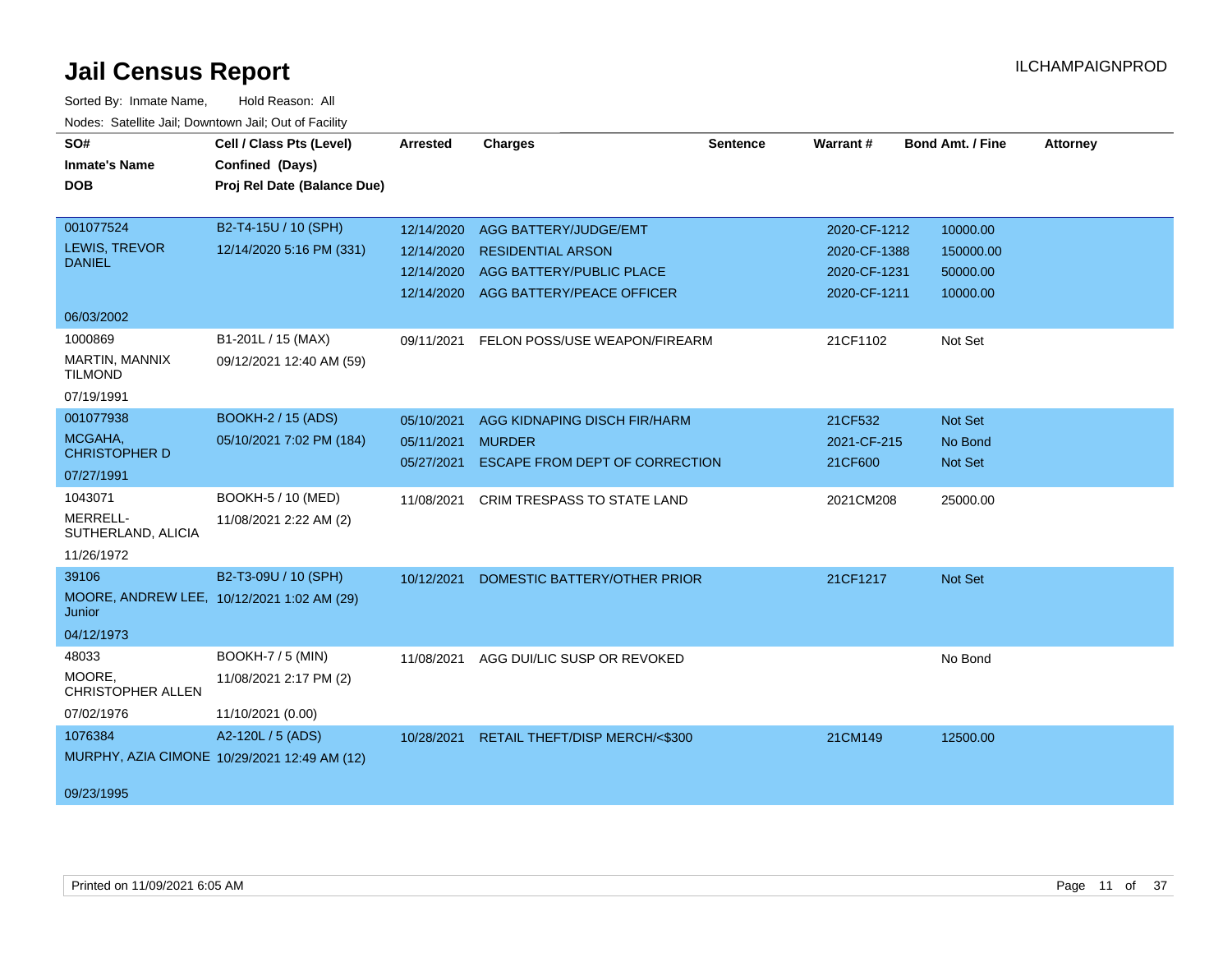Sorted By: Inmate Name, Hold Reason: All Nodes: Satellite Jail; Downtown Jail; Out of Facility

| Noues. Salenne Jan, Downtown Jan, Out of Facility |                             |            |                                                          |                 |             |                         |                 |
|---------------------------------------------------|-----------------------------|------------|----------------------------------------------------------|-----------------|-------------|-------------------------|-----------------|
| SO#                                               | Cell / Class Pts (Level)    | Arrested   | <b>Charges</b>                                           | <b>Sentence</b> | Warrant#    | <b>Bond Amt. / Fine</b> | <b>Attorney</b> |
| <b>Inmate's Name</b>                              | Confined (Days)             |            |                                                          |                 |             |                         |                 |
| <b>DOB</b>                                        | Proj Rel Date (Balance Due) |            |                                                          |                 |             |                         |                 |
|                                                   |                             |            |                                                          |                 |             |                         |                 |
| 966887                                            | A4-204L / 15 (ADS)          | 11/05/2021 | DELIVERY OF OR POSSESSION OF W/IN110y/0m/0d (DC 19CF1425 |                 |             | No Bond                 |                 |
| NELSON, DARRYL<br><b>WAYNE</b>                    | 11/05/2021 11:00 AM (5)     |            |                                                          |                 |             |                         |                 |
| 01/16/1984                                        |                             |            |                                                          |                 |             |                         |                 |
| 001078517                                         | B2-T1-02L / 15 (SPH)        | 10/19/2021 | ATTEMPT (FIRST DEGREE MURDER)                            |                 | 21CF1267    | Not Set                 |                 |
| <b>NELSON, RORY</b><br><b>DEMOND</b>              | 10/19/2021 3:55 AM (22)     |            |                                                          |                 |             |                         |                 |
| 08/14/1984                                        |                             |            |                                                          |                 |             |                         |                 |
| 526895                                            | A1-125U / 5 (ADS)           | 09/27/2021 | <b>RETAIL THEFT</b>                                      | 1y (DOC)        | 2016 CF 717 | No Bond                 |                 |
| <b>OWENS, ANDREA</b><br><b>MICHELLE</b>           | 09/27/2021 11:50 AM (44)    |            |                                                          |                 |             |                         |                 |
| 02/01/1988                                        |                             |            |                                                          |                 |             |                         |                 |
| 001077516                                         | B1-105U / 15 (MAX)          | 10/25/2021 | FELON POSS/USE WEAPON/FIREARM                            | 5y (DOC)        | 2021CF769   | No Bond                 |                 |
| PAGET, GREGORY<br>LAMAR                           | 10/25/2021 12:47 PM (16)    |            |                                                          |                 |             |                         |                 |
| 05/27/1986                                        |                             |            |                                                          |                 |             |                         |                 |
| 1064809                                           | A3-217L / 10 (ADS)          | 11/03/2021 | CRIMINAL TRESPASS TO LAND                                |                 | 2021CF1318  | 50000.00                |                 |
| PARKER, ALVIN<br><b>JARELL</b>                    | 11/03/2021 2:39 PM (7)      | 11/08/2021 | <b>FELON POSS/USE FIREARM PRIOR</b>                      |                 | 2021CF635   | 25000.00                |                 |
| 08/24/1982                                        |                             |            |                                                          |                 |             |                         |                 |
| 001078558                                         | A3-112L / 5 (ADS)           | 11/03/2021 | UNLAWFUL USE OF A WEAPON                                 |                 | 21CF1352    | Not Set                 |                 |
| PARRISH, DOMINIC<br>WALTER                        | 11/03/2021 1:25 PM (7)      |            |                                                          |                 |             |                         |                 |
| 08/23/2001                                        |                             |            |                                                          |                 |             |                         |                 |
| 999352                                            | B3-W5-20L / 10 (MED)        | 09/09/2021 | <b>VIOLATE OP/OTHER PRIOR</b>                            |                 | 21CF1092    | <b>Not Set</b>          |                 |
| PIRLOT, JUSTIN LEE                                | 09/09/2021 11:28 AM (62)    | 10/23/2021 | FALSE REPORT OF OFFENSE                                  |                 | 2019CF836   | 5000.00                 |                 |
| 11/08/1982                                        |                             |            |                                                          |                 |             |                         |                 |
| 1069524                                           | B4-221L / 15 (MAX)          | 08/08/2021 | MFG/DEL CANNABIS/30-500 GRAMS                            |                 | 21CF953     | Not Set                 |                 |
| RAY DAVIS, KAMARI<br><b>DAYVON</b>                | 08/09/2021 2:44 AM (93)     |            |                                                          |                 |             |                         |                 |
| 03/30/2000                                        |                             |            |                                                          |                 |             |                         |                 |

Printed on 11/09/2021 6:05 AM **Page 12** of 37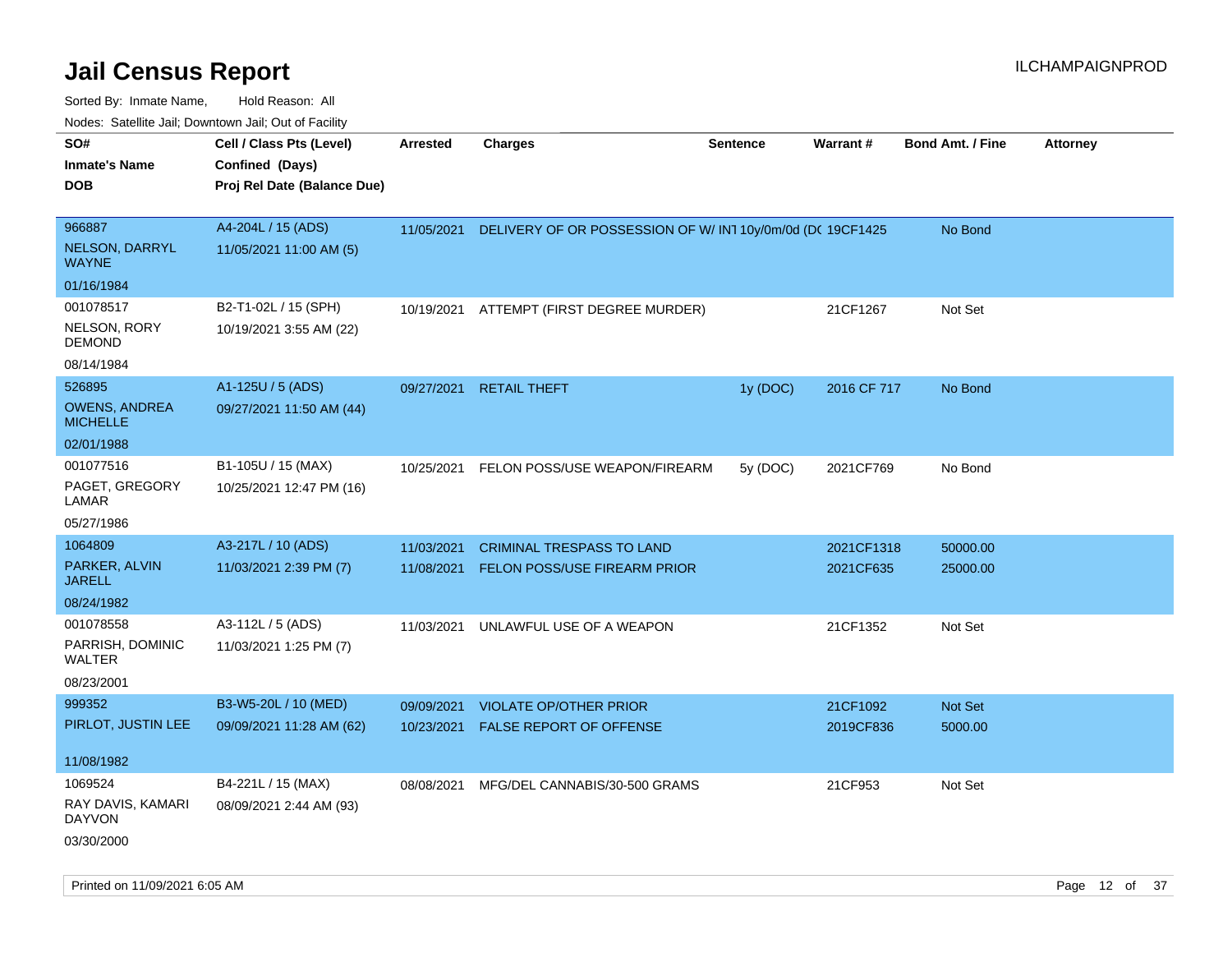Sorted By: Inmate Name, Hold Reason: All

Nodes: Satellite Jail; Downtown Jail; Out of Facility

| ivoues. Salellite Jali, Downtown Jali, Out of Facility |                                              |            |                                             |                 |            |                         |                 |
|--------------------------------------------------------|----------------------------------------------|------------|---------------------------------------------|-----------------|------------|-------------------------|-----------------|
| SO#                                                    | Cell / Class Pts (Level)                     | Arrested   | <b>Charges</b>                              | <b>Sentence</b> | Warrant#   | <b>Bond Amt. / Fine</b> | <b>Attorney</b> |
| <b>Inmate's Name</b>                                   | Confined (Days)                              |            |                                             |                 |            |                         |                 |
| <b>DOB</b>                                             | Proj Rel Date (Balance Due)                  |            |                                             |                 |            |                         |                 |
|                                                        |                                              |            |                                             |                 |            |                         |                 |
| 1053270                                                | B4-121U                                      | 08/11/2021 | ARM VIOLENCE/CATEGORY III/2ND               | 8y (DOC)        | 21CF957    | Not Set                 |                 |
| RICHARDSON, WILLIE<br>LEE.                             | 08/11/2021 3:07 AM (91)                      |            |                                             |                 |            |                         |                 |
| 07/20/1994                                             |                                              |            |                                             |                 |            |                         |                 |
| 979485                                                 | B2-T4-16L / 15 (ADS)                         | 03/12/2021 | PRED CRIM SEX ASLT/VICTIM <13               |                 | 21CF282    | Not Set                 |                 |
| RODRIGUEZ, JOSHUA<br><b>ANTHONY</b>                    | 03/12/2021 1:57 PM (243)                     |            |                                             |                 |            |                         |                 |
| 04/06/1990                                             |                                              |            |                                             |                 |            |                         |                 |
| 1075587                                                | B4-126L / 15 (MAX)                           | 10/18/2021 | AGG UNLAWFUL USE WEAPON/PERSON 2y/0m/0d (DO |                 |            | No Bond                 |                 |
| ROSS, JAMARQUIS<br><b>ANTHONY TYREE</b>                | 10/18/2021 9:46 AM (23)                      |            |                                             |                 |            |                         |                 |
| 05/03/2000                                             |                                              |            |                                             |                 |            |                         |                 |
| 1071161                                                | B4-124L / 15 (MAX)                           | 08/18/2021 | DELIVERY OF OR POSSESSION OF W/INT          |                 | 21CF1008   | No Bond                 |                 |
| SANDERS, MARKELL<br>LAMAR                              | 08/18/2021 6:18 PM (84)                      | 08/19/2021 | PAROLE REVOCATION                           |                 | CH2105176  | No Bond                 |                 |
| 02/02/2000                                             |                                              |            |                                             |                 |            |                         |                 |
| 1047469                                                | B3-W5-18L / 10 (MED)                         | 07/03/2021 | CRIMINAL SEX ASSAULT/CONSENT                |                 | 21CF773    | Not Set                 |                 |
| <b>ALLEN</b>                                           | SCHINDLER, RICHARD 07/03/2021 10:25 PM (130) |            |                                             |                 |            |                         |                 |
| 10/16/1979                                             |                                              |            |                                             |                 |            |                         |                 |
| 001077488                                              | BOOKH-6 / 5 (MIN)                            | 11/07/2021 | POSSESSING A CONTROLLED SUBSTANC            |                 | 21CF1371   | Not Set                 |                 |
| SESSUM, NICHOLAS C 11/07/2021 9:33 PM (3)              |                                              |            |                                             |                 |            |                         |                 |
|                                                        |                                              |            |                                             |                 |            |                         |                 |
| 06/22/1989                                             |                                              |            |                                             |                 |            |                         |                 |
| 001078441                                              | BOOKF-3 / 15 (ADS)                           | 10/01/2021 | ARMED HABITUAL CRIMINAL                     |                 | 21CF1182   | <b>Not Set</b>          |                 |
| SINGLETON, CORRIE<br><b>DERRELL</b>                    | 10/01/2021 12:36 PM (40)                     |            |                                             |                 |            |                         |                 |
| 05/07/1983                                             |                                              |            |                                             |                 |            |                         |                 |
| 1034452                                                | A4-107L / 10 (MED)                           | 09/24/2021 | MFG/DEL 1<15 GR HEROIN/ANALOG               | 4y (DOC)        | 20CF001071 | 500000.00               |                 |
| SMITH, CHERNENKO<br><b>CONSTANTINE</b>                 | 09/24/2021 11:57 AM (47)                     |            |                                             |                 |            |                         |                 |
| 08/17/1985                                             |                                              |            |                                             |                 |            |                         |                 |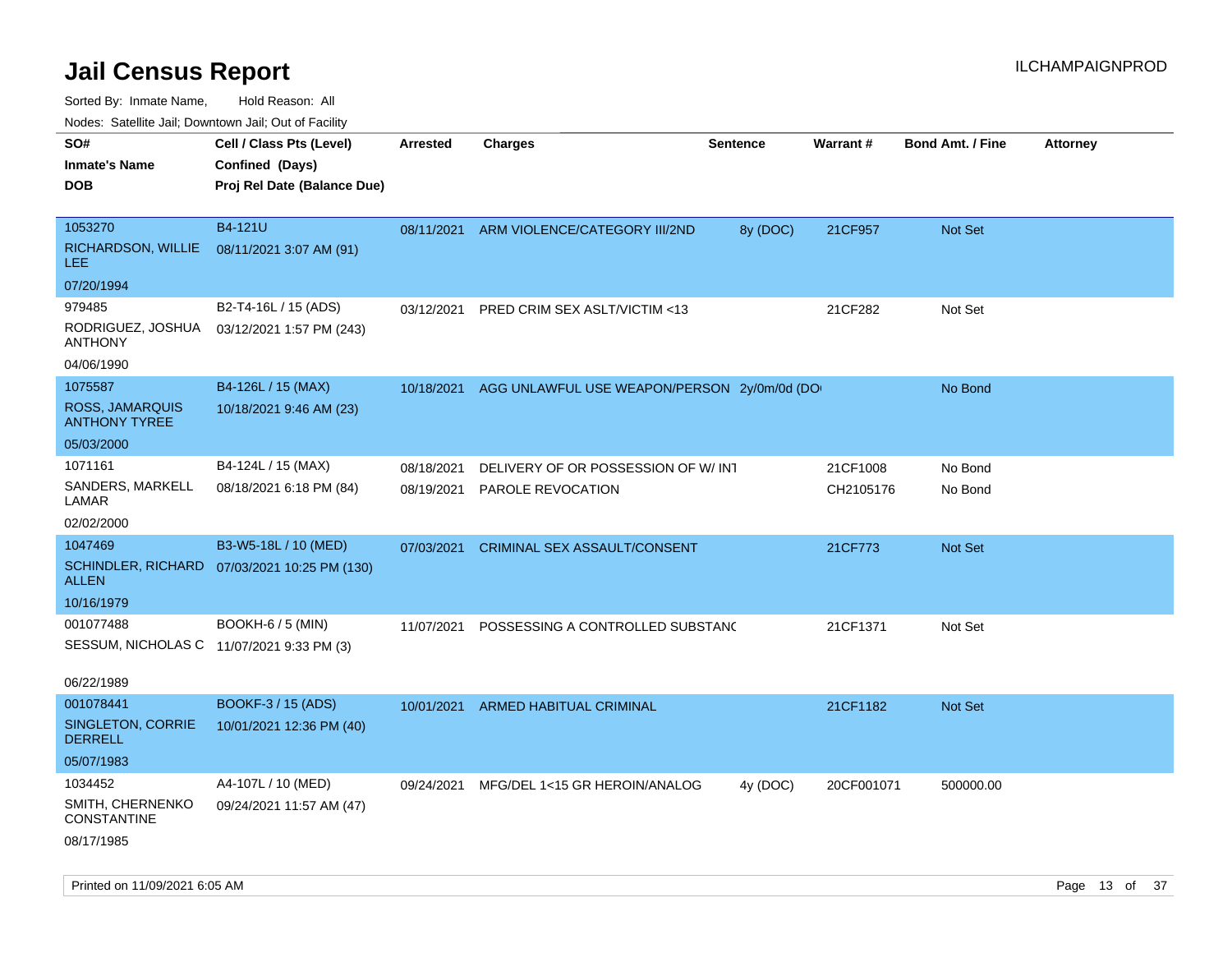| SO#                                      | Cell / Class Pts (Level)                     | <b>Arrested</b> | <b>Charges</b>                      | <b>Sentence</b> | <b>Warrant#</b> | <b>Bond Amt. / Fine</b> | <b>Attorney</b> |
|------------------------------------------|----------------------------------------------|-----------------|-------------------------------------|-----------------|-----------------|-------------------------|-----------------|
| <b>Inmate's Name</b>                     | Confined (Days)                              |                 |                                     |                 |                 |                         |                 |
| <b>DOB</b>                               | Proj Rel Date (Balance Due)                  |                 |                                     |                 |                 |                         |                 |
|                                          |                                              |                 |                                     |                 |                 |                         |                 |
| 001078347                                | A1-125L / 5 (MIN)                            | 09/04/2021      | CHILD ABDUCTN/CONCEAL/DETAIN        |                 | 21CF942         | 500000.00               |                 |
| <b>SMITH, CRYSTAL</b><br><b>MARGARET</b> | 09/04/2021 3:34 PM (67)                      |                 |                                     |                 |                 |                         |                 |
| 10/15/1992                               |                                              |                 |                                     |                 |                 |                         |                 |
| 001078115                                | B4-224U / 15 (MAX)                           | 07/01/2021      | ARMED VIOLENCE/CATEGORY I           |                 | 21CF772         | Not Set                 |                 |
| SMITH, JAMES<br>NASHAUN, Junior          | 07/01/2021 2:44 PM (132)                     | 07/30/2021      | DRIVING ON SUSPENDED LICENSE        |                 | 21TR5804        | 1500.00                 |                 |
| 09/18/2000                               |                                              |                 |                                     |                 |                 |                         |                 |
| 1034702                                  | A4-105L / 10 (MED)                           | 10/22/2021      | AGG DOMESTIC BATTERY/STRANGLE       |                 | 21CF1123        | 50000.00                |                 |
|                                          | SOULE, AUSTIN TYLER 10/22/2021 6:49 AM (19)  |                 |                                     |                 |                 |                         |                 |
|                                          |                                              |                 |                                     |                 |                 |                         |                 |
| 03/18/1995                               |                                              |                 |                                     |                 |                 |                         |                 |
| 001077269                                | B3-W1-03U / 5 (MIN)                          | 10/13/2021      | RECEIVE/POSS/SELL STOLEN VEH        |                 | 2020CF1122      | 15000.00                |                 |
|                                          | SPURLIN, DAVID ELLIS 10/13/2021 7:36 AM (28) |                 |                                     |                 |                 |                         |                 |
| 03/25/1987                               |                                              |                 |                                     |                 |                 |                         |                 |
| 1025740                                  | B1-105L / 10 (MED)                           | 03/19/2021      | AGG DOMESTIC BATTERY/STRANGLE       | 4y/0m/0d (DO    |                 | Not Set                 |                 |
| STANFORD,                                | 03/20/2021 12:48 AM (235)                    |                 |                                     |                 |                 |                         |                 |
| <b>TERRANCE NAWOUN</b>                   |                                              |                 |                                     |                 |                 |                         |                 |
| 12/06/1992                               |                                              |                 |                                     |                 |                 |                         |                 |
| 38305                                    | B2-T2-06L / 10 (SPH)                         | 03/18/2020      | CRIMINAL SEXUAL ABUSE               |                 | 20CF-343        | 500000.00               |                 |
| STOVER, JOSH<br>ANDREW                   | 03/18/2020 10:24 AM (602)                    |                 |                                     |                 |                 |                         |                 |
| 08/18/1973                               |                                              |                 |                                     |                 |                 |                         |                 |
| 001078436                                | B2-T1-04L / 10 (SPH)                         | 09/30/2021      | <b>CRIMINAL SEX ASSAULT/CONSENT</b> |                 | 20CF255         | 150000.00               |                 |
| STRONG, CORTEZ                           | 09/30/2021 2:47 PM (41)                      |                 |                                     |                 |                 |                         |                 |
| 04/13/1996                               |                                              |                 |                                     |                 |                 |                         |                 |
| 1035647                                  | A3-115L / 10 (ADS)                           | 10/29/2021      | CRIM DMG TO PROP \$500-10K          |                 | 21CF983         | 10000.00                |                 |
| SUMO, DAVID KLON                         | 10/29/2021 6:36 PM (12)                      | 10/29/2021      | CRIM DMG/GOVT PROP/>\$500-\$10K     |                 | 21CF984         | 10000.00                |                 |
| 06/23/1975                               |                                              |                 |                                     |                 |                 |                         |                 |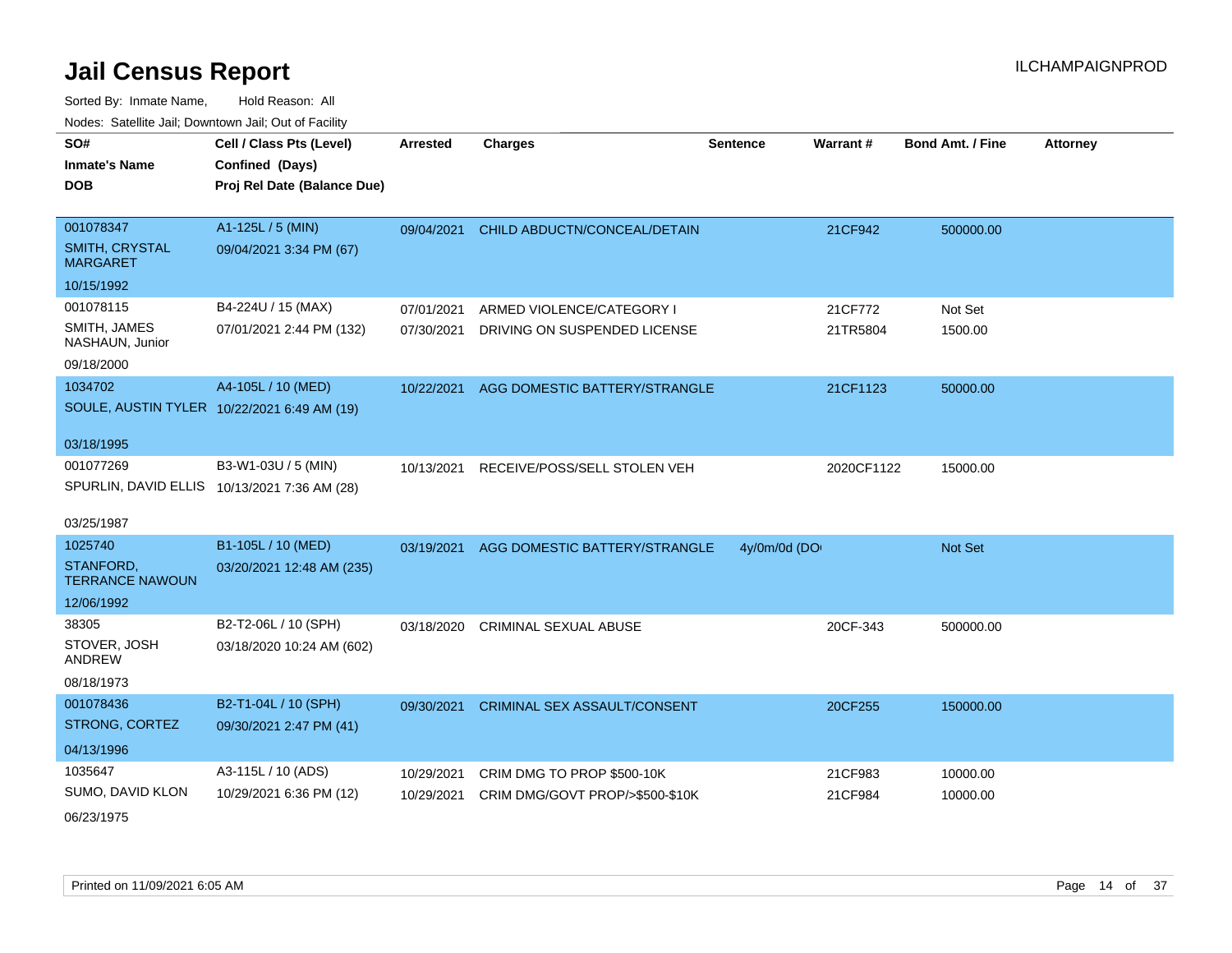| SO#<br><b>Inmate's Name</b>            | Cell / Class Pts (Level)<br>Confined (Days) | <b>Arrested</b> | <b>Charges</b>                      | <b>Sentence</b> | <b>Warrant#</b> | <b>Bond Amt. / Fine</b> | <b>Attorney</b> |
|----------------------------------------|---------------------------------------------|-----------------|-------------------------------------|-----------------|-----------------|-------------------------|-----------------|
| <b>DOB</b>                             | Proj Rel Date (Balance Due)                 |                 |                                     |                 |                 |                         |                 |
| 1066794                                | B3-W2-07U / 5 (MIN)                         | 09/07/2021      | <b>VIOLATE OP/OTHER PRIOR</b>       |                 | 21CF1061        | Not Set                 |                 |
| <b>TAYLOR, STANLEY</b><br><b>JAMES</b> | 09/07/2021 7:01 AM (64)                     |                 |                                     |                 |                 |                         |                 |
| 01/05/1994                             |                                             |                 |                                     |                 |                 |                         |                 |
| 001078471                              | B4-227L / 10 (MED)                          |                 | 10/11/2021 AGG UUW/VEHICLE/<21      |                 | 21CF1210        | 100.00                  |                 |
| THATCH, OMARION<br><b>DIAMONTE</b>     | 10/11/2021 1:26 AM (30)                     |                 |                                     |                 |                 |                         |                 |
| 09/05/2003                             |                                             |                 |                                     |                 |                 |                         |                 |
| 21252                                  | B4-123L / 15 (MAX)                          | 10/18/2021      | MFG/DEL 1<15 GR COCAINE/ANLG        |                 | 2021CF172       | 25000.00                |                 |
| THOMAS, ELIJAH                         | 10/18/2021 12:35 AM (23)                    |                 |                                     |                 |                 |                         |                 |
| 07/31/1962                             |                                             |                 |                                     |                 |                 |                         |                 |
| 32058                                  | B4-123U / 15 (MAX)                          | 06/14/2021      | <b>AGG DISCH FIREARM</b>            |                 | 21CF690         | Not Set                 |                 |
| THOMPSON, STEVEN<br>ONEAL              | 06/14/2021 6:44 AM (149)                    |                 |                                     |                 |                 |                         |                 |
| 03/14/1969                             |                                             |                 |                                     |                 |                 |                         |                 |
| 1004142                                | A4-106U / 15 (MAX)                          | 10/22/2021      | PAROLE REVOCATION                   |                 |                 | Not Set                 |                 |
| TOY, KAYON LARENZ                      | 10/22/2021 1:01 PM (19)                     | 10/27/2021      | POSSESSION OF METH/15<100GRAMS      |                 | 2021CF1298      | 1500000.00              |                 |
| 09/12/1991                             |                                             |                 |                                     |                 |                 |                         |                 |
| 969709                                 | A3-113L / 5 (ADS)                           | 10/29/2021      | CRIM DMG TO PROP \$500-10K          |                 |                 | Not Set                 |                 |
| TUFTE, BRYCE<br><b>MATTHEW</b>         | 10/29/2021 3:14 PM (12)                     | 10/29/2021      | DRIVING ON SUSPENDED LICENSE        |                 | 20TR2181        | 5000.00                 |                 |
| 05/30/1988                             | 12/20/2021 (0.00)                           |                 |                                     |                 |                 |                         |                 |
| 32910                                  | B2-T2-05U / 10 (SPH)                        | 10/04/2021      | DOM BTRY/HARM/1-2 PRECONV           |                 | 21CF1189        | Not Set                 |                 |
| TULL, CHRISTOPHER<br><b>MICHAEL</b>    | 10/04/2021 10:53 PM (37)                    |                 |                                     |                 |                 |                         |                 |
| 04/02/1971                             |                                             |                 |                                     |                 |                 |                         |                 |
| 001078529                              | A1-227L / 10 (MED)                          |                 | 10/23/2021 ARMED ROBBERY/NO FIREARM |                 | 21CF1286        | Not Set                 |                 |
| VANHOOK, ALEXIS<br>ANNE                | 10/23/2021 5:50 PM (18)                     |                 |                                     |                 |                 |                         |                 |
| 10/25/1998                             |                                             |                 |                                     |                 |                 |                         |                 |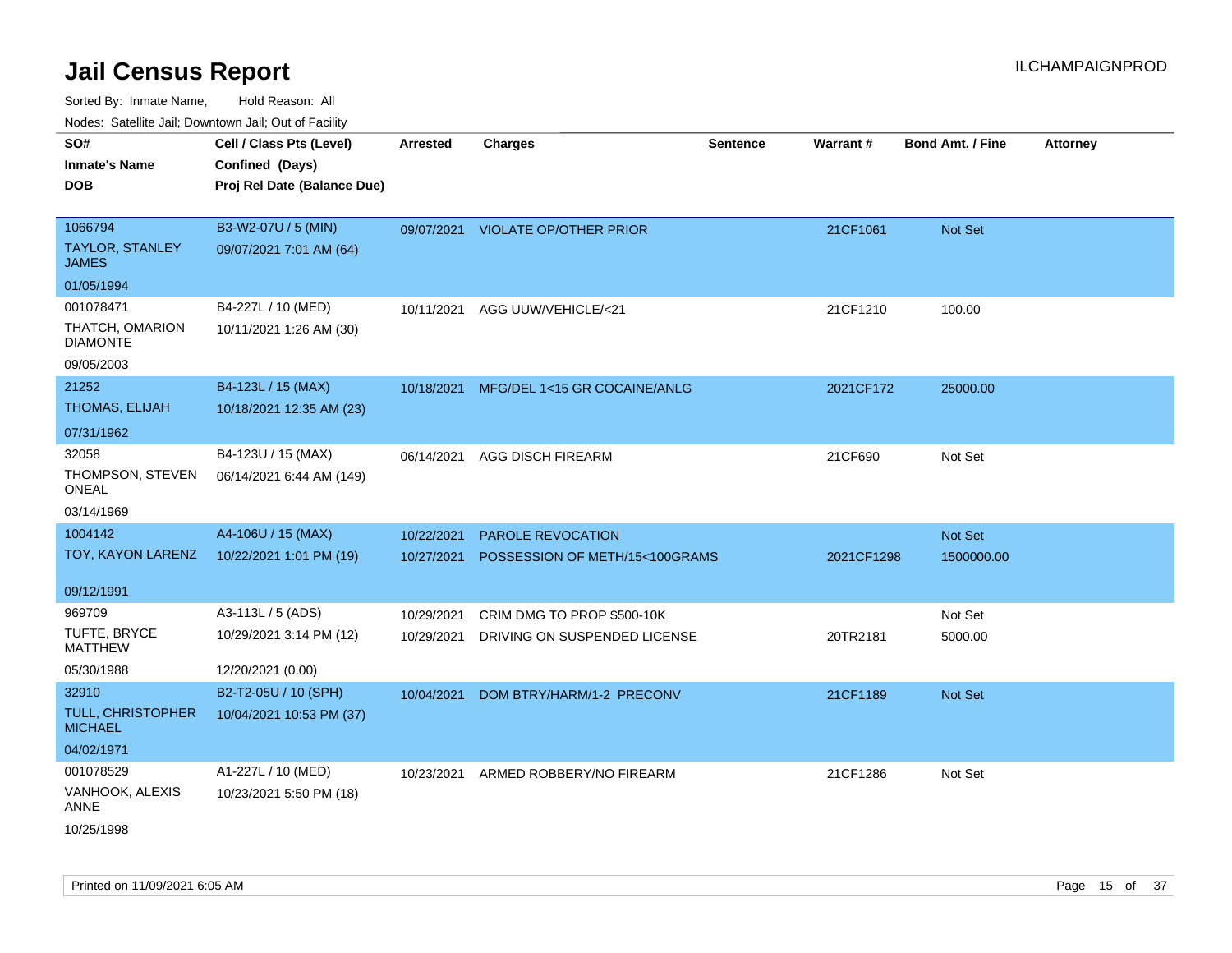| Nodes: Satellite Jali, Downtown Jali, Out of Facility |                             |                          |                                      |                 |                 |                         |                 |
|-------------------------------------------------------|-----------------------------|--------------------------|--------------------------------------|-----------------|-----------------|-------------------------|-----------------|
| SO#                                                   | Cell / Class Pts (Level)    | <b>Arrested</b>          | <b>Charges</b>                       | <b>Sentence</b> | <b>Warrant#</b> | <b>Bond Amt. / Fine</b> | <b>Attorney</b> |
| <b>Inmate's Name</b>                                  | Confined (Days)             |                          |                                      |                 |                 |                         |                 |
| <b>DOB</b>                                            | Proj Rel Date (Balance Due) |                          |                                      |                 |                 |                         |                 |
|                                                       |                             |                          |                                      |                 |                 |                         |                 |
| 1070737                                               | A1-226L / 15 (MAX)          | 10/14/2021               | AGG KIDNAPG/<13/INTEL DISABL         |                 | 2020CF418       | 250000.00               |                 |
| <b>WASHINGTON,</b><br><b>JASTINA VIRGINIA</b>         | 10/14/2021 12:02 PM (27)    |                          |                                      |                 |                 |                         |                 |
| 04/11/2000                                            |                             |                          |                                      |                 |                 |                         |                 |
| 977140                                                | B1-203L / 10 (MED)          | 10/24/2021               | ARMED HABITUAL CRIMINAL              |                 | 21CF1289        | Not Set                 |                 |
| <b>WEBSTER, DERRIAL</b><br><b>DEVON</b>               | 10/24/2021 2:46 AM (17)     |                          |                                      |                 |                 |                         |                 |
| 01/14/1990                                            |                             |                          |                                      |                 |                 |                         |                 |
| 001078096                                             | A2-123U / 5 (ADS)           | 10/30/2021               | DOM BTRY/BOD HARM/3 PRECONV          |                 | 21CM264         | 1000.00                 |                 |
| <b>WELLS, HAYLEY</b><br><b>CHRISTINE</b>              | 10/30/2021 5:03 AM (11)     | 10/30/2021               | AGGRAVATED DOMESTIC BATTERY          |                 | 21CF1319        | Not Set                 |                 |
| 08/19/1995                                            |                             |                          |                                      |                 |                 |                         |                 |
| 44836                                                 | A4-206L / 15 (ADS)          | 11/02/2021               | <b>DISORDERLY CONDUCT</b>            |                 |                 | Not Set                 |                 |
| <b>WESLEY, FRANK</b><br>LADELL                        | 11/02/2021 4:08 AM (8)      | 11/02/2021<br>11/02/2021 | CRIM TRESPASS TO STATE LAND<br>THEFT |                 | 21118875        | 5000.00<br>Not Set      |                 |
| 09/17/1977                                            |                             |                          |                                      |                 |                 |                         |                 |
| 001078328                                             | B1-207U / 15 (MAX)          | 08/30/2021               | FELON POSS/USE WEAPON/FIREARM        |                 | 21CF1045        | Not Set                 |                 |
| <b>WHITE, JUSTIN</b><br><b>STEVEN</b>                 | 08/30/2021 10:48 AM (72)    |                          |                                      |                 |                 |                         |                 |
| 10/25/1995                                            |                             |                          |                                      |                 |                 |                         |                 |
| 638552                                                | B2-DR / 5 (SPH)             | 10/07/2021               | CHILD PORNOGRAPHY/PHOTOGRAPH         |                 | 2021CF1207      | No Bond                 |                 |
| <b>WILLIAMS, MICHAEL</b><br>JAMES                     | 10/07/2021 12:20 PM (34)    |                          |                                      |                 |                 |                         |                 |
| 03/29/1964                                            |                             |                          |                                      |                 |                 |                         |                 |
| 1066370                                               | B1-101L / 15 (MAX)          | 07/28/2021               | ARMED VIOLENCE/CATEGORY III          |                 | 2021 CF 882     | <b>Not Set</b>          |                 |
| <b>WILLIAMS, REONTE</b><br><b>REMIR</b>               | 07/28/2021 5:40 AM (105)    |                          |                                      |                 |                 |                         |                 |
| 05/14/1999                                            |                             |                          |                                      |                 |                 |                         |                 |
| 001078494                                             | B1-104L / 15 (MAX)          | 10/15/2021               | AGG UNLAWFUL USE OF WEAPON/VEH       |                 | 21CF1254        | No Bond                 |                 |
| <b>WILLIAMS, TAVARAZ</b><br>LASHAWN                   | 10/15/2021 12:17 PM (26)    |                          |                                      |                 |                 |                         |                 |
| 04/19/1990                                            |                             |                          |                                      |                 |                 |                         |                 |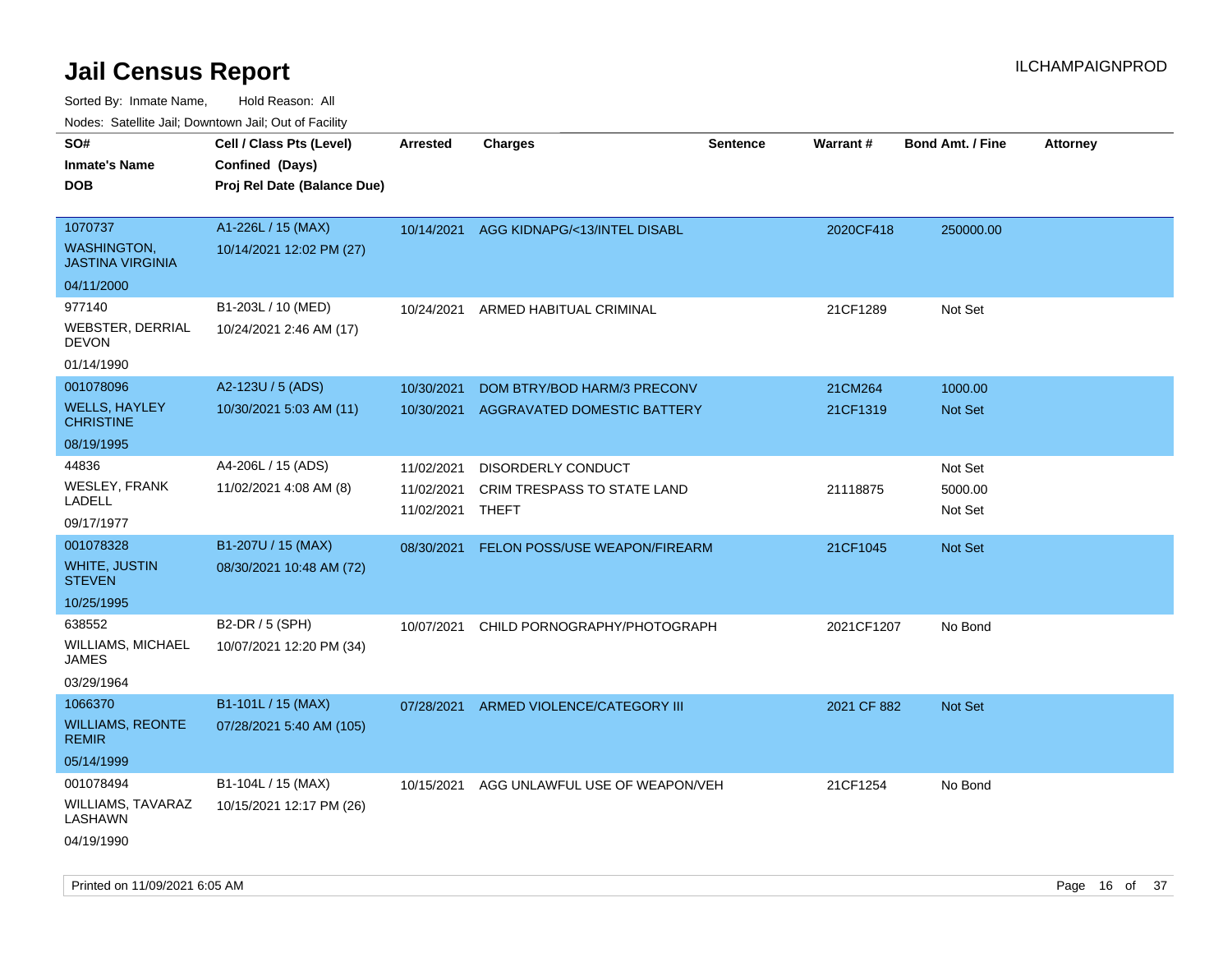| SO#                                          | Cell / Class Pts (Level)    | Arrested          | <b>Charges</b>                | <b>Sentence</b> | <b>Warrant#</b> | <b>Bond Amt. / Fine</b> | <b>Attorney</b> |
|----------------------------------------------|-----------------------------|-------------------|-------------------------------|-----------------|-----------------|-------------------------|-----------------|
| <b>Inmate's Name</b>                         | Confined (Days)             |                   |                               |                 |                 |                         |                 |
| <b>DOB</b>                                   | Proj Rel Date (Balance Due) |                   |                               |                 |                 |                         |                 |
|                                              |                             |                   |                               |                 |                 |                         |                 |
| 996311                                       | A3-213L / 15 (ADS)          | 10/29/2021        | DOMESTIC BATTERY/OTHER PRIOR  |                 | 21CF1326        | No Bond                 |                 |
| <b>WILLIAMS,</b><br><b>TRAYSHAUN DEVONTA</b> | 10/29/2021 10:51 PM (12)    |                   |                               |                 |                 |                         |                 |
| 02/18/1992                                   |                             |                   |                               |                 |                 |                         |                 |
| 1051953                                      | BOOKF-1                     | 11/08/2021        | RET THEFT/DISP MERCH/>\$300   |                 | 2021CFAWOW      | Not Set                 |                 |
| WINSTON, ALYSSIA<br><b>LETEECE</b>           | 11/08/2021 5:40 PM (2)      |                   |                               |                 |                 |                         |                 |
| 03/17/1996                                   |                             |                   |                               |                 |                 |                         |                 |
| 972160                                       | A4-205L / 5 (ADS)           | 11/02/2021        | AGG DOMESTIC BATTERY/STRANGLE |                 | 21CF1348        | Not Set                 |                 |
| <b>WOOD, ANTONIO</b>                         | 11/02/2021 10:51 AM (8)     |                   |                               |                 |                 |                         |                 |
| 10/16/1981                                   |                             |                   |                               |                 |                 |                         |                 |
| 001078539                                    | B4-122U / 15 (MAX)          | 10/27/2021        | AGG DISCHARGE FIREARM         |                 | 21CF1296        | 750000.00               |                 |
| <b>WRIGHT, AMARION</b><br>MALIK              | 10/27/2021 7:31 AM (14)     |                   |                               |                 |                 |                         |                 |
| 10/31/2002                                   |                             |                   |                               |                 |                 |                         |                 |
| <b>Total Satellite Jail: 128</b>             |                             | <b>Males: 112</b> | Females: 16<br>Unknown: 0     |                 |                 |                         |                 |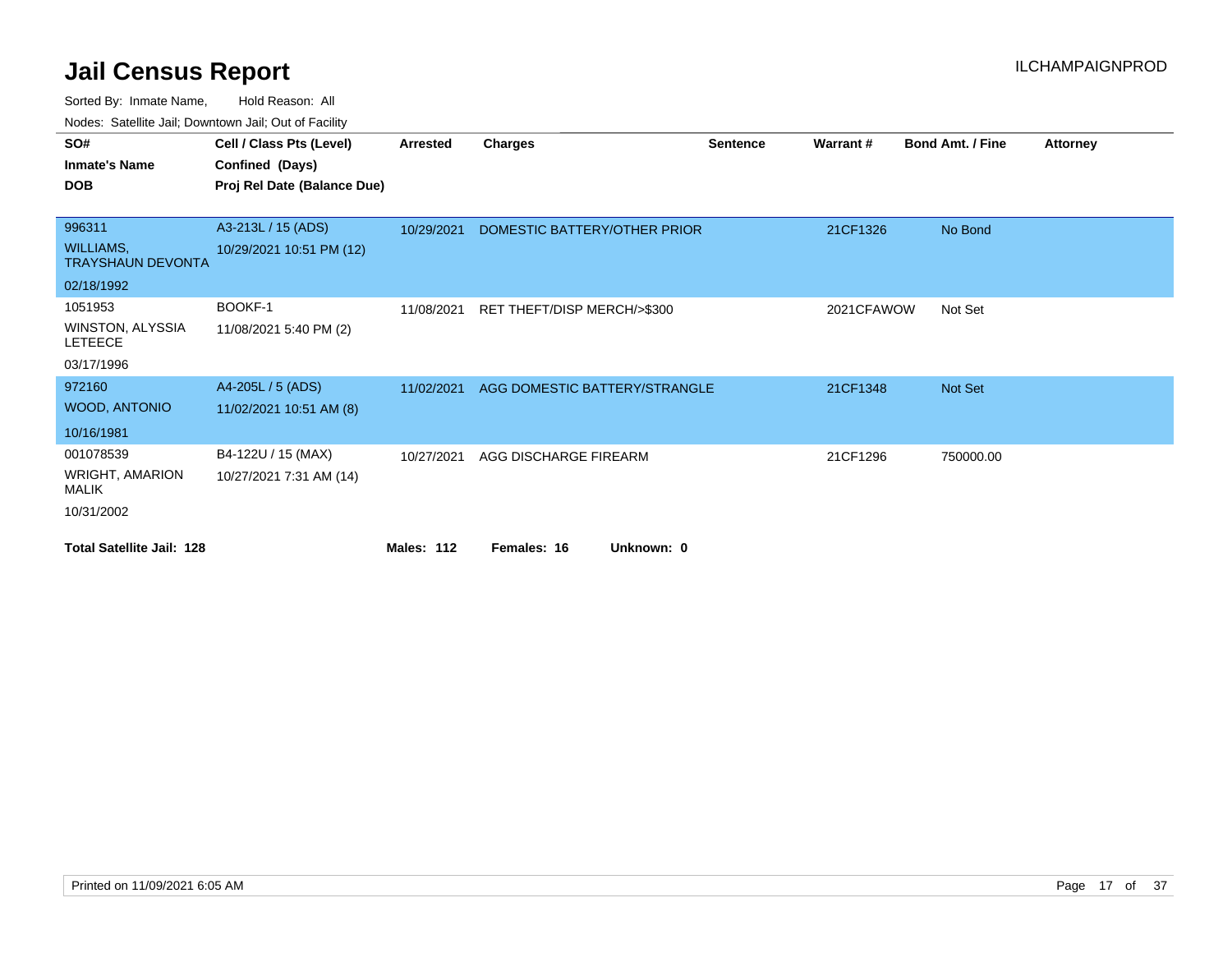|  |  | <b>Downtown Jail</b> |  |
|--|--|----------------------|--|
|  |  |                      |  |

| SO#<br><b>Inmate's Name</b><br><b>DOB</b>                                 | Cell / Class Pts (Level)<br>Confined (Days)<br>Proj Rel Date (Balance Due) | <b>Arrested</b>                                      | <b>Charges</b>                                                                                                       | <b>Sentence</b> | Warrant#                                   | <b>Bond Amt. / Fine</b>                                  | <b>Attorney</b> |
|---------------------------------------------------------------------------|----------------------------------------------------------------------------|------------------------------------------------------|----------------------------------------------------------------------------------------------------------------------|-----------------|--------------------------------------------|----------------------------------------------------------|-----------------|
| 1073165<br><b>ACKERMAN, CODY</b><br><b>JAMES</b><br>02/01/1989            | G4L / 5 (MIN)<br>04/30/2021 4:48 PM (194)                                  | 04/30/2021<br>04/30/2021<br>04/30/2021<br>05/03/2021 | UNLWFL POSS/DRIVER/VEH/STOLEN<br>FORGERY/ISSUE/DELIVER DOCUMENT<br><b>BURGLARY</b><br>FORGERY/ISSUE/DELIVER DOCUMENT |                 | 21CF486<br>19CF143<br>21CF516<br>2018CF689 | Not Set<br>75000.00<br><b>Not Set</b><br>2500.00 / 75.00 |                 |
| 1058975<br>ANDERSON, LAROME<br><b>ROMEO</b><br>11/19/1996                 | J5U / 10 (MED)<br>09/20/2021 11:18 PM (51)                                 | 09/20/2021                                           | DOMESTIC BATTERY                                                                                                     | 2y (DOC)        | 21CF1136                                   | Not Set                                                  |                 |
| 517915<br><b>BOXLEY, CHARLES</b><br><b>OMAR</b><br>01/10/1985             | G8U / 5 (MIN)<br>08/03/2021 2:18 PM (99)                                   | 08/03/2021<br>08/03/2021<br>08/03/2021               | <b>BURGLARY</b><br><b>BURGLARY</b><br>FORGERY/ISSUE/DELIVER DOCUMENT                                                 |                 | 21CF289<br>21CF679                         | 20000.00<br>20000.00<br>No Bond                          |                 |
| 995432<br>BROWN, JAVON<br><b>SHANTEZ</b><br>10/14/1991                    | I1 / 10 (ADS)<br>10/22/2021 2:36 AM (19)                                   | 10/22/2021<br>10/22/2021                             | POSSESS DRUG PARAPHERNALIA<br>RESIST/OBSTRUCTING A PEACE OFFICEI                                                     |                 | 20CM650<br>21CM489                         | 10000.00<br>Not Set                                      |                 |
| 1075941<br><b>BROWN, LIONEL</b><br><b>TERRELL</b><br>10/19/1981           | G2L / 5 (MIN)<br>10/08/2021 5:16 PM (33)                                   | 10/08/2021                                           | <b>HARASS WITNESS/FAMILY MBR/REP</b>                                                                                 |                 | 2021CF1188                                 | 500000.00                                                |                 |
| 61904<br><b>BURNETT, TIMOTHY</b><br><b>LYNN</b><br>09/09/1983             | D <sub>4</sub> / 15 (ADS)<br>10/23/2021 5:43 PM (18)                       | 10/23/2021                                           | <b>ROBBERY</b>                                                                                                       |                 | 21CF1287                                   | Not Set                                                  |                 |
| 1075361<br><b>COWART, TORREY</b><br><b>BENJAMEN, Junior</b><br>11/22/1987 | J6L / 5 (ADS)<br>04/16/2021 9:17 PM (208)                                  | 04/16/2021                                           | <b>BURGLARY</b>                                                                                                      |                 | 21CF414                                    | Not Set                                                  |                 |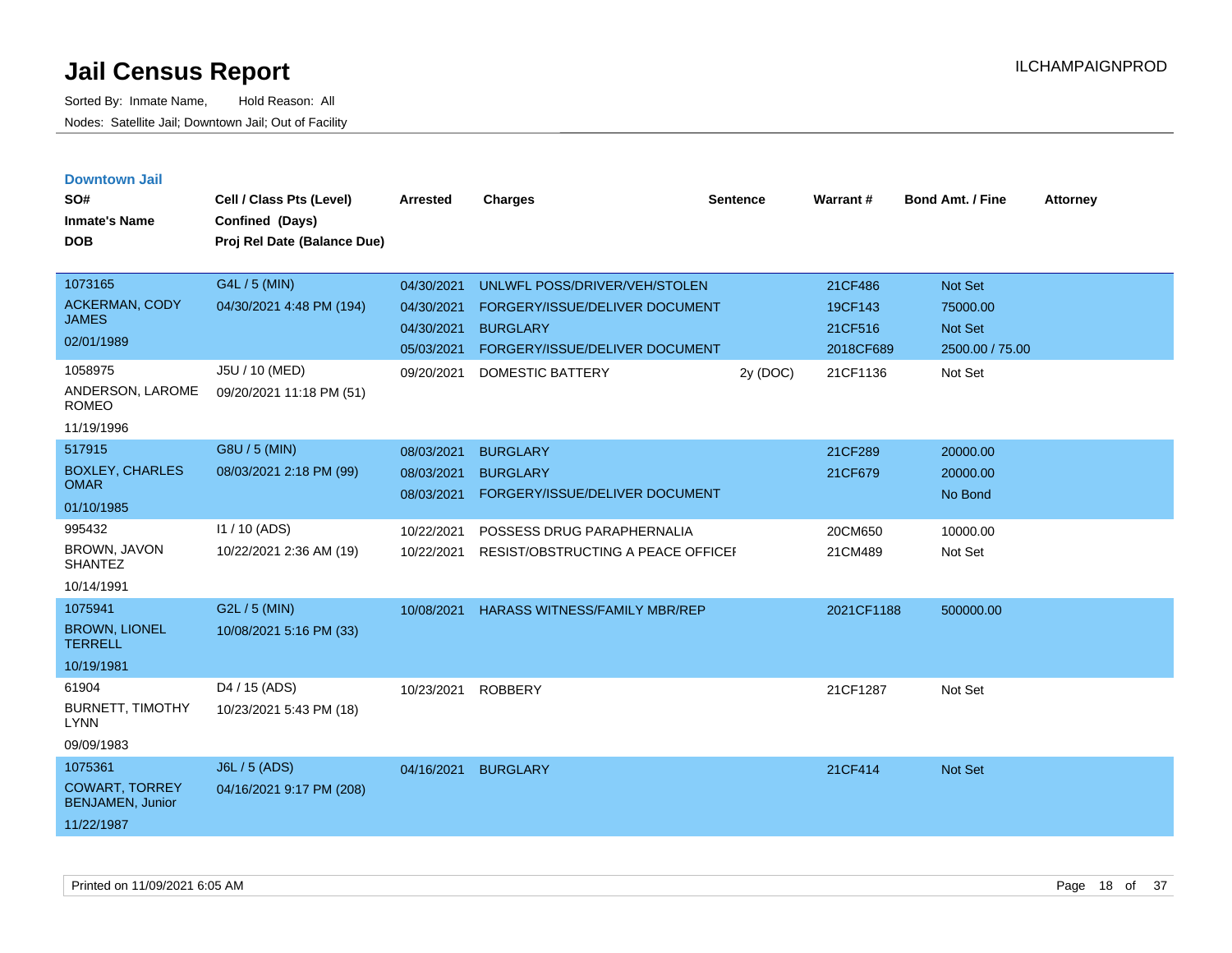Sorted By: Inmate Name, Hold Reason: All

| Nodes: Satellite Jail; Downtown Jail; Out of Facility |                                              |                 |                                |                 |            |                         |                 |
|-------------------------------------------------------|----------------------------------------------|-----------------|--------------------------------|-----------------|------------|-------------------------|-----------------|
| SO#                                                   | Cell / Class Pts (Level)                     | <b>Arrested</b> | <b>Charges</b>                 | <b>Sentence</b> | Warrant#   | <b>Bond Amt. / Fine</b> | <b>Attorney</b> |
| <b>Inmate's Name</b>                                  | Confined (Days)                              |                 |                                |                 |            |                         |                 |
| <b>DOB</b>                                            | Proj Rel Date (Balance Due)                  |                 |                                |                 |            |                         |                 |
|                                                       |                                              |                 |                                |                 |            |                         |                 |
| 001078067                                             | 14 / 10 (ADS)                                | 06/25/2021      | AGG BATTERY/PUBLIC PLACE       |                 | 21CF749    | Not Set                 |                 |
| <b>CRAYTON, MARSALIS</b><br><b>DBOAH</b>              | 06/25/2021 1:11 PM (138)                     | 06/25/2021      | AGG BATTERY/PUBLIC PLACE       |                 | 21CF748    | Not Set                 |                 |
| 03/27/1991                                            |                                              |                 |                                |                 |            |                         |                 |
| 56063                                                 | H4L / 10 (ADS)                               | 09/18/2021      | AGGRAVATED BATTERY             |                 | 21CF1127   | Not Set                 |                 |
| DAVIS, DAMIEN<br><b>DOMINIQUE</b>                     | 09/18/2021 4:25 AM (53)                      | 09/19/2021      | AGGRAVATED BATTERY             |                 | 21CF1132   | Not Set                 |                 |
| 02/28/1977                                            |                                              |                 |                                |                 |            |                         |                 |
| 1066719                                               | C5L / 10 (MED)                               | 06/09/2021      | AGG DOMESTIC BATTERY/STRANGLE  |                 | 21CF310    | 100000.00               |                 |
| <b>DAVIS, TAVEON</b>                                  | 06/09/2021 10:50 PM (154)                    | 06/09/2021      | RET THEFT/DISP MERCH/>\$300    |                 | 19CF959    | 5000.00                 |                 |
| <b>CORNELIUS</b>                                      |                                              | 06/09/2021      | RETAIL THEFT/DISP MERCH/<\$300 |                 | 19CM897    | 3000.00                 |                 |
| 12/21/1997                                            |                                              |                 |                                |                 |            |                         |                 |
| 571307                                                | J3L / 15 (ADS)                               | 09/14/2020      | CRIM SEXUAL ABUSE/CONSENT      |                 | 2020CF1026 | Not Set                 |                 |
| DOMINGO-<br>CASTANEDA,                                | 09/14/2020 11:19 PM (422)                    | 09/14/2020      | PRED CRIM SEX ASLT/VICTIM <13  |                 | 2020CF1025 | Not Set                 |                 |
| 09/29/1989                                            |                                              |                 |                                |                 |            |                         |                 |
| 527379                                                | C9U / 15 (ADS)                               | 10/25/2021      | <b>ARMED HABITUAL CRIMINAL</b> |                 | 21CF1297   | <b>Not Set</b>          |                 |
| <b>DRAKE, MARCELL</b><br><b>DEON</b>                  | 10/25/2021 5:05 PM (16)                      | 10/27/2021      | AGG DOMESTIC BATTERY/STRANGLE  |                 | 21CF1245   | <b>Not Set</b>          |                 |
| 04/20/1987                                            |                                              |                 |                                |                 |            |                         |                 |
| 959292                                                | K1 / 15 (ADS)                                | 04/01/2021      | ATTEMPT (FIRST DEGREE MURDER)  |                 | 2020CF565  | 2000000.00              |                 |
| DUNCAN, COREYON<br><b>ANTHONY</b>                     | 04/01/2021 8:46 PM (223)                     |                 |                                |                 |            |                         |                 |
| 01/17/1989                                            |                                              |                 |                                |                 |            |                         |                 |
| 1053207                                               | K <sub>2</sub> / 15 (SPH)                    | 06/06/2019      | MURDER/INTENT TO KILL/INJURE   |                 | 2019-CF849 | 2000000.00              |                 |
| FAUST, JAQUAVEON<br><b>LAVELL</b>                     | 06/06/2019 2:24 PM (888)                     |                 |                                |                 |            |                         |                 |
| 07/25/1996                                            |                                              |                 |                                |                 |            |                         |                 |
| 962759                                                | E6L / 5 (ADS)                                | 07/16/2021      | METH DELIVERY<5 GRAMS          |                 | 21CF833    | Not Set                 |                 |
|                                                       | FINLEY, KEVIN DANTE 07/16/2021 9:44 PM (117) | 07/29/2021      | AGG CRIM SEX ASSAULT/FELONY    |                 | 21CF891    | No Bond                 |                 |

12/28/1988

Printed on 11/09/2021 6:05 AM **Page 19 of 37**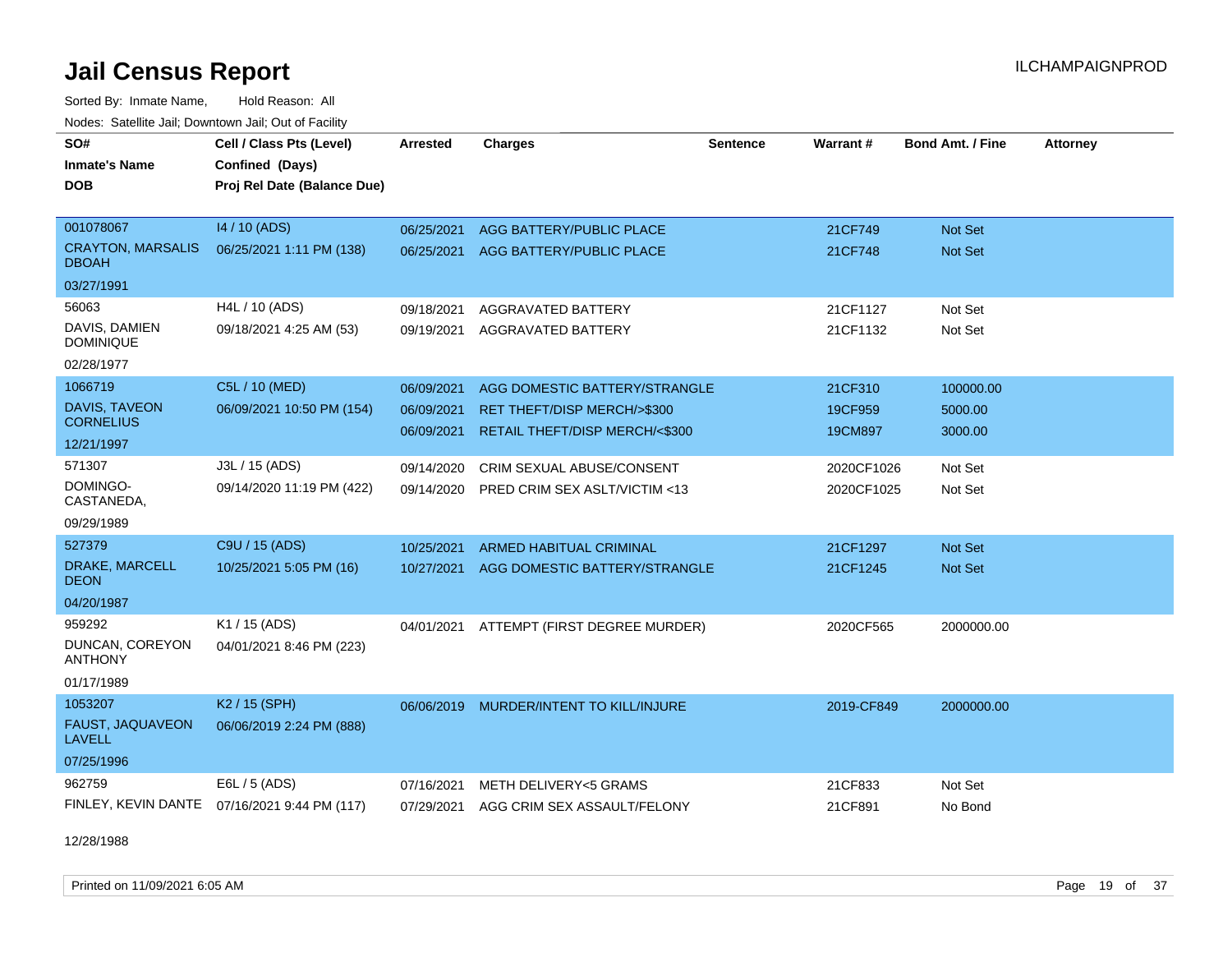Sorted By: Inmate Name, Hold Reason: All

|                                               | Nodes: Satellite Jail; Downtown Jail; Out of Facility |                 |                                           |                 |                 |                         |                 |
|-----------------------------------------------|-------------------------------------------------------|-----------------|-------------------------------------------|-----------------|-----------------|-------------------------|-----------------|
| SO#                                           | Cell / Class Pts (Level)                              | <b>Arrested</b> | <b>Charges</b>                            | <b>Sentence</b> | <b>Warrant#</b> | <b>Bond Amt. / Fine</b> | <b>Attorney</b> |
| <b>Inmate's Name</b>                          | Confined (Days)                                       |                 |                                           |                 |                 |                         |                 |
| <b>DOB</b>                                    | Proj Rel Date (Balance Due)                           |                 |                                           |                 |                 |                         |                 |
|                                               |                                                       |                 |                                           |                 |                 |                         |                 |
| 1068917                                       | H1L / 5 (MIN)                                         | 08/11/2021      | VIO ORDER/PRIOR VIO OF ORDER              |                 | 21CF965         | Not Set                 |                 |
| <b>GARCIA, JUAN</b><br><b>CARLOS</b>          | 08/11/2021 9:24 PM (91)                               |                 |                                           |                 |                 |                         |                 |
| 10/21/1997                                    |                                                       |                 |                                           |                 |                 |                         |                 |
| 001077490                                     | J7L / 5 (ADS)                                         | 07/12/2021      | BATTERY/MAKES PHYSICAL CONTACT            |                 | 20CM761         | 7500.00                 |                 |
| <b>GOURDINE, XAVIER</b><br><b>CHRISTOPHER</b> | 07/12/2021 12:31 AM (121)                             |                 |                                           |                 |                 |                         |                 |
| 09/28/1997                                    |                                                       |                 |                                           |                 |                 |                         |                 |
| 001078510                                     | G1U / 5 (MIN)                                         | 10/18/2021      | WRIT                                      |                 |                 | No Bond                 |                 |
| <b>HARRIS, WHITFIELD</b><br><b>AJANI</b>      | 10/18/2021 10:59 AM (23)                              |                 |                                           |                 |                 |                         |                 |
| 10/04/2001                                    |                                                       |                 |                                           |                 |                 |                         |                 |
| 1073611                                       | G5L / 5 (MIN)                                         | 02/09/2021      | MFG 15>100 GR ECSTASY/ANALOG              |                 | 21CF121         | 500000.00               |                 |
| HAYES, CAMERON<br><b>TAYLOR MALEEK</b>        | 02/09/2021 3:10 PM (274)                              | 02/09/2021      | DELIVERY OF OR POSSESSION OF W/INT        |                 | 21CF160         | Not Set                 |                 |
| 08/10/1998                                    |                                                       |                 |                                           |                 |                 |                         |                 |
| 1015002                                       | J1L / 10 (ADS)                                        | 07/22/2021      | <b>AGGRAVATED BATTERY</b>                 |                 | 2021CF861       | Not Set                 |                 |
| HERRERA, ANDREW<br><b>WESLEY</b>              | 07/22/2021 9:17 PM (111)                              |                 |                                           |                 |                 |                         |                 |
| 12/17/1993                                    |                                                       |                 |                                           |                 |                 |                         |                 |
| 1024228                                       | K3 / 15 (SPH)                                         | 04/24/2018      | *MURDER/INTENT TO KILL/INJURE             |                 | 2018-CF1170     | 5000000.00              |                 |
| HILL, JAMONTE<br>RASHAD                       | 04/24/2018 4:07 PM (1,296)                            |                 |                                           |                 |                 |                         |                 |
| 05/23/1994                                    |                                                       |                 |                                           |                 |                 |                         |                 |
| 49618                                         | G6U / 5 (MIN)                                         |                 | 10/26/2021 AGG FLEEING POLICE/21 MPH OVER |                 | 21CF1300        | No Bond                 |                 |
| <b>HITES, STEVEN</b><br><b>WAYNE</b>          | 10/26/2021 7:42 AM (15)                               |                 |                                           |                 |                 |                         |                 |
| 12/31/1979                                    |                                                       |                 |                                           |                 |                 |                         |                 |
| 1043704                                       | C8L / 15 (ADS)                                        | 07/13/2021      | ARMED ROBBERY/ARMED W/FIREARM             |                 | 21CF815         | Not Set                 |                 |
| HOUSTON, STEVEN                               | 07/13/2021 5:56 AM (120)                              | 07/13/2021      | PROBATION VIOLATION                       |                 | 18CF1697        | 25000.00                |                 |
| CORDELL                                       |                                                       | 07/13/2021      | PROBATION VIOLATION                       |                 | 19CF1295        | 25000.00                |                 |
| 01/24/1989                                    |                                                       |                 |                                           |                 |                 |                         |                 |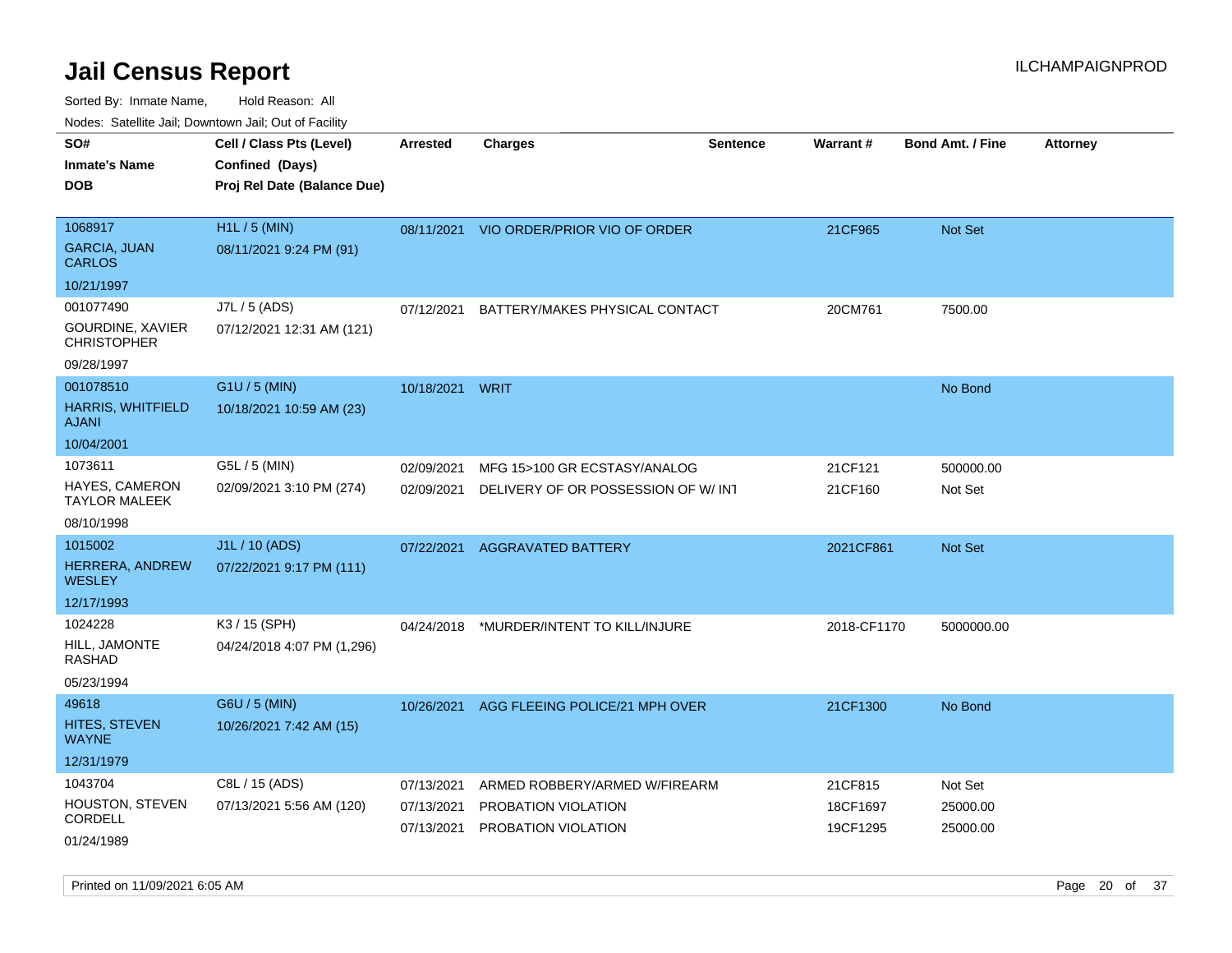Sorted By: Inmate Name, Hold Reason: All Nodes: Satellite Jail; Downtown Jail; Out of Facility

| Todoo. Catolino can, Bowritown can, Oat or I domt<br>SO#<br><b>Inmate's Name</b><br><b>DOB</b> | Cell / Class Pts (Level)<br>Confined (Days)<br>Proj Rel Date (Balance Due) | <b>Arrested</b> | <b>Charges</b>                       | <b>Sentence</b> | Warrant#    | <b>Bond Amt. / Fine</b> | <b>Attorney</b> |
|------------------------------------------------------------------------------------------------|----------------------------------------------------------------------------|-----------------|--------------------------------------|-----------------|-------------|-------------------------|-----------------|
| 953555                                                                                         | C4L / 15 (MAX)                                                             | 03/10/2021      | <b>CRIM TRESPASS TO RESIDENCE</b>    |                 | 21CF272     | Not Set                 |                 |
| HUNT, TAVARIS EARL                                                                             | 03/10/2021 4:58 AM (245)                                                   | 04/14/2021      | AGG FLEEING POLICE/21 MPH OVER       | 3y (DOC)        | 2020CF94    | 10000.00                |                 |
| 12/29/1987                                                                                     |                                                                            |                 |                                      |                 |             |                         |                 |
| 1073894                                                                                        | E2L / 10 (ADS)                                                             | 09/09/2021      | VIOLATE SEX OFFENDER REGIS/2+        |                 | 2021CF920   | 10000.00                |                 |
| JOKICH, ANTON VEGO                                                                             | 09/09/2021 2:14 PM (62)                                                    |                 |                                      |                 |             |                         |                 |
| 05/30/1969                                                                                     |                                                                            |                 |                                      |                 |             |                         |                 |
| 23138                                                                                          | D1 / 15 (MAX)                                                              | 06/17/2021      | <b>STALKING/TRANSMITS THREAT</b>     |                 | 18CF1332    | <b>Not Set</b>          |                 |
| JONES, GLENN<br><b>CLAYTON</b>                                                                 | 06/17/2021 12:51 PM (146)                                                  | 06/17/2021      | AGG CRIM SEXUAL ABUSE/FELONY         |                 | 18-CF-1333  | Not Set                 |                 |
| 08/17/1958                                                                                     |                                                                            |                 |                                      |                 |             |                         |                 |
| 24308                                                                                          | D <sub>2</sub> / 15 (MAX)                                                  | 06/03/2021      | <b>ROBBERY</b>                       |                 | 21CF625     | No Bond                 |                 |
| KWIATKOWSKI,<br>ROBERT JOHN                                                                    | 06/03/2021 10:40 PM (160)                                                  |                 |                                      |                 |             |                         |                 |
| 08/08/1963                                                                                     |                                                                            |                 |                                      |                 |             |                         |                 |
| 37260                                                                                          | C2U / 10 (ADS)                                                             | 09/09/2021      | FORGERY/ISSUE DOCUMENT/1 UPC         |                 | 2019 CF 559 | 200000.00               |                 |
| LENARD, DEMETRIUS<br><b>MARQUIS</b>                                                            | 09/09/2021 1:44 AM (62)                                                    |                 |                                      |                 |             |                         |                 |
| 07/03/1973                                                                                     |                                                                            |                 |                                      |                 |             |                         |                 |
| 29681                                                                                          | J2L / 15 (ADS)                                                             | 07/14/2020      | PREDATORY CRIMINAL SEX ASSLT/CHILD   |                 | 20CF-781    | 250000.00               |                 |
| LENOIR, JOHN<br><b>CHRISTOPHER</b>                                                             | 07/14/2020 12:51 PM (484)                                                  |                 |                                      |                 |             |                         |                 |
| 04/20/1966                                                                                     |                                                                            |                 |                                      |                 |             |                         |                 |
| 001078249                                                                                      | B3 / 10 (MED)                                                              | 08/07/2021      | <b>FELON POSS/USE WEAPON/FIREARM</b> |                 | 21CF947     | Not Set                 |                 |
| MCCLENDON, CALVIN<br>м                                                                         | 08/07/2021 8:56 AM (95)                                                    |                 |                                      |                 |             |                         |                 |
| 04/29/1990                                                                                     |                                                                            |                 |                                      |                 |             |                         |                 |
| 40235                                                                                          | G9U / 5 (MIN)                                                              | 10/04/2021      | AGG DUI/4                            |                 | 2021CF1145  | 35000.00                |                 |
| MERRIWEATHER,<br><b>MARCUS TODD</b>                                                            | 10/04/2021 4:41 PM (37)                                                    |                 |                                      |                 |             |                         |                 |
| 11/28/1967                                                                                     |                                                                            |                 |                                      |                 |             |                         |                 |

Printed on 11/09/2021 6:05 AM **Page 21 of 37** Page 21 of 37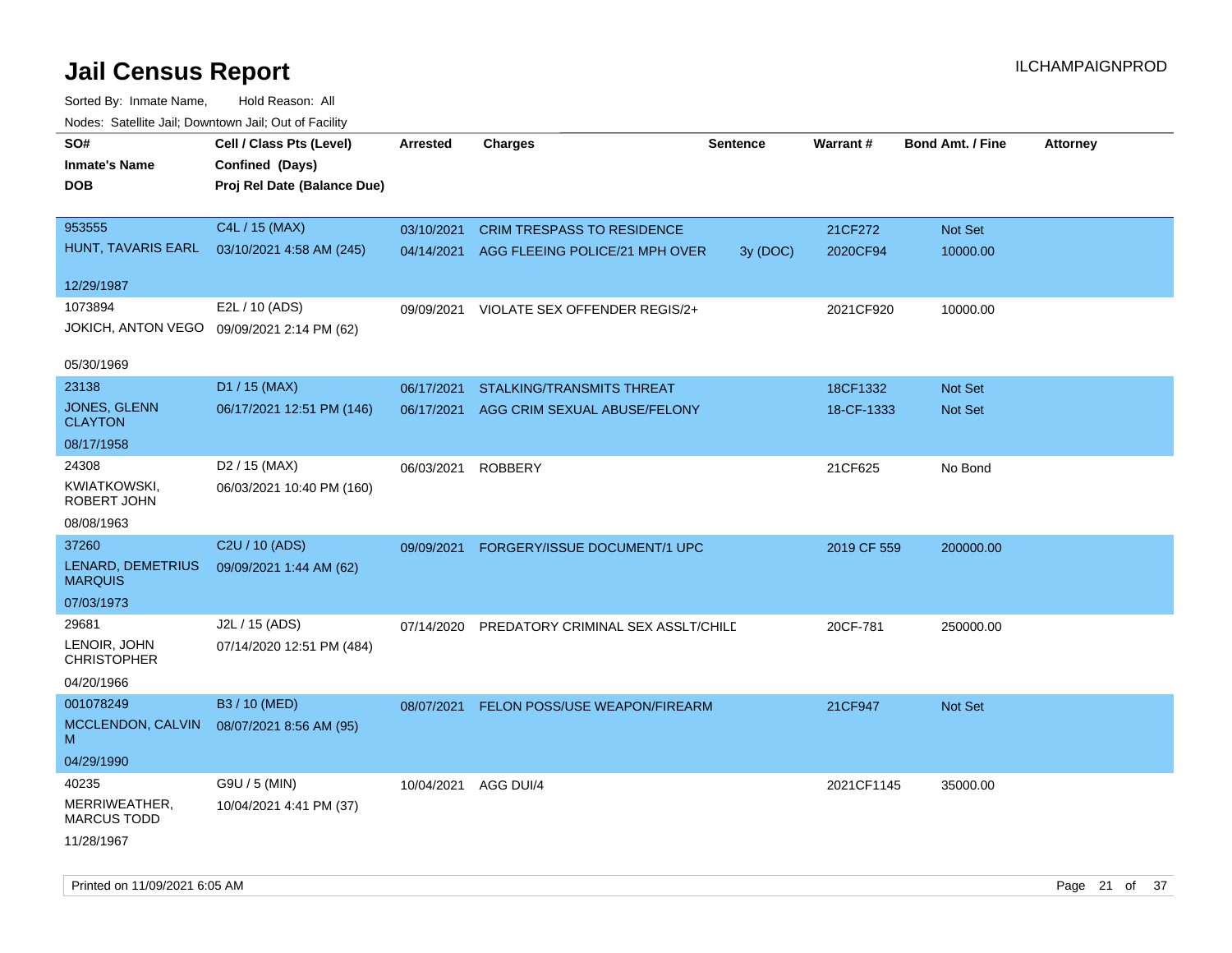Sorted By: Inmate Name, Hold Reason: All

|  | Nodes: Satellite Jail; Downtown Jail; Out of Facility |
|--|-------------------------------------------------------|
|  |                                                       |

| SO#<br><b>Inmate's Name</b><br><b>DOB</b>                               | Cell / Class Pts (Level)<br>Confined (Days)<br>Proj Rel Date (Balance Due) | <b>Arrested</b>                        | <b>Charges</b>                                                                                  | <b>Sentence</b> | <b>Warrant#</b>                   | <b>Bond Amt. / Fine</b>          | <b>Attorney</b> |
|-------------------------------------------------------------------------|----------------------------------------------------------------------------|----------------------------------------|-------------------------------------------------------------------------------------------------|-----------------|-----------------------------------|----------------------------------|-----------------|
| 1040273<br>METCALFE, LANELL<br><b>JARON</b><br>09/22/1988               | E4L / 15 (ADS)<br>09/30/2021 11:32 PM (41)                                 | 09/30/2021                             | PRED CRIM SEX ASLT/VICTIM <13                                                                   |                 | 21CF329                           | 500000.00                        |                 |
| 1075635<br>MILES, DEVLON VON,<br>Junior<br>11/04/2000                   | B2 / 10 (ADS)<br>05/11/2021 10:39 PM (183)                                 | 05/11/2021<br>05/11/2021               | AGG DISCHARGE FIREARM/OCC VEH<br>MFG/DEL CANNABIS/30-500 GRAMS                                  |                 | 21CF538<br>20CF1402               | Not Set<br>100000.00             |                 |
| 1069209<br>MOORE, DEVONTE<br><b>JAMAL</b><br>09/24/1995                 | H2L / 10 (ADS)<br>04/07/2021 6:25 PM (217)                                 | 04/07/2021                             | AGG BATTERY/GREAT BODILY HARM                                                                   |                 | 21CF376                           | Not Set                          |                 |
| 001078357<br>PETTIGREW, CAREY<br><b>CORNITRIAS DEOBLO</b><br>08/31/1986 | H6L / 15 (ADS)<br>09/17/2021 9:56 AM (54)                                  | 09/17/2021<br>09/17/2021<br>09/17/2021 | ARMED ROBBERY/ARMED W/FIREARM<br>ARMED ROBBERY/ARMED W/FIREARM<br>ARMED ROBBERY/ARMED W/FIREARM |                 | 21CF1128<br>21CF1129<br>21CF1230  | Not Set<br>Not Set<br>Not Set    |                 |
| 1022441<br>PICKENS, DONTRELL<br><b>DEMAR</b><br>12/10/1993              | H3L / 10 (ADS)<br>10/27/2021 1:39 PM (14)                                  | 10/27/2021                             | AGG BATTERY/PEACE OFFICER<br>10/27/2021 AGG BATTERY/PEACE OFFICER                               |                 | 2021 CF 12<br>2020 CF 1488        | No Bond<br>No Bond               |                 |
| 1072114<br>ROBINSON, DONNELL<br><b>LEVON</b><br>10/23/2000              | A1U / 15 (SPH)<br>01/17/2021 2:40 PM (297)                                 | 01/17/2021<br>01/17/2021<br>02/17/2021 | ATTEMPT (FIRST DEGREE MURDER)<br>ARMED ROBBERY/NO FIREARM<br>AGGRAVATED BATTERY                 | 4y (DOC)        | 2021CF65<br>2020CF824             | Not Set<br>75000.00<br>250000.00 |                 |
| 980761<br><b>ROBINSON, LEON</b><br><b>SOLOMON</b><br>10/22/1983         | B1 / 10 (MED)<br>06/07/2021 1:53 AM (156)                                  | 06/07/2021                             | DOMESTIC BATTERY/OTHER PRIOR                                                                    |                 | 21CF639                           | Not Set                          |                 |
| 1006507<br>RODGERS, DYLAN<br><b>ROBERT</b><br>12/12/1991                | D3 / 10 (ADS)<br>10/21/2021 12:34 AM (20)                                  | 10/21/2021<br>10/21/2021               | DOMESTIC BATTERY/OTHER PRIOR<br>PROBATION VIOLATION<br>10/21/2021 AGG ASLT/USE DDLY WEAPON      |                 | 21CF1269<br>2019CF1220<br>21CM123 | Not Set<br>10000.00<br>1000.00   |                 |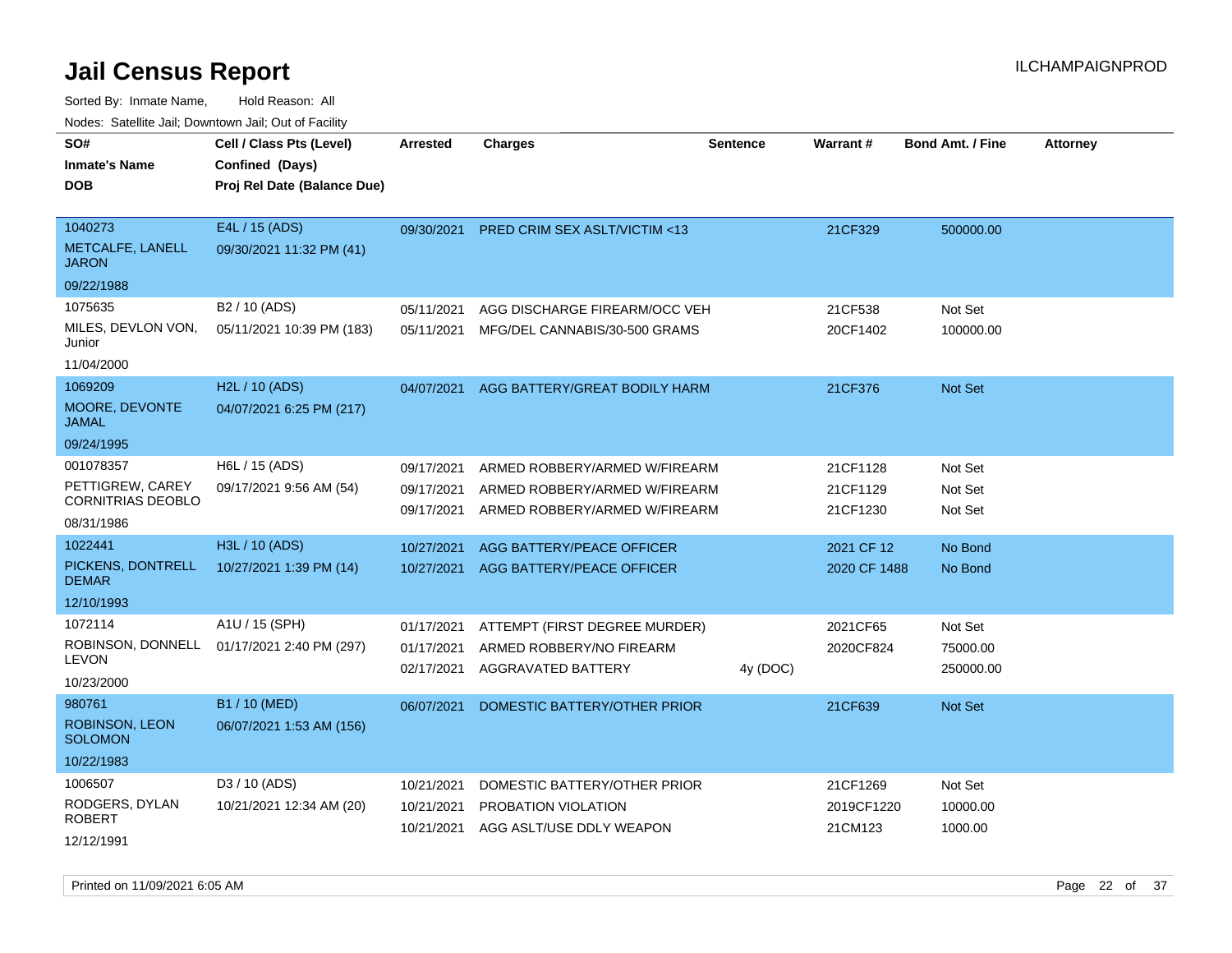Sorted By: Inmate Name, Hold Reason: All

Nodes: Satellite Jail; Downtown Jail; Out of Facility

| roaco. Catolino dall, Downtown dall, Out of Fability |                             |                 |                                  |                 |            |                         |                 |
|------------------------------------------------------|-----------------------------|-----------------|----------------------------------|-----------------|------------|-------------------------|-----------------|
| SO#                                                  | Cell / Class Pts (Level)    | <b>Arrested</b> | Charges                          | <b>Sentence</b> | Warrant#   | <b>Bond Amt. / Fine</b> | <b>Attorney</b> |
| <b>Inmate's Name</b>                                 | Confined (Days)             |                 |                                  |                 |            |                         |                 |
| <b>DOB</b>                                           | Proj Rel Date (Balance Due) |                 |                                  |                 |            |                         |                 |
|                                                      |                             |                 |                                  |                 |            |                         |                 |
| 001077772                                            | E5L / 5 (ADS)               | 03/16/2021      | PUBLIC INDECENCY/SEX CONDUCT     |                 | 21CM102    | Not Set                 |                 |
| <b>RUSH, MARION EARL,</b><br>Junior                  | 03/16/2021 7:40 PM (239)    |                 |                                  |                 |            |                         |                 |
| 10/21/1967                                           |                             |                 |                                  |                 |            |                         |                 |
| 1046238                                              | G1L / 5 (MIN)               | 08/30/2021      | MFG/DEL CANNABIS/2000<5000 GR    |                 | 2013CF2083 | Not Set                 |                 |
| SAMPLE, RYAN<br><b>CURTIS</b>                        | 08/30/2021 8:56 PM (72)     |                 |                                  |                 |            |                         |                 |
| 07/30/1987                                           |                             |                 |                                  |                 |            |                         |                 |
| 1069960                                              | G7L / 5 (MIN)               | 09/28/2021      | <b>IDENTITY THEFT/\$2K-\$10K</b> |                 | 21CF952    | 10000.00                |                 |
| SHELTON, JOSIAH<br><b>TIMOTHY</b>                    | 09/28/2021 2:04 AM (43)     |                 |                                  |                 |            |                         |                 |
| 02/23/1980                                           |                             |                 |                                  |                 |            |                         |                 |
| 1051104                                              | G4U / 5 (MIN)               | 05/26/2021      | <b>BURGLARY</b>                  |                 | 21CF667    | Not Set                 |                 |
| STOVER, ANDREW                                       | 05/27/2021 12:59 AM (167)   | 05/26/2021      | METH DELIVERY/5<15 GRAMS         |                 | 21CF598    | Not Set                 |                 |
| WADE                                                 |                             | 05/26/2021      | DRIVING ON REVOKED LICENSE       |                 | 21TR4000   | Not Set                 |                 |
| 07/20/1994                                           |                             |                 |                                  |                 |            |                         |                 |
| 1024184                                              | <b>H5L / 10 (ADS)</b>       | 09/08/2021      | AGG ASLT PEACE OFF/FIRE/ER WRK   |                 | 20CF1051   | No Bond                 |                 |
| SULLIVAN, CODY<br><b>MICHAEL</b>                     | 09/08/2021 3:28 PM (63)     |                 |                                  |                 |            |                         |                 |
| 08/15/1994                                           |                             |                 |                                  |                 |            |                         |                 |
| 1068839                                              | F8L / 15 (MAX)              | 08/07/2020      | <b>HOMICIDE</b>                  |                 | 2020-CF851 | 1000000.00              |                 |
| TAYLOR, LONDON<br><b>JAVON</b>                       | 08/07/2020 10:30 AM (460)   |                 |                                  |                 |            |                         |                 |
| 08/16/1999                                           |                             |                 |                                  |                 |            |                         |                 |
| 54881                                                | E1L / 10 (ADS)              | 05/18/2021      | AGGRAVATED ASSAULT/PUBLIC PROP   |                 | 21CM185    | 100.00                  |                 |
| THOMAS, BRYANT                                       | 05/18/2021 9:03 PM (176)    |                 |                                  |                 |            |                         |                 |
| 11/12/1973                                           |                             |                 |                                  |                 |            |                         |                 |
| 1056971                                              | D6 / 10 (ADS)               | 08/07/2021      | FELON POSS/USE WEAPON/FIREARM    |                 | 21CF948    | No Bond                 |                 |
| TRAVIS, DENZEL<br><b>DANTRELL</b>                    | 08/07/2021 7:36 AM (95)     | 08/08/2021      | AGG BATTERY/PUBLIC PLACE         |                 | 2020CF647  | 25000.00                |                 |
| 03/21/1993                                           |                             |                 |                                  |                 |            |                         |                 |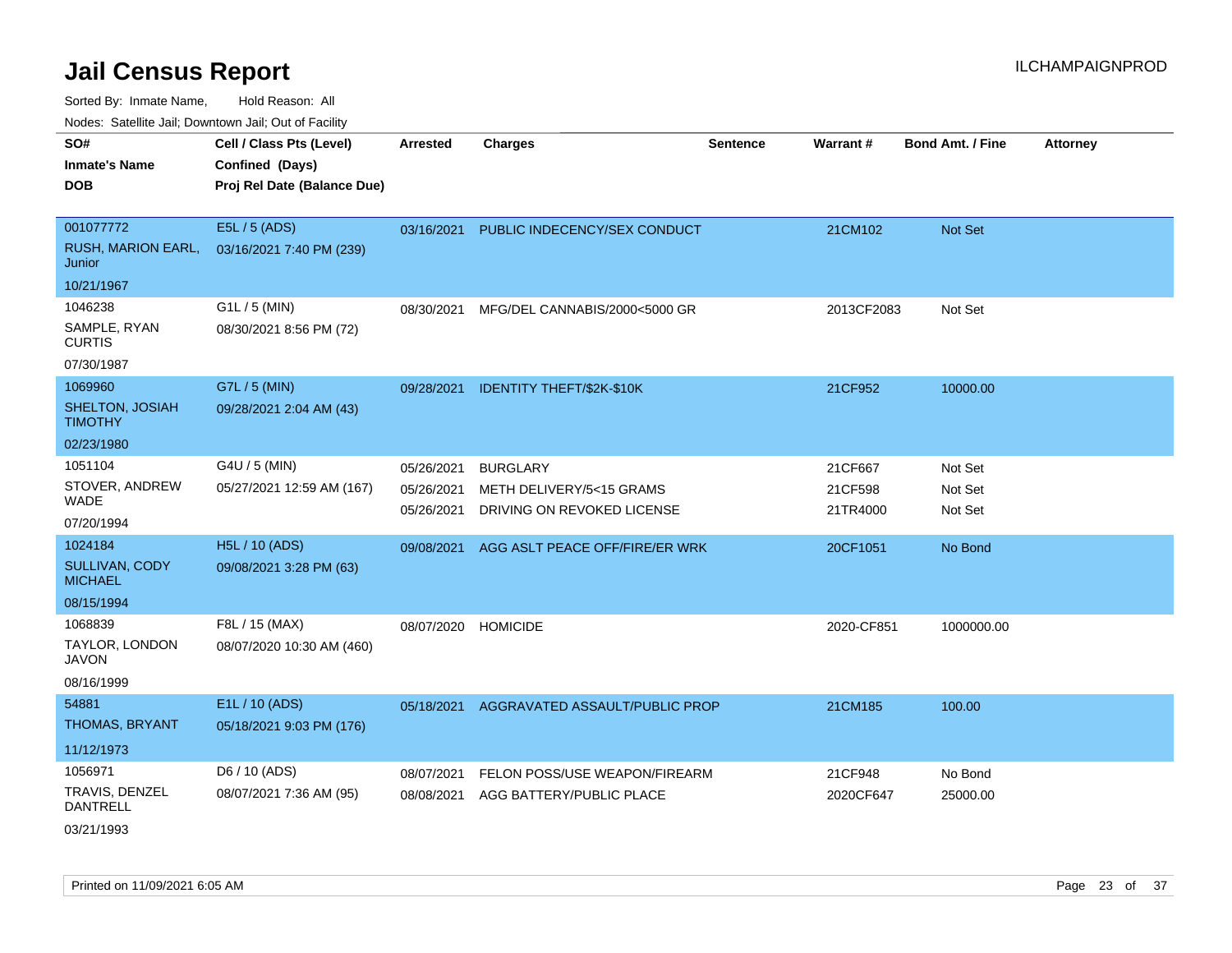| rouco. Calcinic Jan, Downtown Jan, Out of Facility |                                                                            |                          |                                                              |                 |                       |                         |                 |
|----------------------------------------------------|----------------------------------------------------------------------------|--------------------------|--------------------------------------------------------------|-----------------|-----------------------|-------------------------|-----------------|
| SO#<br><b>Inmate's Name</b><br>DOB                 | Cell / Class Pts (Level)<br>Confined (Days)<br>Proj Rel Date (Balance Due) | <b>Arrested</b>          | <b>Charges</b>                                               | <b>Sentence</b> | Warrant#              | <b>Bond Amt. / Fine</b> | <b>Attorney</b> |
| 001078250<br>TRAVIS, JORDAN<br><b>TESHAUN</b>      | F2L / 10 (MED)<br>08/07/2021 10:27 AM (95)                                 |                          | 08/07/2021 FELON POSS WEAPON/BODY ARMOR                      |                 | 21CF950               | Not Set                 |                 |
| 03/03/1996                                         |                                                                            |                          |                                                              |                 |                       |                         |                 |
| 30108<br>VANDYKE, DARYL<br><b>ANTHONY</b>          | J4L / 15 (ADS)<br>07/30/2021 8:29 PM (103)                                 | 07/30/2021               | MURDER                                                       |                 | 21CF902               | 2000000.00              |                 |
| 10/04/1965                                         |                                                                            |                          |                                                              |                 |                       |                         |                 |
| 968681<br>WADE, DEMETRIUS<br>DARYL                 | D5 / 15 (ADS)<br>08/27/2021 2:25 AM (75)                                   | 08/27/2021<br>08/27/2021 | AGG CRIM SX AB/VIC 13<18/TRUST<br>INDIRECT CRIMINAL CONTEMPT | 5y(DOC)         | 2020CF499<br>2021CC16 | 250000.00<br>No Bond    |                 |
| 01/07/1987                                         |                                                                            |                          |                                                              |                 |                       |                         |                 |
| 1070904<br>WANKEL, JONAH<br>JAMES                  | G7U / 5 (MIN)<br>10/28/2021 3:42 AM (13)                                   | 10/28/2021               | <b>BURGLARY</b>                                              |                 | 2021CF321             | 15000.00                |                 |
| 12/15/1993                                         |                                                                            |                          |                                                              |                 |                       |                         |                 |
| 1071205                                            | E3L / 10 (MED)                                                             | 02/23/2021               | AGG BATTERY/PEACE OFFICER                                    |                 | 2020-CF-801           | No Bond                 |                 |
| WATERS, WESLEY<br><b>DRUMMONE</b>                  | 02/23/2021 4:18 PM (260)                                                   |                          |                                                              |                 |                       |                         |                 |
| 03/07/2000                                         |                                                                            |                          |                                                              |                 |                       |                         |                 |
| 001078511                                          | G3U / 5 (MIN)                                                              | 10/18/2021 WRIT          |                                                              |                 | 20CF1318              | No Bond                 |                 |
| WILLIAMS, KANAAN<br>AUBREY                         | 10/18/2021 2:21 PM (23)                                                    |                          |                                                              |                 |                       |                         |                 |
| 03/17/2000                                         |                                                                            |                          |                                                              |                 |                       |                         |                 |
| 1058072                                            | A2U / 15 (SPH)                                                             | 02/25/2021               | <b>ARMED HABITUAL CRIMINAL</b>                               |                 |                       | <b>Not Set</b>          |                 |
| <b>WILLIAMS, KENNETH</b><br>BERNARD                | 02/25/2021 3:24 PM (258)                                                   |                          |                                                              |                 |                       |                         |                 |
| 10/04/1985                                         |                                                                            |                          |                                                              |                 |                       |                         |                 |
| 53518                                              | 15 / 15 (ADS)                                                              | 08/19/2021               | AGGRAVATED BATTERY                                           |                 | 21CF1014              | Not Set                 |                 |
| WILLIAMS, TORREY<br><b>TOSHIBA</b>                 | 08/19/2021 10:10 AM (83)                                                   | 09/01/2021               | PROBATION VIOLATION                                          |                 | 20CF381               | Not Set                 |                 |
| 03/30/1975                                         |                                                                            |                          |                                                              |                 |                       |                         |                 |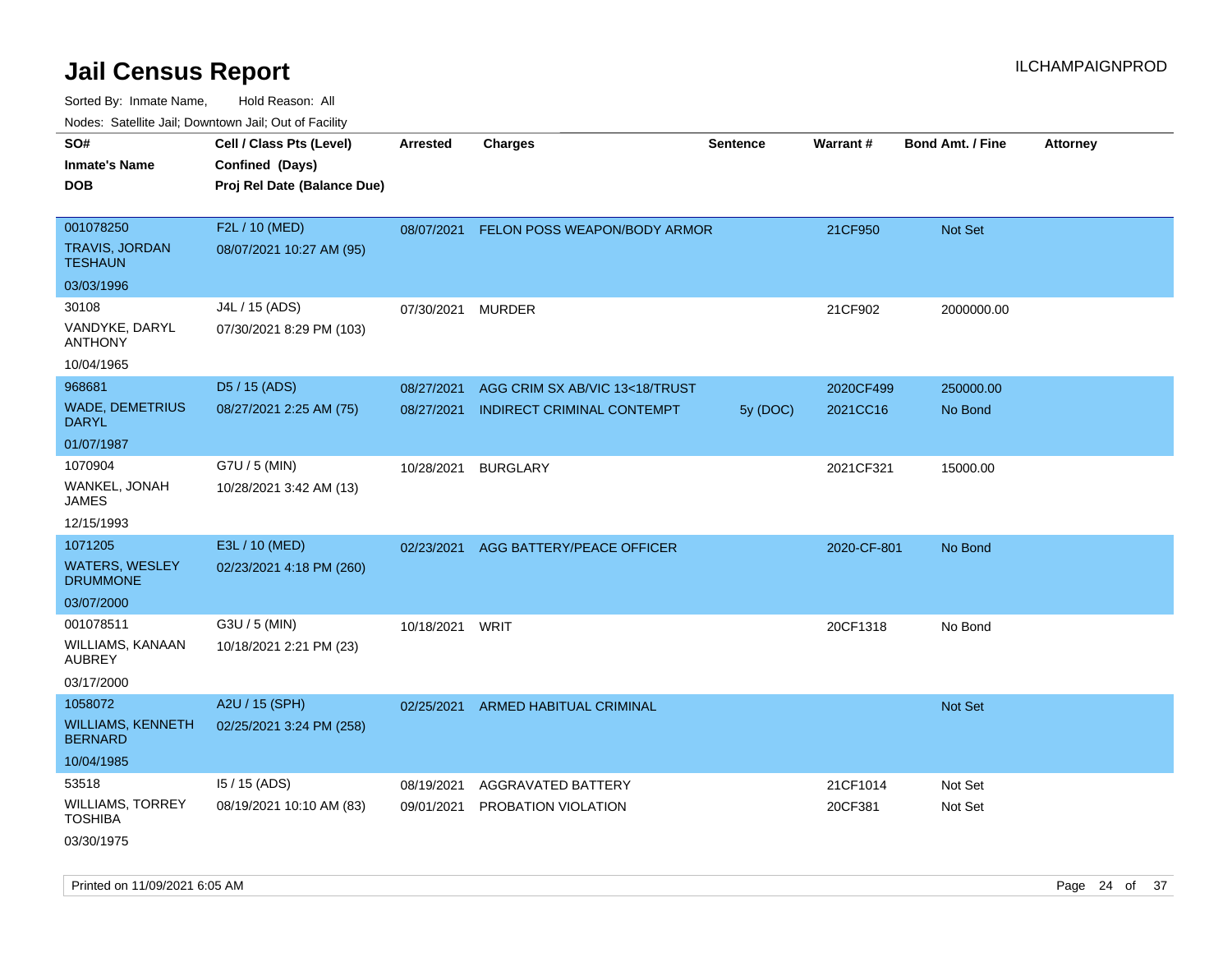| SO#<br><b>Inmate's Name</b><br><b>DOB</b>           | Cell / Class Pts (Level)<br>Confined (Days)<br>Proj Rel Date (Balance Due) | Arrested   | Charges         | <b>Sentence</b> | Warrant #   | <b>Bond Amt. / Fine</b> | Attorney |
|-----------------------------------------------------|----------------------------------------------------------------------------|------------|-----------------|-----------------|-------------|-------------------------|----------|
| 9326<br>YOUNG, ANTHONY<br><b>PAUL</b><br>03/13/1954 | $12/5$ (ADS)<br>06/14/2021 12:07 PM (149)                                  | 06/14/2021 | <b>BURGLARY</b> |                 | 2020-CF-625 | Not Set                 |          |
| <b>Total Downtown Jail: 56</b>                      |                                                                            | Males: 56  | Females: 0      | Unknown: 0      |             |                         |          |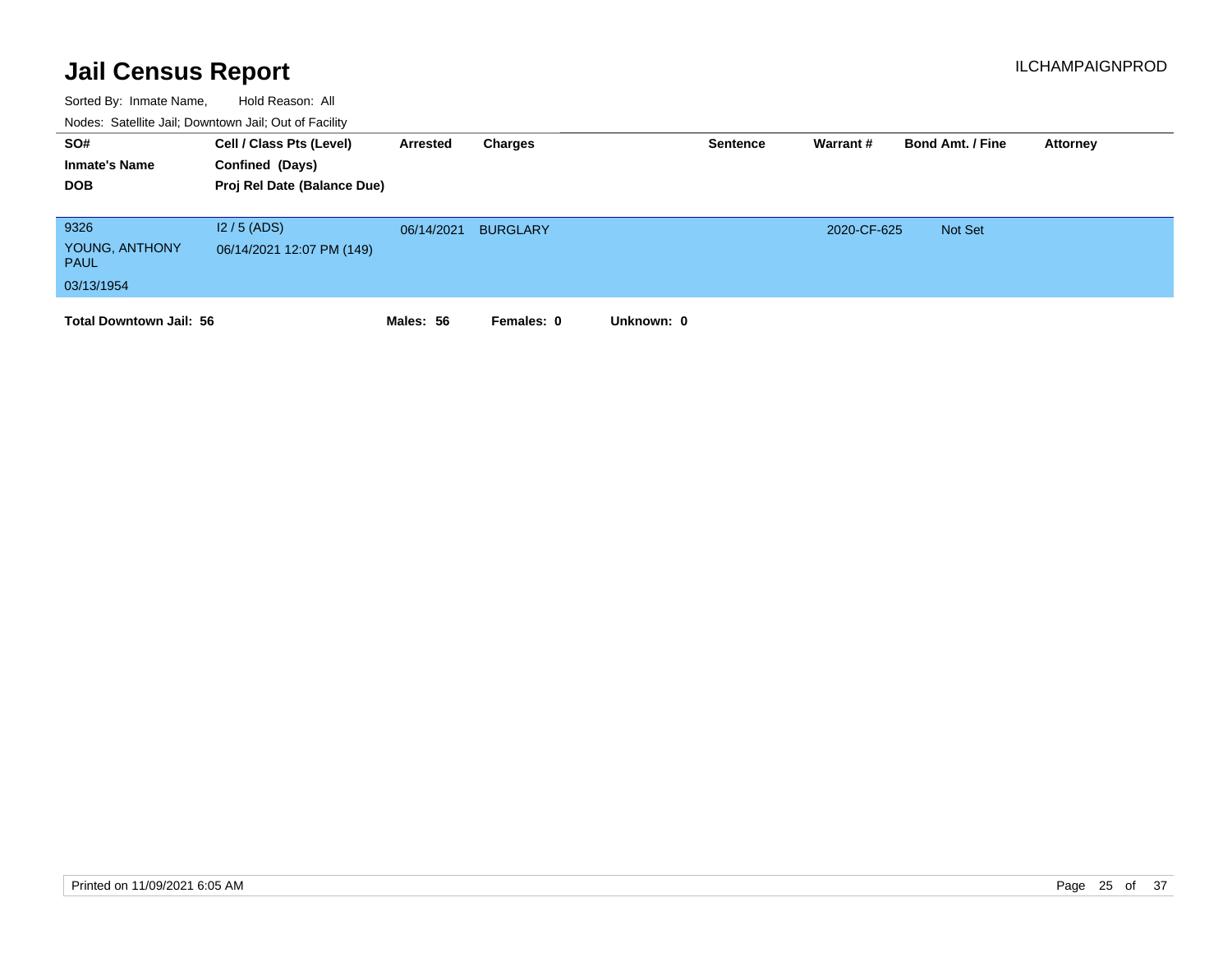|  | <b>Out of Facility</b> |  |
|--|------------------------|--|

| SO#<br><b>Inmate's Name</b><br><b>DOB</b>                         | Cell / Class Pts (Level)<br>Confined (Days)<br>Proj Rel Date (Balance Due)     | <b>Arrested</b>                        | <b>Charges</b>                                                                              | <b>Sentence</b> | Warrant#                        | <b>Bond Amt. / Fine</b>              | <b>Attorney</b> |
|-------------------------------------------------------------------|--------------------------------------------------------------------------------|----------------------------------------|---------------------------------------------------------------------------------------------|-----------------|---------------------------------|--------------------------------------|-----------------|
| 61095<br>AMOS, DERRICK<br><b>JAMES</b><br>06/12/1985              | <b>DEW / 10 (ADS)</b><br>05/02/2021 9:02 PM (192)                              |                                        | 05/02/2021 HOME INVASION/CAUSE INJURY                                                       |                 | 2021CF323                       | 100000.00                            |                 |
| 516062<br>BENNETT, JOHN<br><b>MICHAEL</b><br>04/30/1986           | DEW / 15 (MAX)<br>02/22/2021 10:47 AM (261)                                    | 02/22/2021<br>02/22/2021               | PHONE HARASSMENT/2+<br>AGG DISCH FIR/VEH/PC OFF/FRMAN                                       |                 | 20CF194<br>21CF210              | 5000.00<br>No Bond                   |                 |
| 508342<br><b>BLAKELY, HARVEY</b><br>06/25/1985                    | <b>EHD</b><br>09/28/2021 11:29 AM (43)<br>11/11/2021 (0.00)                    | 09/28/2021                             | DRIVING ON REVOKED LICENSE                                                                  |                 | 2020TR1282                      | <b>Not Set</b>                       |                 |
| 976538<br>09/05/1989                                              | <b>EHD</b><br>BLISSIT, WYATT TYRES 10/12/2021 10:05 AM (29)<br>1/6/2022 (0.00) | 10/12/2021                             | DOMESTIC BATTERY/OTHER PRIOR                                                                |                 | 2020CF1095                      | Not Set                              |                 |
| 33993<br><b>BOOKER, STEPHON</b><br><b>MONTELL</b><br>06/11/1971   | <b>DEW / 10 (MED)</b><br>06/14/2021 7:42 PM (149)                              | 06/14/2021<br>06/14/2021<br>06/14/2021 | AGGRAVATED DOMESTIC BATTERY<br>POSSESSING A CONTROLLED SUBSTANC<br><b>PAROLE REVOCATION</b> |                 | 21CF688<br>21CF657<br>CH2103612 | Not Set<br><b>Not Set</b><br>No Bond |                 |
| 1074315<br><b>BRIGGS, PATRICK</b><br><b>MONTAY</b><br>08/05/2001  | DEW / 15 (MAX)<br>08/03/2021 4:56 PM (99)                                      | 07/27/2021                             | AGG DISCHARGE FIREARM/VEH/SCH                                                               |                 | 21CF927                         | Not Set                              |                 |
| 001078065<br><b>BROWN, CHARMAN</b><br><b>LAKEEF</b><br>11/30/2002 | <b>KAN / 10 (ADS)</b><br>06/17/2021 12:32 PM (146)                             | 06/17/2021                             | AGG BATTERY/DISCHARGE FIREARM                                                               |                 | 21CF704                         | 1000000.00                           |                 |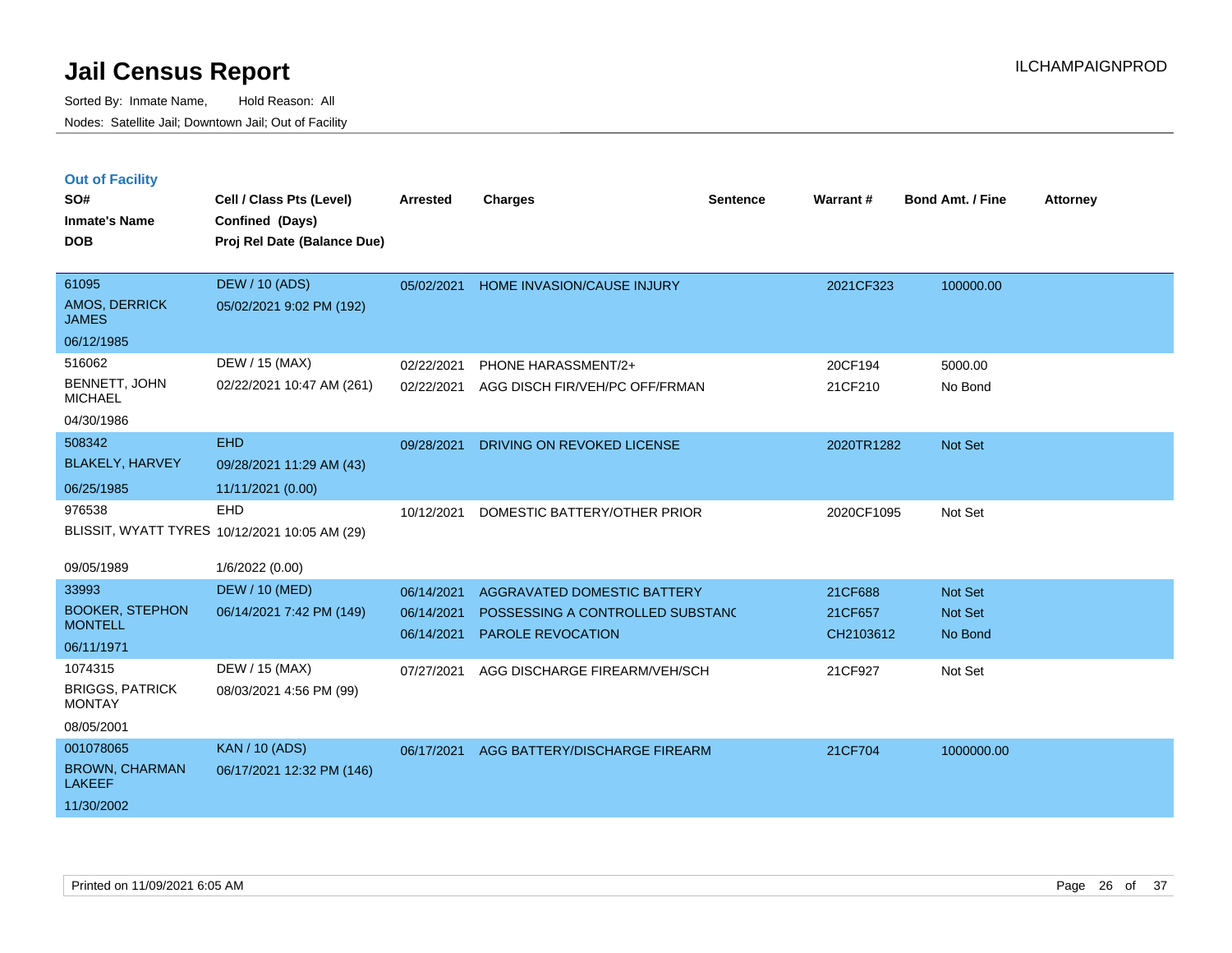| rougs. Calcing Jan, Downtown Jan, Out of Facility   |                                                                            |                          |                                                                |                 |                      |                         |                 |
|-----------------------------------------------------|----------------------------------------------------------------------------|--------------------------|----------------------------------------------------------------|-----------------|----------------------|-------------------------|-----------------|
| SO#<br><b>Inmate's Name</b><br><b>DOB</b>           | Cell / Class Pts (Level)<br>Confined (Days)<br>Proj Rel Date (Balance Due) | <b>Arrested</b>          | <b>Charges</b>                                                 | <b>Sentence</b> | Warrant#             | <b>Bond Amt. / Fine</b> | <b>Attorney</b> |
| 1038554<br><b>BROWN, CORRION</b><br><b>DEVONTAE</b> | <b>KAN / 15 (MAX)</b><br>08/18/2021 5:40 PM (84)                           | 08/18/2021<br>08/18/2021 | ARMED HABITUAL CRIMINAL<br>DELIVERY OF OR POSSESSION OF W/ INT |                 | 21CF1162<br>21CF1009 | Not Set<br>No Bond      |                 |
| 04/19/1995                                          |                                                                            |                          |                                                                |                 |                      |                         |                 |
| 1060066<br><b>BROWN, JAMES</b><br>EDWARD, Junior    | EHD<br>09/28/2021 10:52 AM (43)                                            | 09/28/2021               | DRIVING ON SUSPENDED LICENSE                                   |                 | 2020TR5855           | Not Set                 |                 |
| 11/21/1994                                          |                                                                            |                          |                                                                |                 |                      |                         |                 |
| 1071662<br><b>BROWN, JAWON</b><br><b>EDWARD</b>     | <b>KAN / 15 (MAX)</b><br>12/14/2020 6:02 PM (331)                          | 12/07/2020               | <b>FELON POSS/USE FIREARM PRIOR</b>                            |                 | 20CF1418             | 250000.00               |                 |
| 04/21/2000                                          |                                                                            |                          |                                                                |                 |                      |                         |                 |
| 1038579<br><b>BROWN, MARKEL</b><br><b>RIKKI</b>     | KAN / 15 (MAX)<br>08/18/2021 2:05 PM (84)                                  | 08/18/2021               | FELON POSS/USE WEAPON/FIREARM                                  |                 | 21CF1010             | Not Set                 |                 |
| 01/06/1995                                          |                                                                            |                          |                                                                |                 |                      |                         |                 |
| 1003006                                             | <b>KAN / 15 (MAX)</b>                                                      | 08/19/2021               | <b>FELON POSS/USE MACHINE GUN</b>                              |                 | 21CF1011             | No Bond                 |                 |
| <b>BROWN, ROCKEITH</b><br><b>JAVONTE</b>            | 08/19/2021 12:55 AM (83)                                                   |                          |                                                                |                 |                      |                         |                 |
| 07/23/1991                                          |                                                                            |                          |                                                                |                 |                      |                         |                 |
| 001078361                                           | KAN / 10 (MED)                                                             | 09/08/2021               | AGG UUW/LOADED/NO FCCA/FOID                                    |                 | 21CF1084             | Not Set                 |                 |
| BUFORD, DESHAWN<br><b>MICHAEL</b>                   | 09/08/2021 10:11 PM (63)                                                   |                          |                                                                |                 |                      |                         |                 |
| 02/23/1997                                          |                                                                            |                          |                                                                |                 |                      |                         |                 |
| 987334                                              | <b>DEW / 15 (MAX)</b>                                                      |                          | 03/10/2021 ATTEMPT (FIRST DEGREE MURDER)                       |                 | 19CF689              | <b>Not Set</b>          |                 |
| CAIN, ISAIAH<br><b>DEPRIEST</b>                     | 03/10/2021 2:22 PM (245)                                                   |                          |                                                                |                 |                      |                         |                 |
| 12/23/1990                                          |                                                                            |                          |                                                                |                 |                      |                         |                 |
| 992962                                              | DEW / 15 (ADS)                                                             | 05/25/2021               | MURDER/INTENT TO KILL/INJURE                                   |                 | 2018CF1045           | 1000000.00              |                 |
| CAMPBELL, KEITH<br>KNAQEEB                          | 05/25/2021 1:19 PM (169)                                                   |                          |                                                                |                 |                      |                         |                 |
| 07/22/1991                                          |                                                                            |                          |                                                                |                 |                      |                         |                 |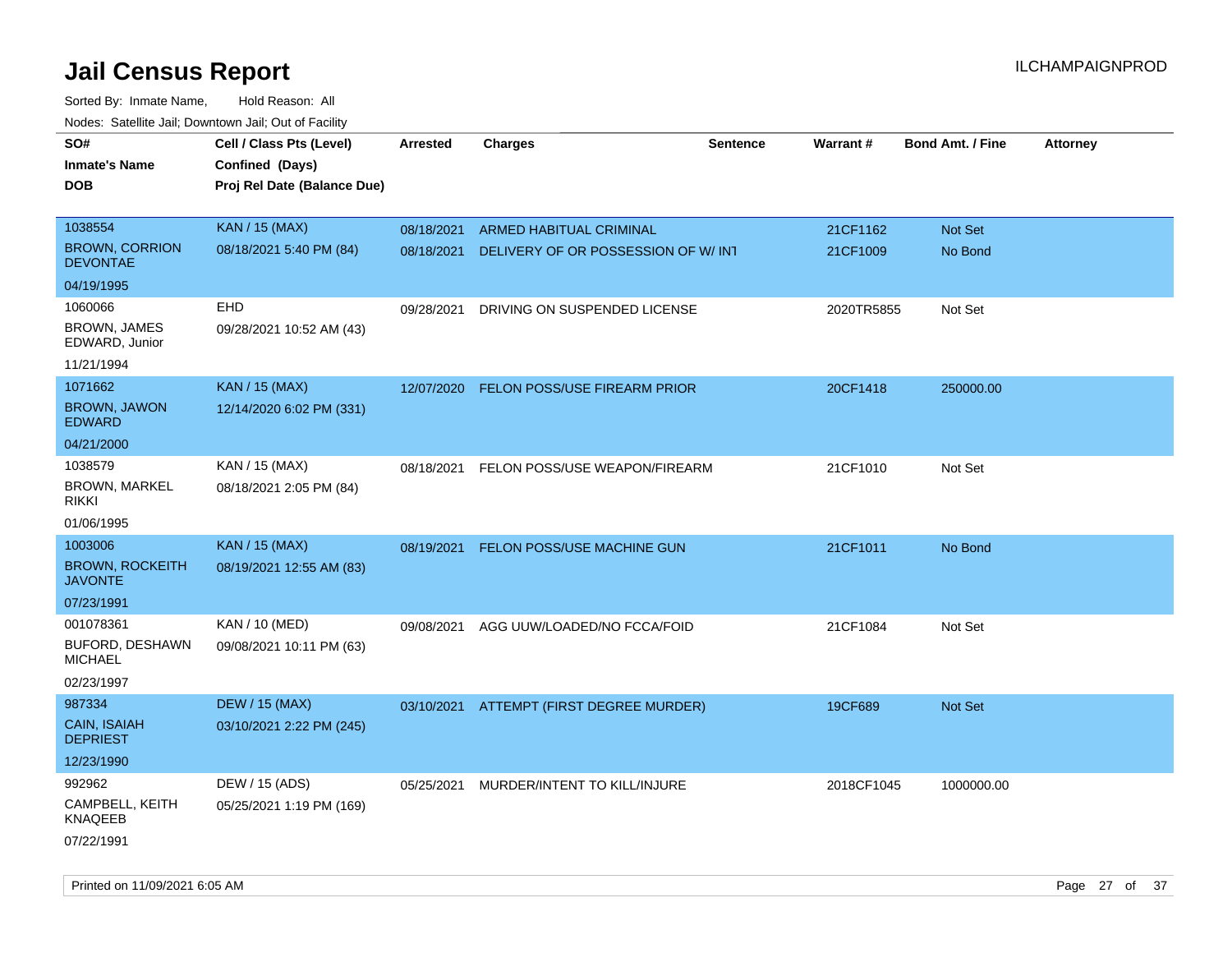| SO#                                       | Cell / Class Pts (Level)    | <b>Arrested</b> | <b>Charges</b>                       | <b>Sentence</b> | Warrant#   | <b>Bond Amt. / Fine</b> | <b>Attorney</b> |
|-------------------------------------------|-----------------------------|-----------------|--------------------------------------|-----------------|------------|-------------------------|-----------------|
| <b>Inmate's Name</b>                      | Confined (Days)             |                 |                                      |                 |            |                         |                 |
| DOB                                       | Proj Rel Date (Balance Due) |                 |                                      |                 |            |                         |                 |
|                                           |                             |                 |                                      |                 |            |                         |                 |
| 1064992                                   | <b>KAN / 15 (MAX)</b>       | 09/20/2021      | ARMED VIOLENCE/CATEGORY I            |                 | 21CF1137   | Not Set                 |                 |
| <b>CARTER, KEJUAN</b><br><b>JAVONTE</b>   | 09/20/2021 11:42 PM (51)    |                 |                                      |                 |            |                         |                 |
| 06/27/1998                                |                             |                 |                                      |                 |            |                         |                 |
| 1068848                                   | KAN / 15 (MAX)              | 02/06/2020      | MURDER/INTENT TO KILL/INJURE         |                 | 20CF-156   | No Bond                 |                 |
| CHATMAN, MICHAEL<br>DAISEAN               | 02/06/2020 5:22 PM (643)    |                 |                                      |                 |            |                         |                 |
| 11/12/1999                                |                             |                 |                                      |                 |            |                         |                 |
| 778242                                    | <b>EHD</b>                  | 10/19/2021      | DRIVING RVK/SUSP DUI/SSS 2ND         |                 | 2021CF33   | Not Set                 |                 |
| CHILLIS, CENTRAIL<br><b>DERCO</b>         | 10/19/2021 9:26 AM (22)     |                 |                                      |                 |            |                         |                 |
| 06/07/1985                                | 11/17/2021 (0.00)           |                 |                                      |                 |            |                         |                 |
| 001078461                                 | <b>KAN / 10 (MED)</b>       | 10/07/2021      | AGG UNLAWFUL USE WEAPON/PERSON       |                 | 2021CF1209 | No Bond                 |                 |
| COLE, ERIC JOSE                           | 10/08/2021 12:25 AM (33)    | 10/07/2021      | AGG DOMESTIC BATTERY/STRANGLE        |                 | 2021CF1208 | Not Set                 |                 |
| 01/24/2002                                |                             | 10/08/2021      | <b>HARASS WITNESS/FAMILY MBR/REP</b> |                 | 21CF1218   | Not Set                 |                 |
| 1066300                                   | <b>EHD</b>                  | 10/12/2021      | AGG DUI/LIC SUSP OR REVOKED          |                 | 2021CF397  | Not Set                 |                 |
| <b>CONTRERAS-</b><br>RODRIGUEZ, DANIEL    | 10/12/2021 10:45 AM (29)    |                 |                                      |                 |            |                         |                 |
| 04/24/1999                                | 11/9/2021 (0.00)            |                 |                                      |                 |            |                         |                 |
| 57733                                     | KAN / 15 (SPH)              | 02/25/2020      | <b>HOMICIDE</b>                      |                 | 2020-CF250 | 2000000.00              |                 |
| <b>CRAIG, ANTOINE</b><br>DARRELL          | 02/25/2020 4:08 PM (624)    | 02/25/2020      | FELON POSS/USE WEAPON/FIREARM        |                 | 19CF-1827  | 80000.00                |                 |
| 10/09/1982                                |                             |                 |                                      |                 |            |                         |                 |
| 001077939                                 | <b>DEW / 10 (MED)</b>       | 05/10/2021      | FIREARM/FOID INVALID/NOT ELIG        |                 | 21CF526    | No Bond                 |                 |
| <b>CROSS, PATRICK</b><br><b>DONTRELLE</b> | 05/10/2021 7:31 PM (184)    | 06/02/2021      | POSS STOLEN VEHICLE > \$25,000       |                 | 21CF612    | <b>Not Set</b>          |                 |
| 11/07/2001                                |                             |                 |                                      |                 |            |                         |                 |
| 1061304                                   | DEW / 15 (MAX)              | 10/11/2021      | ARMED HABITUAL CRIMINAL              |                 | 21CF1226   | No Bond                 |                 |
| DORRIS, KEMION                            | 10/11/2021 7:30 PM (30)     | 10/11/2021      | ARMED HABITUAL CRIMINAL              |                 | 21CF1227   | No Bond                 |                 |
| <b>DAETOCE</b>                            |                             | 10/11/2021      | HOME INVASION/FIREARM                |                 | 21CF1228   | No Bond                 |                 |
| 11/19/1997                                |                             |                 |                                      |                 |            |                         |                 |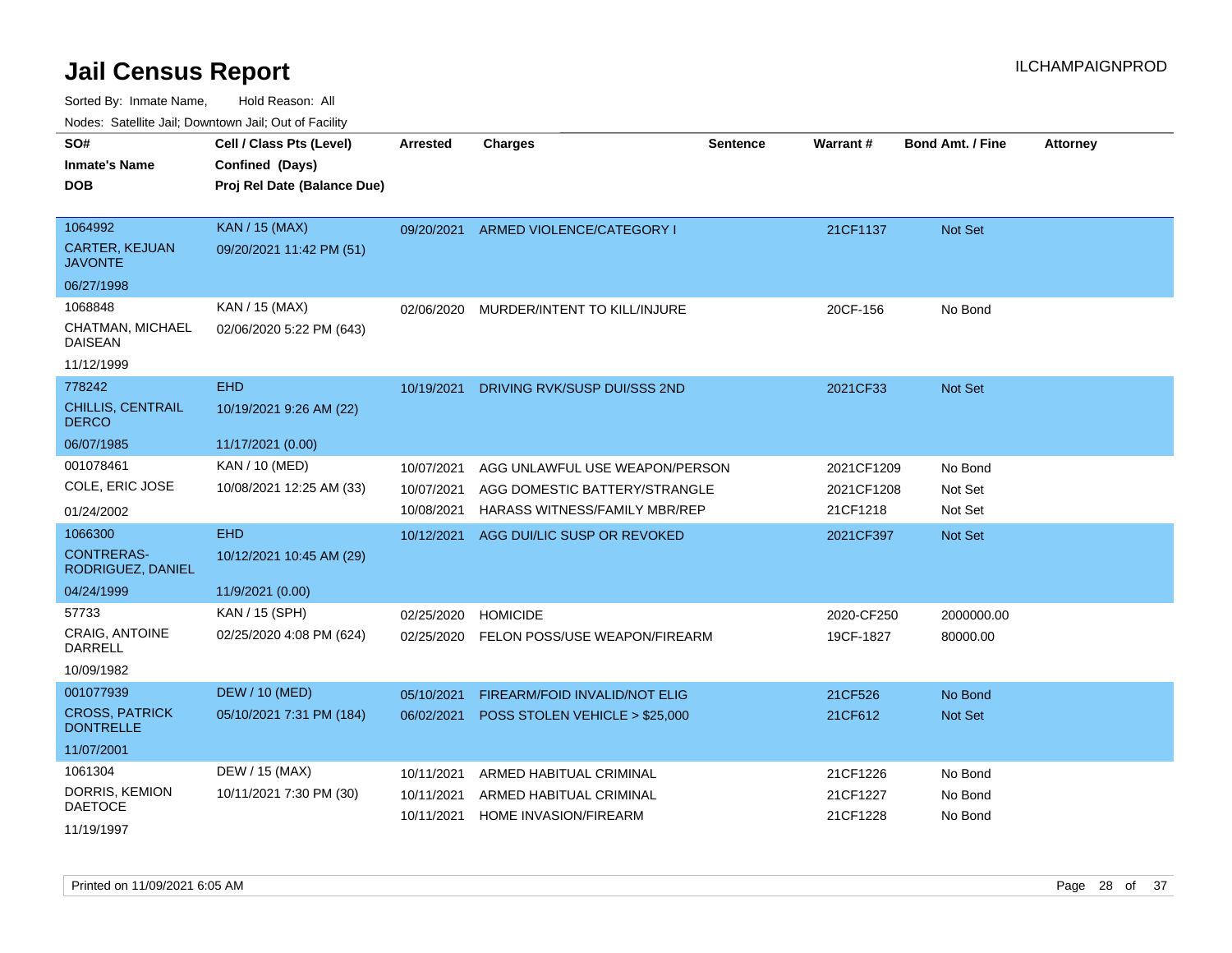| rougs. Calcinic Jan, Downtown Jan, Out of Facility |                             |                 |                                        |                 |            |                         |                 |
|----------------------------------------------------|-----------------------------|-----------------|----------------------------------------|-----------------|------------|-------------------------|-----------------|
| SO#                                                | Cell / Class Pts (Level)    | <b>Arrested</b> | <b>Charges</b>                         | <b>Sentence</b> | Warrant#   | <b>Bond Amt. / Fine</b> | <b>Attorney</b> |
| <b>Inmate's Name</b>                               | Confined (Days)             |                 |                                        |                 |            |                         |                 |
| <b>DOB</b>                                         | Proj Rel Date (Balance Due) |                 |                                        |                 |            |                         |                 |
|                                                    |                             |                 |                                        |                 |            |                         |                 |
| 1076663                                            | <b>DEW / 15 (MAX)</b>       | 07/15/2020      | *ARMED HABITUAL CRIMINAL               |                 | 2020-CF783 | 500000.00               |                 |
| DYE, KENNE YAKIEM                                  | 07/15/2020 11:49 AM (483)   |                 |                                        |                 |            |                         |                 |
| 05/30/1988                                         |                             |                 |                                        |                 |            |                         |                 |
| 27428                                              | EHD                         | 09/21/2021      | DRIVING RVK/SUSP DUI/SSS 3RD           |                 | 2020CF1368 | Not Set                 |                 |
| FRANKLIN, TYRONE<br>Senior                         | 09/21/2021 9:27 AM (50)     | 09/21/2021      | DRIVING RVK/SUSP DUI/SSS 3RD           |                 | 2021CF435  | Not Set                 |                 |
| 09/12/1966                                         | 12/19/2021 (0.00)           |                 |                                        |                 |            |                         |                 |
| 60154                                              | <b>EHD</b>                  |                 | 10/20/2021 AGG DUI/LIC SUSP OR REVOKED |                 | 2021cf261  | Not Set                 |                 |
| GARCIA-MEZA,<br><b>CARLOS</b>                      | 10/20/2021 9:23 AM (21)     |                 |                                        |                 |            |                         |                 |
| 03/06/1983                                         | 1/16/2022 (0.00)            |                 |                                        |                 |            |                         |                 |
| 001077363                                          | KAN / 25 (SPH)              | 10/30/2020      | HOME INVASION/FIREARM                  |                 | 20CF1202   | 500000.00               |                 |
| GARY, DAKOTA<br><b>TREVON</b>                      | 10/30/2020 10:41 AM (376)   |                 |                                        |                 |            |                         |                 |
| 12/31/2001                                         |                             |                 |                                        |                 |            |                         |                 |
| 1065946                                            | <b>KAN / 10 (MED)</b>       | 09/04/2021      | AGG BATTERY/DISCHARGE FIREARM          |                 | 21CF1057   | 750000.00               |                 |
| <b>GODBOLT, DESMOND</b><br><b>DEVONTAE</b>         | 09/04/2021 1:17 AM (67)     | 09/04/2021      | RESIST/OBSTRUCTING A PEACE OFFICEI     |                 | 21CM407    | Not Set                 |                 |
| 11/15/1997                                         |                             |                 |                                        |                 |            |                         |                 |
| 1070256                                            | KAN / 10 (MED)              | 06/09/2021      | BURGLARY W/O CAUSING DAMAGE            | $3y/6m$ (DOC)   | 18CF1193   | 5000.00                 |                 |
| GORDON, TYRONE                                     | 06/09/2021 7:11 AM (154)    | 06/09/2021      | RETAIL THEFT/DISP MERCH/<\$300         |                 | 19CM336    | 5000.00                 |                 |
| 03/16/2000                                         |                             |                 |                                        |                 |            |                         |                 |
| 1070118                                            | <b>KAN / 15 (MAX)</b>       | 08/31/2021      | AGGRAVATED DOMESTIC BATTERY            |                 | 21CF1049   | No Bond                 |                 |
| <b>GRAHAM, CORTEZ</b><br><b>LAMON</b>              | 08/31/2021 9:32 PM (71)     | 09/02/2021      | PROBATION VIOLATION                    |                 | 21CF55     | Not Set                 |                 |
| 03/31/1976                                         |                             |                 |                                        |                 |            |                         |                 |
| 1000641                                            | KAN / 10 (MED)              | 09/14/2021      | ARMED HABITUAL CRIMINAL                |                 | 21CF1116   | No Bond                 |                 |
| <b>GRANT, CEDRIC</b><br><b>DYSHAWN</b>             | 09/14/2021 6:32 PM (57)     |                 |                                        |                 |            |                         |                 |
| 01/03/1991                                         |                             |                 |                                        |                 |            |                         |                 |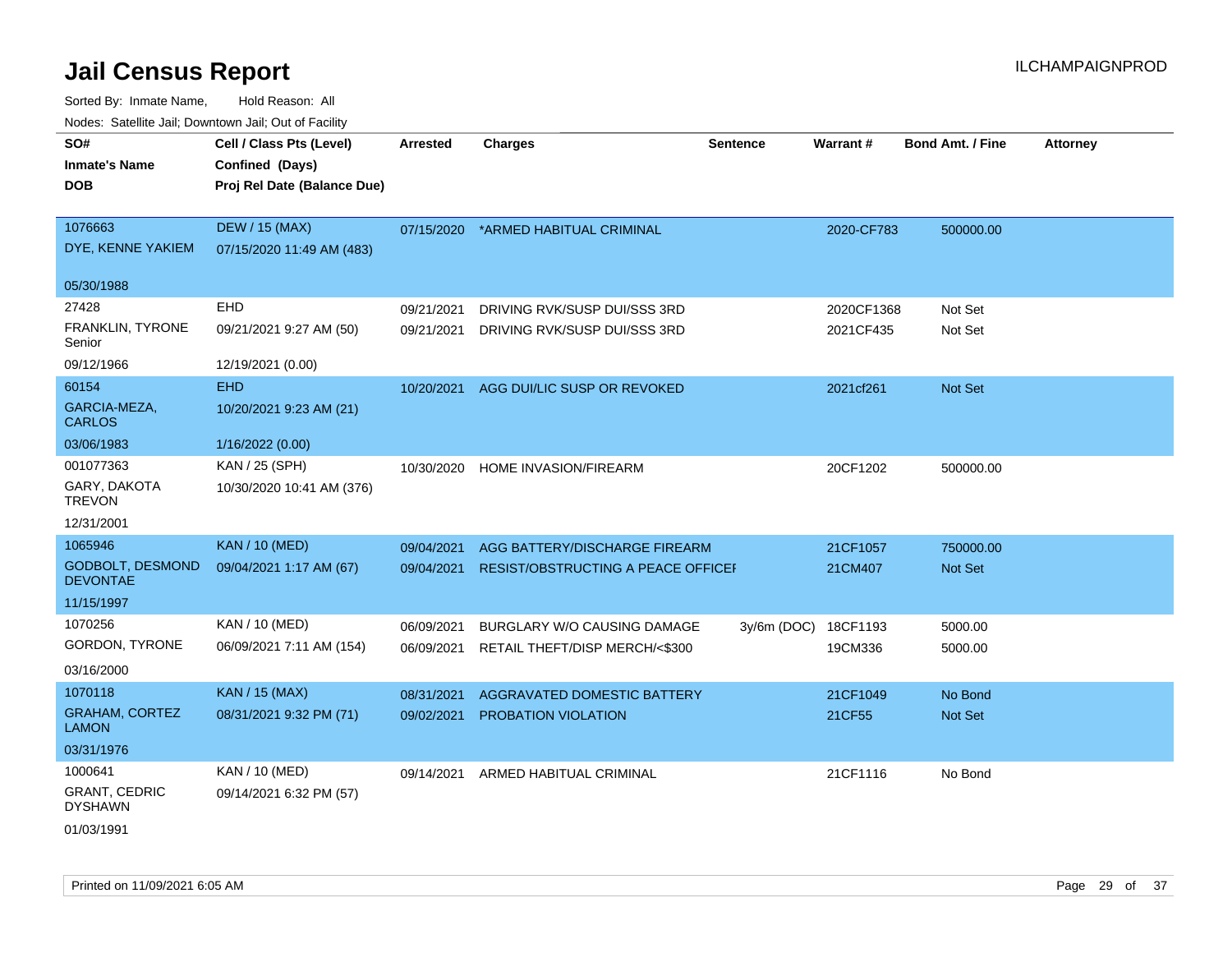| Todoo: Catolino can, Dominomii can, Oat of Faoint<br>SO#<br><b>Inmate's Name</b><br><b>DOB</b> | Cell / Class Pts (Level)<br>Confined (Days)<br>Proj Rel Date (Balance Due) | Arrested   | <b>Charges</b>                       | <b>Sentence</b> | <b>Warrant#</b> | <b>Bond Amt. / Fine</b> | <b>Attorney</b> |
|------------------------------------------------------------------------------------------------|----------------------------------------------------------------------------|------------|--------------------------------------|-----------------|-----------------|-------------------------|-----------------|
| 1076506                                                                                        | <b>KAN / 15 (MAX)</b>                                                      | 09/17/2021 | AGG UUW/PERSON/CM THREAT VIOL        |                 | 21CF1131        | Not Set                 |                 |
|                                                                                                | GRAY, JAMARH EMERE 09/17/2021 10:41 AM (54)                                | 09/20/2021 | <b>DOMESTIC BATTERY</b>              |                 | 21CM430         | Not Set                 |                 |
| 06/21/2003                                                                                     |                                                                            |            |                                      |                 |                 |                         |                 |
| 001078364                                                                                      | KAN / 15 (MAX)                                                             | 09/09/2021 | <b>HOME INVASION</b>                 |                 | 21CF1081        | Not Set                 |                 |
| HAWKINS, ELIJA<br><b>TALON</b>                                                                 | 09/09/2021 2:03 AM (62)                                                    |            |                                      |                 |                 |                         |                 |
| 10/20/2001                                                                                     |                                                                            |            |                                      |                 |                 |                         |                 |
| 1045186                                                                                        | <b>DEW / 15 (MAX)</b>                                                      | 08/16/2021 | ARMED VIOLENCE/CATEGORY I            |                 | 21CF934         | 1000000.00              |                 |
| HOLBROOK, JOHNNIE                                                                              | 08/16/2021 11:07 AM (86)                                                   | 08/16/2021 | <b>FELON POSS/USE WEAPON/FIREARM</b> |                 | 19CF968         | <b>Not Set</b>          |                 |
| <b>MATHIS</b>                                                                                  |                                                                            | 08/16/2021 | AGG FLEEING POLICE/21 MPH OVER       |                 | 21CF988         | <b>Not Set</b>          |                 |
| 07/19/1996                                                                                     |                                                                            | 08/16/2021 | <b>FELON POSS/USE WEAPON/FIREARM</b> |                 | 21CF989         | Not Set                 |                 |
| 55580                                                                                          | EHD                                                                        | 09/28/2021 | DRIVING RVK/SUSP DUI/SSS 3RD         |                 | 2021CF133       | Not Set                 |                 |
| HORTON, RANDY<br>LAMAR                                                                         | 09/28/2021 9:28 AM (43)                                                    |            |                                      |                 |                 |                         |                 |
| 12/18/1978                                                                                     | 11/11/2021 (0.00)                                                          |            |                                      |                 |                 |                         |                 |
| 61859                                                                                          | <b>EHD</b>                                                                 | 09/28/2021 | DRIVING ON REVOKED LICENSE           |                 | 2021TR2391      | Not Set                 |                 |
| HORTON-MILLER,<br><b>MAURICE DWAYNE</b>                                                        | 09/28/2021 10:08 AM (43)                                                   |            |                                      |                 |                 |                         |                 |
| 06/08/1981                                                                                     | 11/11/2021 (0.00)                                                          |            |                                      |                 |                 |                         |                 |
| 001078383                                                                                      | KAN / 15 (MAX)                                                             | 09/14/2021 | UNLAWFUL USE OF A WEAPON             | $4v$ (DOC)      | 21CF1110        | Not Set                 |                 |
| <b>HUGHES, TYDERRIUS</b><br><b>DEQUON</b>                                                      | 09/14/2021 3:22 PM (57)                                                    |            |                                      |                 |                 |                         |                 |
| 12/16/1996                                                                                     |                                                                            |            |                                      |                 |                 |                         |                 |
| 001078146                                                                                      | <b>DEW / 15 (MAX)</b>                                                      | 07/09/2021 | AGG BATTERY/DISCHARGE FIREARM        |                 | 21CF795         | 1000000.00              |                 |
| HUNT, TEIGAN<br><b>JAZAIREO</b>                                                                | 07/09/2021 12:41 PM (124)                                                  | 07/09/2021 | ARMED ROBBERY/ARMED W/FIREARM        |                 | 21CF806         | Not Set                 |                 |
| 05/14/2003                                                                                     |                                                                            |            |                                      |                 |                 |                         |                 |
| 67077                                                                                          | EHD                                                                        | 10/12/2021 | DRIVING RVK/SUSP DUI/SSS 2ND         |                 | 2020CF1464      | Not Set                 |                 |
| INGRAM, ANTOINE                                                                                | 10/12/2021 9:19 AM (29)                                                    |            |                                      |                 |                 |                         |                 |
| 05/12/1983                                                                                     | 11/10/2021 (0.00)                                                          |            |                                      |                 |                 |                         |                 |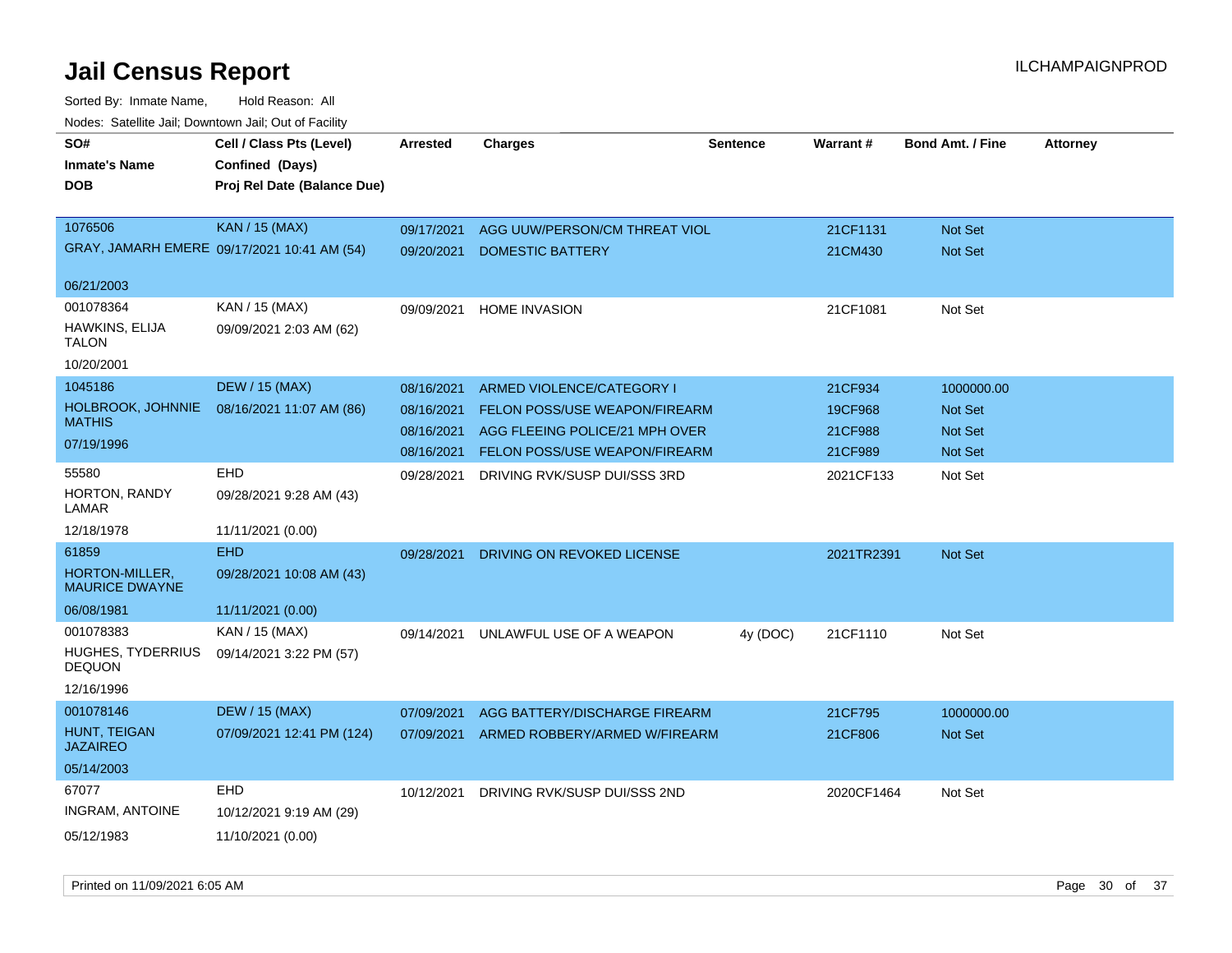| SO#                                    | Cell / Class Pts (Level)    | <b>Arrested</b> | <b>Charges</b>                            | <b>Sentence</b> | Warrant#   | <b>Bond Amt. / Fine</b> | Attorney |
|----------------------------------------|-----------------------------|-----------------|-------------------------------------------|-----------------|------------|-------------------------|----------|
| <b>Inmate's Name</b>                   | Confined (Days)             |                 |                                           |                 |            |                         |          |
| <b>DOB</b>                             | Proj Rel Date (Balance Due) |                 |                                           |                 |            |                         |          |
|                                        |                             |                 |                                           |                 |            |                         |          |
| 989743                                 | <b>DEW / 15 (ADS)</b>       | 04/13/2021      | AGG DISCHARGE FIREARM/VEH/SCH             |                 | 21CF400    | Not Set                 |          |
| JACKSON, STEVE<br><b>ALLEN</b>         | 04/13/2021 2:45 AM (211)    |                 | 04/13/2021 AGGRAVATED DOMESTIC BATTERY    |                 | 21CF399    | Not Set                 |          |
| 06/04/1991                             |                             |                 |                                           |                 |            |                         |          |
| 50495                                  | <b>EHD</b>                  | 08/10/2021      | DRIVING RVK/SUSP DUI/SSS 10-14            |                 | 2020CF997  | Not Set                 |          |
| JENKINS, ARNOLD<br><b>FARRIS</b>       | 08/10/2021 9:08 AM (92)     |                 | 08/10/2021 DRIVING RVK/SUSP DUI/SSS 10-14 |                 | 2019CF1363 | Not Set                 |          |
| 04/19/1962                             |                             |                 |                                           |                 |            |                         |          |
| 001077709                              | <b>EHD</b>                  | 07/06/2021      | DRIVING RVK/SUSP DUI/SSS 4-9              |                 | 2021CF167  | Not Set                 |          |
| JINKINS, DEWAYNE<br><b>ALLEN</b>       | 07/06/2021 9:00 AM (127)    |                 |                                           |                 |            |                         |          |
| 01/02/1967                             | 1/1/2022 (0.00)             |                 |                                           |                 |            |                         |          |
| 1076450                                | DEW / 15 (MAX)              | 06/25/2020      | MURDER/INTENT TO KILL/INJURE              |                 | 2020-CF703 | 750000.00               |          |
| JONES, CARLOS<br><b>ANTONIO</b>        | 06/25/2020 2:13 PM (503)    |                 | 11/02/2020 HOME INVASION/FIREARM          |                 | 20CF1204   | 500000.00               |          |
| 11/18/2001                             |                             |                 |                                           |                 |            |                         |          |
| 001077877                              | <b>DEW / 10 (MED)</b>       | 04/24/2021      | AGG DISCHARGE FIREARM/OCC BLDG            |                 | 21CF459    | Not Set                 |          |
| <b>JORDAN, PATRICK</b><br><b>RODEL</b> | 04/24/2021 3:53 PM (200)    |                 |                                           |                 |            |                         |          |
| 10/22/2002                             |                             |                 |                                           |                 |            |                         |          |
| 998873                                 | EHD                         | 10/12/2021      | DRIVING RVK/SUSP DUI/SSS 3RD              |                 | 2021CF235  | Not Set                 |          |
| KINCAID, AMANDA<br><b>MICHELLE</b>     | 10/12/2021 11:31 AM (29)    |                 |                                           |                 |            |                         |          |
| 01/07/1990                             | 1/9/2022 (0.00)             |                 |                                           |                 |            |                         |          |
| 001078401                              | <b>DEW / 10 (ADS)</b>       | 09/19/2021      | UNLAWFUL VEHICULAR INVASION               |                 | 21CF1134   | Not Set                 |          |
| <b>KNIGHT, ERIC</b>                    | 09/19/2021 7:32 PM (52)     | 09/19/2021      | HRSMT/THREATEN PERSON/KILL                |                 | 2021CF561  | 50000.00                |          |
| 07/11/1991                             |                             | 09/21/2021      | <b>BURGLARY</b>                           |                 | 21CF1139   | Not Set                 |          |
| 1017194                                | KAN / 15 (MAX)              |                 | 09/08/2021 STALKING/CAUSE FEAR FOR SAFETY |                 | 20CF1392   | No Bond                 |          |
| KNOX, LENELL                           | 09/08/2021 12:53 PM (63)    |                 |                                           |                 |            |                         |          |
| 07/21/1993                             |                             |                 |                                           |                 |            |                         |          |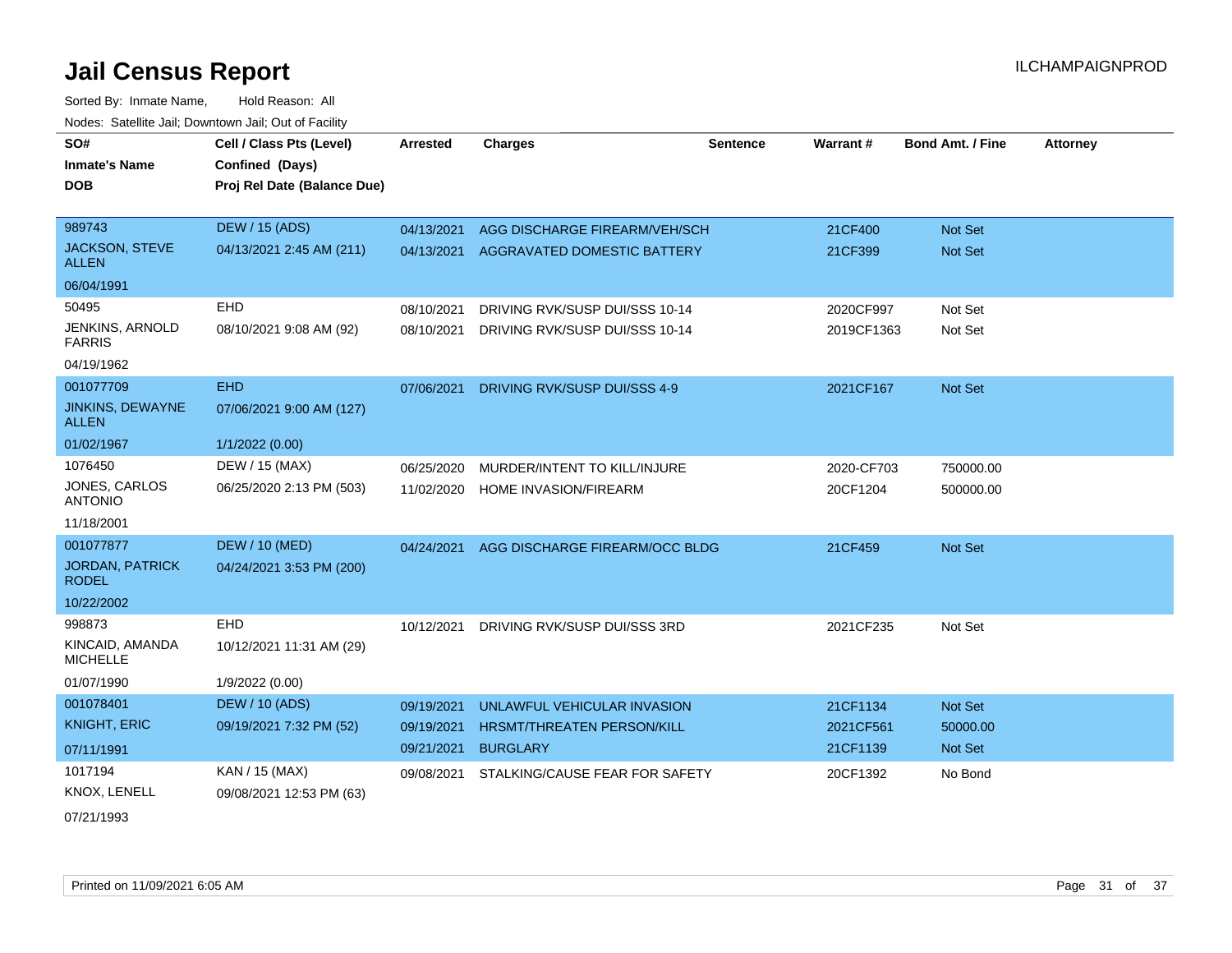| SO#<br><b>Inmate's Name</b><br>DOB | Cell / Class Pts (Level)<br>Confined (Days)<br>Proj Rel Date (Balance Due) | <b>Arrested</b>          | <b>Charges</b>                                                | <b>Sentence</b> | Warrant#              | <b>Bond Amt. / Fine</b> | <b>Attorney</b> |
|------------------------------------|----------------------------------------------------------------------------|--------------------------|---------------------------------------------------------------|-----------------|-----------------------|-------------------------|-----------------|
| 1064445                            | <b>DEW / 15 (MAX)</b>                                                      | 04/23/2021               | FELON POSS/USE FIREARM/PAROLE                                 |                 | 21CF899               | Not Set                 |                 |
| LARUE, TERENCE<br><b>TRAMEL</b>    | 04/23/2021 11:18 AM (201)                                                  | 04/23/2021<br>04/23/2021 | AGG DISCHARGE FIREARM/OCC VEH<br>POSSESS 15<100 GRAMS COCAINE |                 | 2021CF295<br>19CF1052 | 500000.00<br>10000.00   |                 |
| 12/23/1998                         |                                                                            |                          |                                                               |                 |                       |                         |                 |
| 001078237                          | KAN / 15 (ADS)                                                             | 08/03/2021               | AGG DISCHARGE FIREARM/OCC VEH                                 |                 | 21CF928               | No Bond                 |                 |
| LAWS, TERON<br><b>RAMONTE</b>      | 08/03/2021 6:29 PM (99)                                                    |                          |                                                               |                 |                       |                         |                 |
| 04/03/2001                         |                                                                            |                          |                                                               |                 |                       |                         |                 |
| 001078470                          | <b>DEW / 15 (MAX)</b>                                                      | 10/10/2021               | MURDER/INTENT TO KILL/INJURE                                  |                 | 21CF1221              | <b>Not Set</b>          |                 |
| LEE, AMAHRION<br><b>JA'MERE</b>    | 10/10/2021 1:23 PM (31)                                                    |                          |                                                               |                 |                       |                         |                 |
| 11/05/2002                         |                                                                            |                          |                                                               |                 |                       |                         |                 |
| 001078170                          | KAN / 10 (MED)                                                             | 09/07/2021               | AGG UNLAWFUL USE OF WEAPON/VEH                                |                 | 21CF1060              | Not Set                 |                 |
| LEMONS, DEANGELO<br>DEVELLE        | 09/07/2021 12:49 AM (64)                                                   |                          |                                                               |                 |                       |                         |                 |
| 05/29/2003                         |                                                                            |                          |                                                               |                 |                       |                         |                 |
| 56792                              | <b>DEW / 10 (MED)</b>                                                      | 02/02/2021               | <b>ARMED HABITUAL CRIMINAL</b>                                |                 | 2021CF141             | 500000.00               |                 |
| LILLARD, LAWRENCE<br><b>TYRONE</b> | 02/02/2021 2:11 PM (281)                                                   | 02/22/2021               | DRIVING ON REVOKED LICENSE                                    |                 | 21TR426               | 5000.00                 |                 |
| 10/20/1982                         |                                                                            |                          |                                                               |                 |                       |                         |                 |
| 001078407                          | <b>EHD</b>                                                                 | 09/21/2021               | DRIVING ON SUSPENDED LICENSE                                  |                 | 2019TR16777           | Not Set                 |                 |
| LOVE, BRANDON<br><b>TERRELL</b>    | 09/21/2021 11:26 AM (50)                                                   |                          |                                                               |                 |                       |                         |                 |
| 06/13/1994                         | 12/19/2021 (0.00)                                                          |                          |                                                               |                 |                       |                         |                 |
| 46837                              | <b>KAN / 15 (MAX)</b>                                                      | 09/07/2021               | <b>RESIDENTIAL BURGLARY</b>                                   |                 | 2019-CF-1207          | 25000.00                |                 |
| MARCRUM, JEFFERY<br>LEE.           | 09/07/2021 11:43 AM (64)                                                   |                          |                                                               |                 |                       |                         |                 |
| 11/17/1968                         |                                                                            |                          |                                                               |                 |                       |                         |                 |
| 1029510                            | DEW / 15 (MAX)                                                             | 06/26/2021               | ATTEMPT DISARM PC OFF/CORR EMP                                | 5y (DOC)        | 21CF751               | Not Set                 |                 |
| MESSER, CODY<br>JAMES              | 06/22/2021 1:47 AM (141)                                                   |                          |                                                               |                 |                       |                         |                 |
| 05/24/1991                         |                                                                            |                          |                                                               |                 |                       |                         |                 |
| Printed on 11/09/2021 6:05 AM      |                                                                            |                          |                                                               |                 |                       |                         | Page 32 of 37   |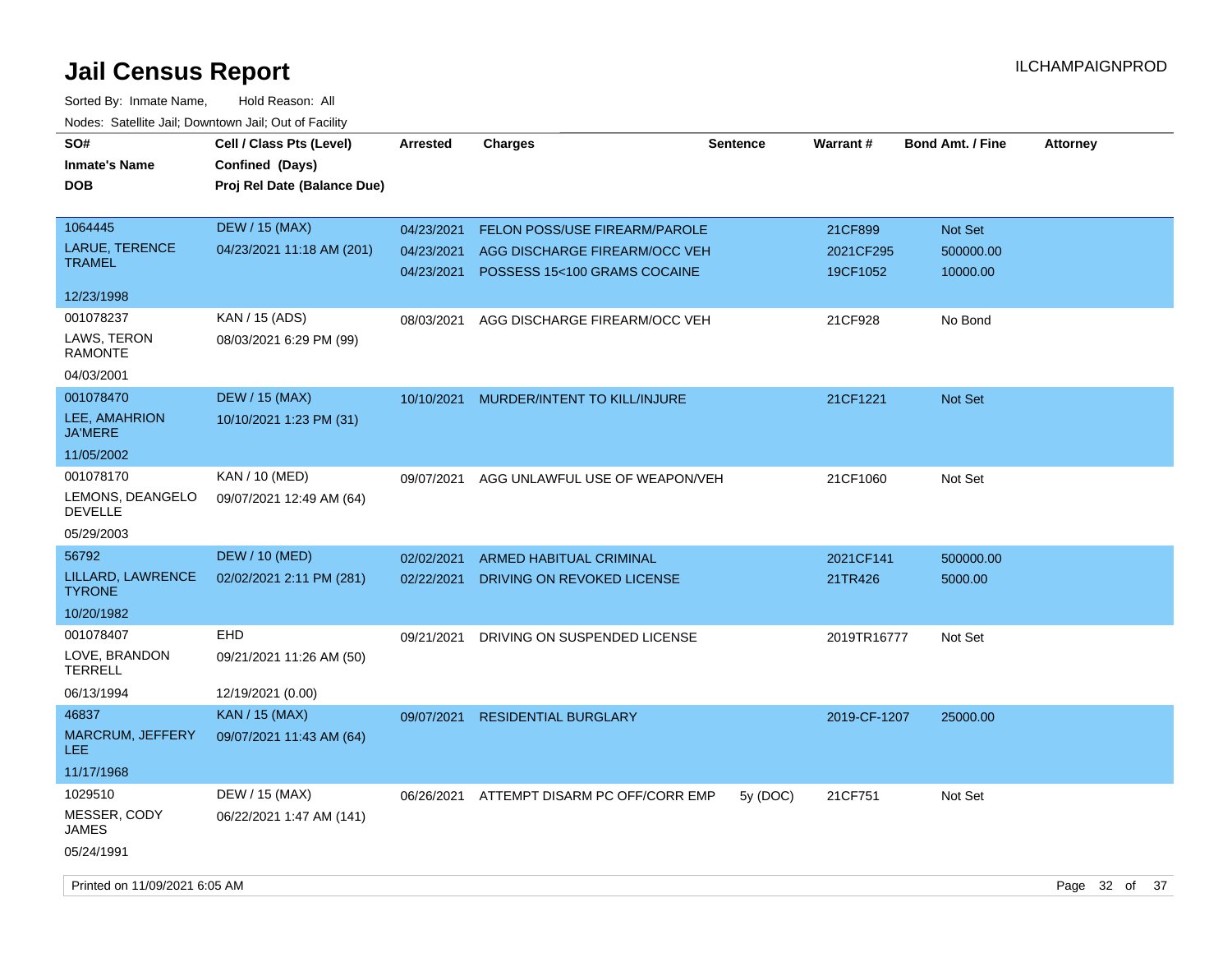| SO#                                             | Cell / Class Pts (Level)                      | Arrested   | <b>Charges</b>                           | Sentence | Warrant#    | <b>Bond Amt. / Fine</b> | <b>Attorney</b> |
|-------------------------------------------------|-----------------------------------------------|------------|------------------------------------------|----------|-------------|-------------------------|-----------------|
| <b>Inmate's Name</b>                            | Confined (Days)                               |            |                                          |          |             |                         |                 |
| <b>DOB</b>                                      | Proj Rel Date (Balance Due)                   |            |                                          |          |             |                         |                 |
|                                                 |                                               |            |                                          |          |             |                         |                 |
| 1011046                                         | <b>KAN / 15 (ADS)</b>                         |            | 04/10/2021 ATTEMPT (FIRST DEGREE MURDER) |          | 21CF392     | Not Set                 |                 |
| <b>MILES, DARRION</b><br><b>ANTONIO KEVONTA</b> | 04/11/2021 12:46 AM (213)                     |            |                                          |          |             |                         |                 |
| 03/18/1990                                      |                                               |            |                                          |          |             |                         |                 |
| 001077278                                       | DEW / 15 (MAX)                                | 10/06/2020 | MURDER/INTENT TO KILL/INJURE             |          | 2020CF146   | 2000000.00              |                 |
| MILLER, D'ANDRE                                 | 10/06/2020 12:49 PM (400)                     | 10/06/2020 | AGG FLEEING POLICE/21 MPH OVER           |          | 2019CF1171  | 50000.00                |                 |
| 09/08/1986                                      |                                               |            |                                          |          |             |                         |                 |
| 963426                                          | <b>EHD</b>                                    | 09/14/2021 | ACCIDENT INJURY/DEATH/11-403             |          | 2020CF1367  | Not Set                 |                 |
| MITCHELL, MARCELL<br><b>MARTELL</b>             | 09/14/2021 9:03 AM (57)                       |            |                                          |          |             |                         |                 |
| 12/19/1987                                      | 12/10/2021 (0.00)                             |            |                                          |          |             |                         |                 |
| 1026477                                         | KAN / 15 (ADS)                                | 09/21/2021 | AGG DISCHARGE FIREARM/OCC VEH            |          | 21CF1138    | Not Set                 |                 |
| NEWBILL, DEVONTRE<br><b>LAMONT</b>              | 09/21/2021 2:27 AM (50)                       | 09/22/2021 | PROBATION VIOLATION                      |          | 20CF577     | Not Set                 |                 |
| 11/22/1993                                      |                                               |            |                                          |          |             |                         |                 |
| 1072907                                         | <b>KAN</b>                                    | 07/14/2021 | ATTEMPT (FIRST DEGREE MURDER)            |          | 2021-CF-832 | 2000000.00              |                 |
| NIKOLAEV, YEVGENIY                              | 07/14/2021 10:10 PM (119)                     |            |                                          |          |             |                         |                 |
|                                                 |                                               |            |                                          |          |             |                         |                 |
| 10/06/1983                                      |                                               |            |                                          |          |             |                         |                 |
| 001077928                                       | EHD                                           | 09/01/2021 | AGG DOMESTIC BATTERY/STRANGLE            |          | 2021CF515   | Not Set                 |                 |
| PATTON, MICHAEL<br>RYAN                         | 09/01/2021 9:43 AM (70)                       |            |                                          |          |             |                         |                 |
| 08/15/1994                                      | 12/31/2021 (0.00)                             |            |                                          |          |             |                         |                 |
| 001078063                                       | <b>DEW / 15 (MAX)</b>                         | 06/15/2021 | AGG CRIM SEX ASSAULT/WEAPON              |          | 2021CF678   | 1000000.00              |                 |
|                                                 | PERRY, ROBERT Junior 06/15/2021 4:37 PM (148) | 06/15/2021 | <b>ROBBERY</b>                           |          | 2021CF159   | 25000.00                |                 |
|                                                 |                                               |            |                                          |          |             |                         |                 |
| 12/21/1990                                      |                                               |            |                                          |          |             |                         |                 |
| 1072761                                         | <b>EHD</b>                                    | 11/03/2021 | DRIVING ON SUSPENDED LICENSE             |          | 2020TR5958  | Not Set                 |                 |
| POWELL, KYESHA<br><b>MONAE</b>                  | 11/03/2021 10:01 AM (7)                       |            |                                          |          |             |                         |                 |
| 07/14/2000                                      | 12/17/2021 (0.00)                             |            |                                          |          |             |                         |                 |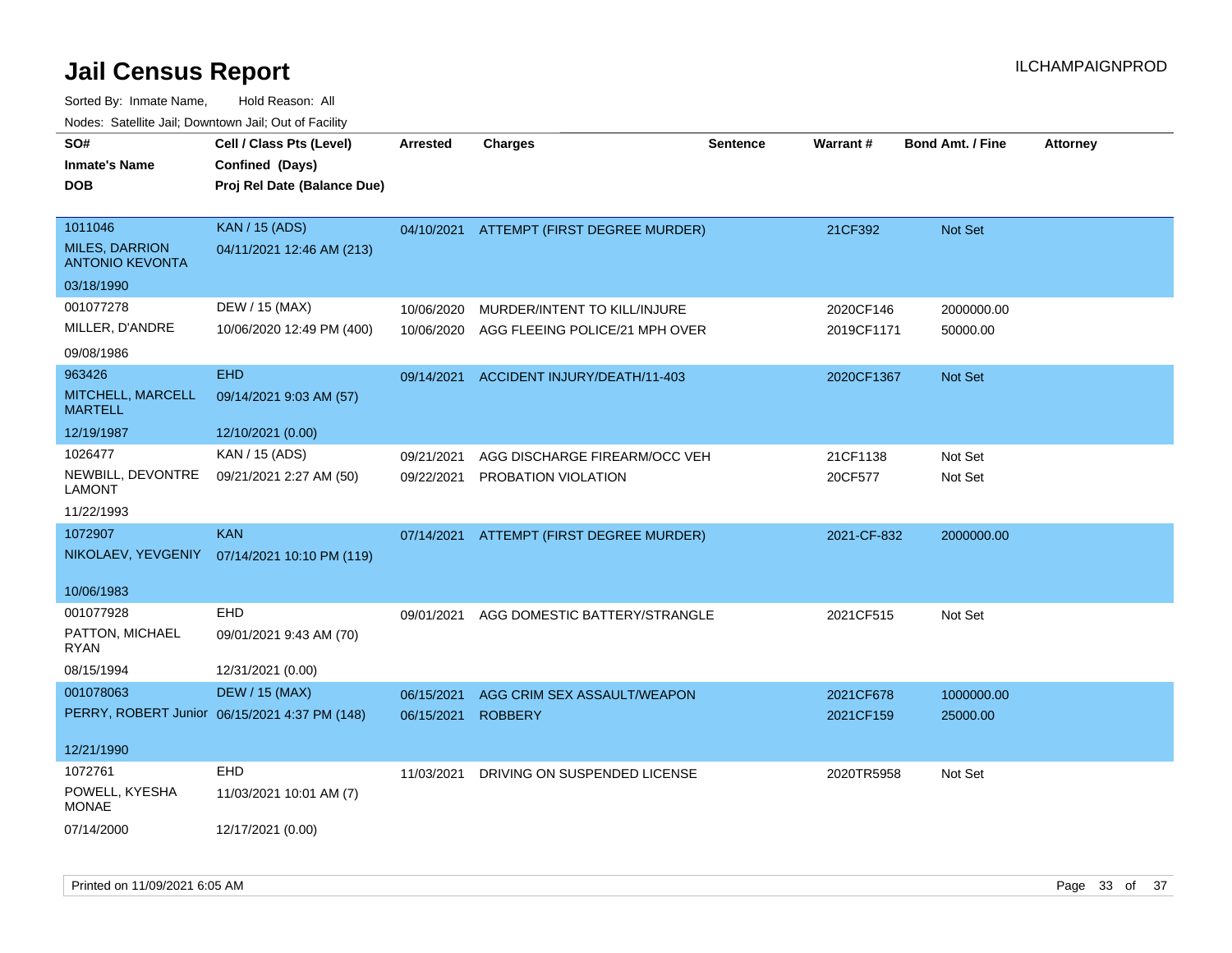Sorted By: Inmate Name, Hold Reason: All

Nodes: Satellite Jail; Downtown Jail; Out of Facility

| SO#                                       | Cell / Class Pts (Level)                       | <b>Arrested</b> | <b>Charges</b>                       | <b>Sentence</b> | <b>Warrant#</b> | <b>Bond Amt. / Fine</b> | <b>Attorney</b> |
|-------------------------------------------|------------------------------------------------|-----------------|--------------------------------------|-----------------|-----------------|-------------------------|-----------------|
| <b>Inmate's Name</b><br><b>DOB</b>        | Confined (Days)<br>Proj Rel Date (Balance Due) |                 |                                      |                 |                 |                         |                 |
|                                           |                                                |                 |                                      |                 |                 |                         |                 |
| 001077614                                 | <b>KAN / 15 (MAX)</b>                          | 01/17/2021      | ATTEMPT (FIRST DEGREE MURDER)        |                 | 21CF66          | Not Set                 |                 |
| <b>DEVON</b>                              | ROBINSON, DONTRELL 01/17/2021 3:08 PM (297)    |                 |                                      |                 |                 |                         |                 |
| 09/22/2002                                |                                                |                 |                                      |                 |                 |                         |                 |
| 1025241                                   | EHD                                            | 11/03/2021      | DOMESTIC BATTERY/OTHER PRIOR         |                 | 2020CF817       | Not Set                 |                 |
| ROBINSON-PEARSON,<br><b>BRIA SHANTERA</b> | 11/03/2021 9:34 AM (7)                         |                 |                                      |                 |                 |                         |                 |
| 05/24/1993                                | 11/16/2021 (0.00)                              |                 |                                      |                 |                 |                         |                 |
| 1061216                                   | <b>KAN / 10 (MED)</b>                          | 06/22/2021      | <b>HOME INVASION/FIREARM</b>         |                 | 21CF727         | <b>Not Set</b>          |                 |
| <b>RUNGE, ANDRE</b><br><b>MARSEAN</b>     | 06/22/2021 4:42 PM (141)                       |                 |                                      |                 |                 |                         |                 |
| 12/05/1997                                |                                                |                 |                                      |                 |                 |                         |                 |
| 650295                                    | PIA / 50 (MAX)                                 | 04/22/2020      | <b>CRIMINAL SEXUAL ASSAULT</b>       |                 | 2020-CF407      | 750000.00               |                 |
| SANDAGE, JERALD                           | 04/22/2020 6:30 AM (567)                       | 04/22/2020      | <b>CRIMINAL SEXUAL ASSAULT</b>       |                 | 2020-CF408      | 750000.00               |                 |
| <b>EUGENE</b>                             |                                                | 04/22/2020      | CRIMINAL SEXUAL ABUSE                |                 | 2020-CF409      | 750000.00               |                 |
| 06/07/1971                                |                                                | 04/22/2020      | <b>CRIMINAL SEXUAL ASSAULT</b>       |                 | 2020-CF410      | 750000.00               |                 |
|                                           |                                                | 04/22/2020      | OFFICIAL MISCONDUCT                  |                 | 2019-CF1811     | 25000.00                |                 |
| 1062194                                   | <b>DEW / 15 (MAX)</b>                          | 02/27/2020      | MURDER/OTHER FORCIBLE FELONY         |                 | 20CF-247        | 1000000.00              |                 |
| SIMMONS, MICHAEL<br><b>JAMAL</b>          | 02/27/2020 1:11 PM (622)                       | 09/23/2020      | AGG BATTERY/DISCHARGE FIREARM        |                 | 20CF1061        | <b>Not Set</b>          |                 |
| 11/03/1997                                |                                                |                 |                                      |                 |                 |                         |                 |
| 55331                                     | DEW / 15 (MAX)                                 | 07/31/2021      | ARMED HABITUAL CRIMINAL              |                 | 21CF900         | Not Set                 |                 |
| SMITH, TARRIO<br><b>TERRELLE</b>          | 07/31/2021 2:22 AM (102)                       |                 |                                      |                 |                 |                         |                 |
| 04/25/1982                                |                                                |                 |                                      |                 |                 |                         |                 |
| 001077868                                 | <b>DEW / 15 (MAX)</b>                          | 04/21/2021      | ARMED ROBBERY/ARMED W/FIREARM        |                 | 21CF445         | Not Set                 |                 |
| SPEARMENT,<br><b>KENTRELL</b>             | 04/21/2021 9:48 PM (203)                       | 08/19/2021      | <b>FLEEING/ATTEMPT ELUDE OFFICER</b> |                 | 2021TR1053      | 1000.00                 |                 |
| 01/21/2002                                |                                                |                 |                                      |                 |                 |                         |                 |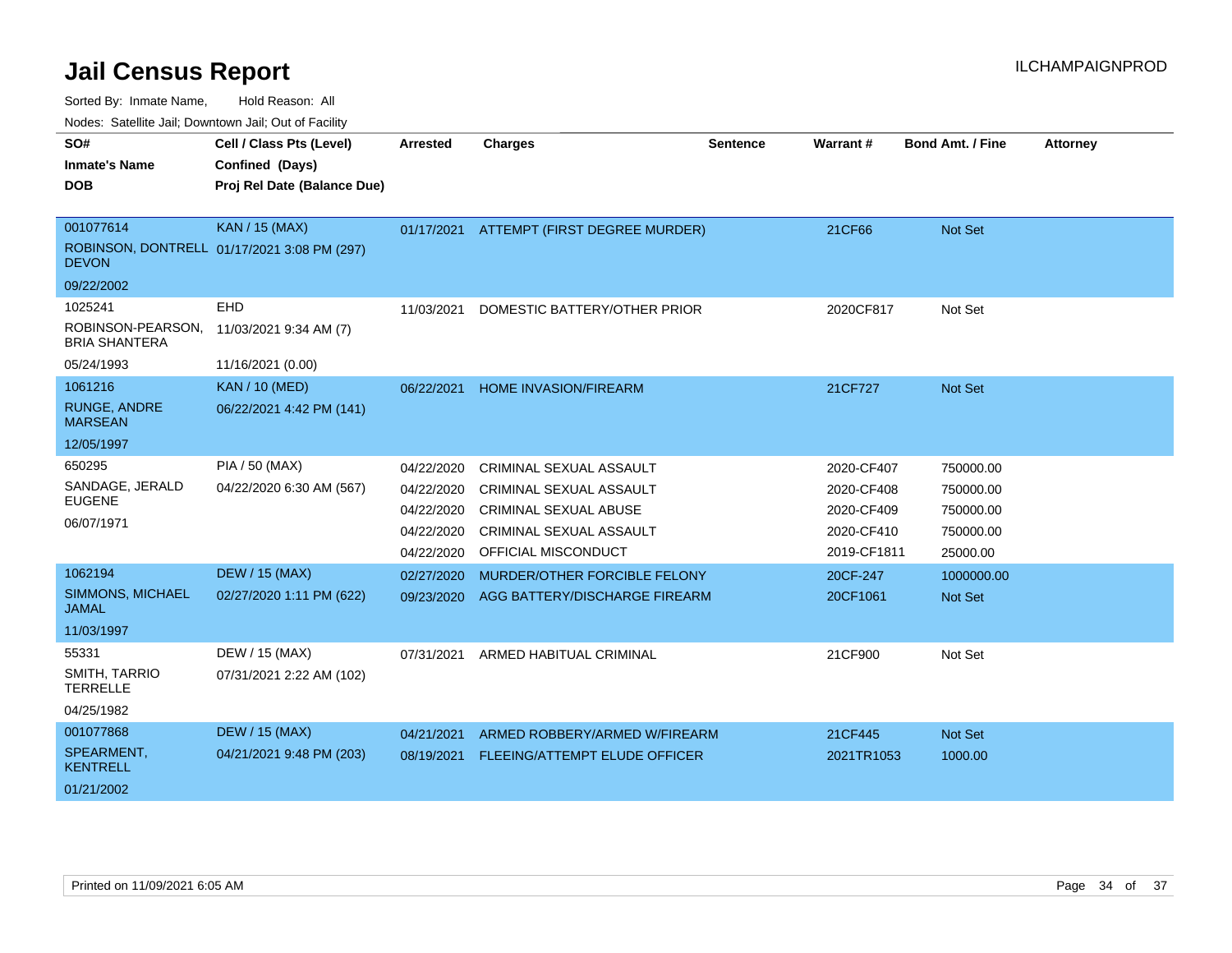| Nodes. Satellite Jali, Downtown Jali, Out of Facility |                                              |            |                               |                 |                 |                         |                 |
|-------------------------------------------------------|----------------------------------------------|------------|-------------------------------|-----------------|-----------------|-------------------------|-----------------|
| SO#                                                   | Cell / Class Pts (Level)                     | Arrested   | Charges                       | <b>Sentence</b> | <b>Warrant#</b> | <b>Bond Amt. / Fine</b> | <b>Attorney</b> |
| <b>Inmate's Name</b>                                  | Confined (Days)                              |            |                               |                 |                 |                         |                 |
| <b>DOB</b>                                            | Proj Rel Date (Balance Due)                  |            |                               |                 |                 |                         |                 |
|                                                       |                                              |            |                               |                 |                 |                         |                 |
| 001077854                                             | <b>EHD</b>                                   | 09/15/2021 | DRIVING RVK/SUSP DUI/SSS 4-9  |                 | 2021CF306       | Not Set                 |                 |
| STUKINS, DANNY RAY                                    | 09/15/2021 10:17 AM (56)                     |            |                               |                 |                 |                         |                 |
| 07/05/1985                                            | 3/13/2022 (0.00)                             |            |                               |                 |                 |                         |                 |
| 1046632                                               | KAN / 15 (MAX)                               | 09/14/2021 | ARMED VIOLENCE/CATEGORY II    |                 | 21CF912         | 750000.00               |                 |
|                                                       | TATE, JAVON MARQUIS 09/14/2021 12:10 PM (57) |            |                               |                 |                 |                         |                 |
| 08/10/1996                                            |                                              |            |                               |                 |                 |                         |                 |
| 949990                                                | <b>DEW / 15 (MAX)</b>                        | 07/27/2021 | AGG DISCHARGE FIREARM/OCC VEH |                 | 2021CF829       | 750000.00               |                 |
| <b>THATCH, CALVIN</b><br><b>ANTHONY</b>               | 07/27/2021 5:12 PM (106)                     | 07/27/2021 | <b>WARRANT OUT OF COUNTY</b>  |                 | 21TR49          | 1500.00                 |                 |
| 07/09/1986                                            |                                              |            |                               |                 |                 |                         |                 |
| 001077662                                             | DEW / 15 (MAX)                               | 02/03/2021 | ARMED ROBBERY/ARMED W/FIREARM |                 | 21CF123         | 250000.00               |                 |
| TIPSORD, NOAH LEE                                     | 02/03/2021 4:33 PM (280)                     |            |                               |                 |                 |                         |                 |
|                                                       |                                              |            |                               |                 |                 |                         |                 |
| 08/14/1998                                            |                                              |            |                               |                 |                 |                         |                 |
| 1033031                                               | <b>KAN / 15 (MAX)</b>                        | 08/19/2020 | *AGG BATTERY W/FIREARM/PERSON |                 | 2020-CF923      | 500000.00               |                 |
| <b>TOMS, ANDREW</b><br><b>CHUCKY</b>                  | 08/19/2020 5:59 PM (448)                     |            |                               |                 |                 |                         |                 |
| 09/28/1978                                            |                                              |            |                               |                 |                 |                         |                 |
| 27007                                                 | KAN / 15 (MAX)                               | 09/19/2021 | DOMESTIC BATTERY/OTHER PRIOR  |                 | 21CF1133        | No Bond                 |                 |
| <b>TUELL, ROBERT</b><br><b>STEPHEN</b>                | 09/19/2021 9:51 AM (52)                      |            |                               |                 |                 |                         |                 |
| 09/25/1967                                            |                                              |            |                               |                 |                 |                         |                 |
| 001078263                                             | <b>KAN / 10 (ADS)</b>                        | 08/11/2021 | AGG BATTERY/PUBLIC PLACE      |                 | 2020CF420       | 7500.00                 |                 |
| <b>TURK, BRANDON</b><br>LARSHAWN                      | 08/11/2021 6:23 PM (91)                      | 08/11/2021 | RECEIVE/POSS/SELL STOLEN VEH  |                 | 2020CF928       | 200000.00               |                 |
| 10/18/1995                                            |                                              |            |                               |                 |                 |                         |                 |
| 64700                                                 | KAN / 10 (MED)                               | 09/07/2021 | UNLAWFUL USE OF A WEAPON      |                 | 21CF1074        | Not Set                 |                 |
| TURNER, ADAM<br><b>ANTONIO</b>                        | 09/08/2021 12:49 AM (63)                     |            |                               |                 |                 |                         |                 |
| 08/29/1985                                            |                                              |            |                               |                 |                 |                         |                 |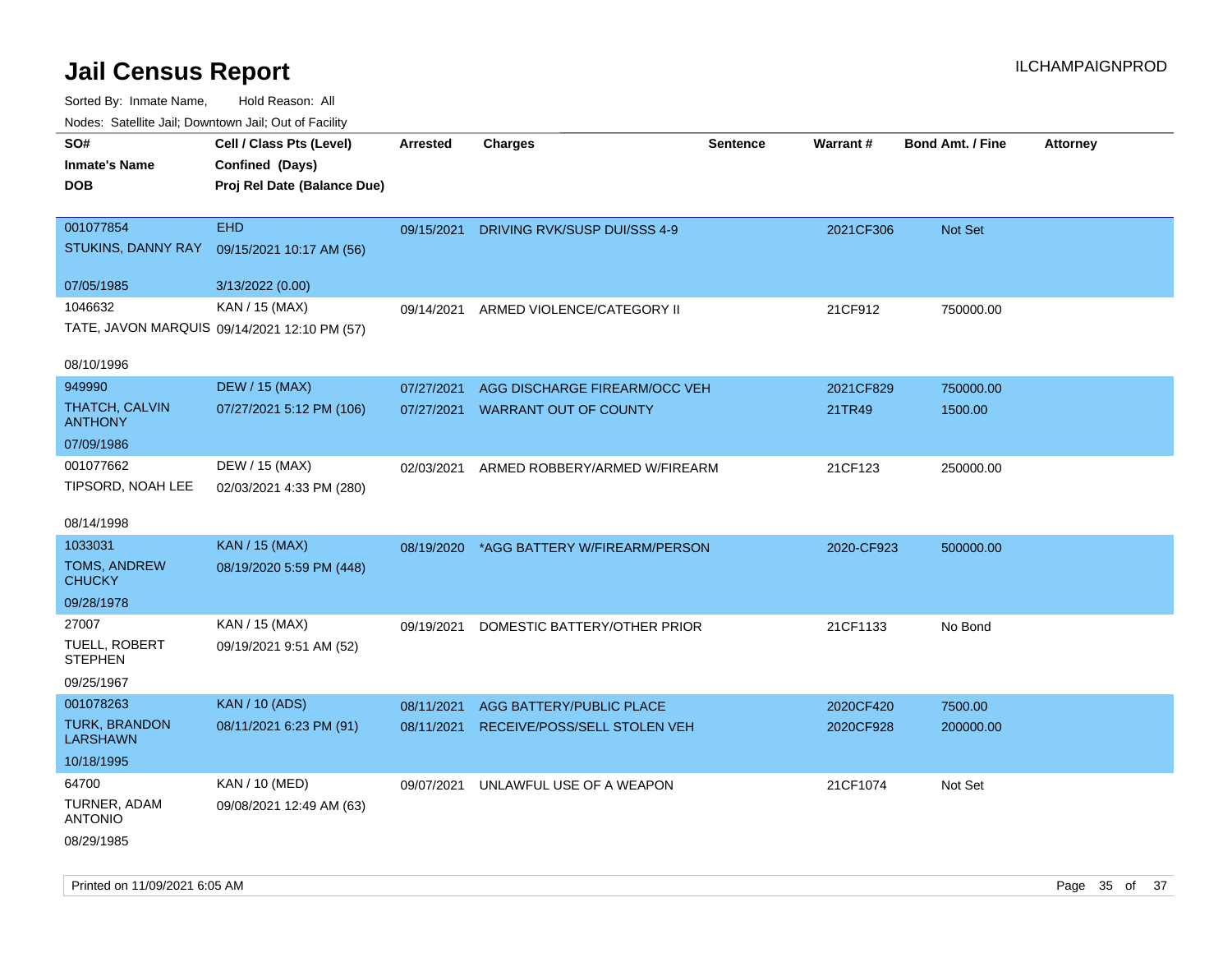| SO#<br><b>Inmate's Name</b><br><b>DOB</b>      | Cell / Class Pts (Level)<br>Confined (Days)<br>Proj Rel Date (Balance Due) | <b>Arrested</b> | <b>Charges</b>                            | <b>Sentence</b> | Warrant#      | <b>Bond Amt. / Fine</b> | <b>Attorney</b> |
|------------------------------------------------|----------------------------------------------------------------------------|-----------------|-------------------------------------------|-----------------|---------------|-------------------------|-----------------|
| 001078386                                      | <b>KAN / 10 (MED)</b>                                                      | 09/14/2021      | POSSESSION OF STOLEN FIREARM              |                 | 2021CF1099    | 250000.00               |                 |
| <b>TURNER, AMARIO</b>                          | 09/14/2021 11:42 PM (57)                                                   |                 |                                           |                 |               |                         |                 |
| 09/23/2002                                     |                                                                            |                 |                                           |                 |               |                         |                 |
| 1050636                                        | KAN / 15 (MAX)                                                             | 09/24/2021      | FELON POSS/USE WEAPON/FIREARM             |                 | 21CF1154      | Not Set                 |                 |
| <b>TURNER, TIMOTHY</b><br><b>SEANTEZ</b>       | 09/24/2021 9:18 PM (47)                                                    |                 |                                           |                 |               |                         |                 |
| 09/27/1994                                     |                                                                            |                 |                                           |                 |               |                         |                 |
| 1040925                                        | <b>KAN / 10 (MED)</b>                                                      | 10/05/2021      | AGG BATTERY/DISCHARGE FIREARM             |                 | 2021CF1105    | 1000000.00              |                 |
| <b>WEATHERALL,</b><br><b>JOHNNY EARL JAMES</b> | 10/05/2021 4:17 PM (36)                                                    |                 |                                           |                 |               |                         |                 |
| 04/29/1994                                     |                                                                            |                 |                                           |                 |               |                         |                 |
| 1062558                                        | DEW / 10 (MED)                                                             | 10/02/2021      | FELON POSS/USE WEAPON/FIREARM             |                 | 21CF1185      | Not Set                 |                 |
| WELLS, JIAMANTE<br><b>AMORE</b>                | 10/02/2021 8:29 PM (39)                                                    |                 |                                           |                 |               |                         |                 |
| 09/02/1995                                     |                                                                            |                 |                                           |                 |               |                         |                 |
| 1002033                                        | <b>KAN / 15 (MAX)</b>                                                      | 09/08/2021      | DRIVING ON SUSPENDED LICENSE              |                 | 2019-TR-11944 | 5000.00                 |                 |
| <b>WEST, ANTONIO</b>                           | 09/08/2021 11:01 PM (63)                                                   | 09/08/2021      | ARMED ROBBERY/ARMED W/FIREARM             |                 | 2020-CF-1406  | 500000.00               |                 |
| <b>DEONTA</b><br>04/15/1992                    |                                                                            | 09/08/2021      | AGG UNLAWFUL USE OF WEAPON/VEH            |                 | 2021-CF-AWOW  | <b>Not Set</b>          |                 |
|                                                |                                                                            | 09/08/2021      | OBSTRCT JUSTICE/LEAVE STATE               |                 | 2021-CF-AWOW  | <b>Not Set</b>          |                 |
|                                                |                                                                            | 09/08/2021      | ARMED VIOLENCE/CATEGORY I                 |                 | 2021-CF-AWOW  | <b>Not Set</b>          |                 |
| 1022068                                        | DEW / 15 (ADS)                                                             | 10/10/2021      | FELON POSS/USE WEAPON/FIREARM             |                 | 21CF1212      | Not Set                 |                 |
| <b>WILKINS, MICHAEL</b><br>CARL                | 10/10/2021 5:07 AM (31)                                                    |                 |                                           |                 |               |                         |                 |
| 07/10/1992                                     |                                                                            |                 |                                           |                 |               |                         |                 |
| 001077508                                      | <b>DEW / 15 (ADS)</b>                                                      |                 | 12/10/2020 MURDER/STRONG PROB KILL/INJURE |                 | 2020CF1293    | No Bond                 |                 |
| <b>WILLIAMS, CALVIN</b><br><b>TIMOTHY</b>      | 12/10/2020 8:55 PM (335)                                                   |                 |                                           |                 |               |                         |                 |
| 10/23/2002                                     |                                                                            |                 |                                           |                 |               |                         |                 |